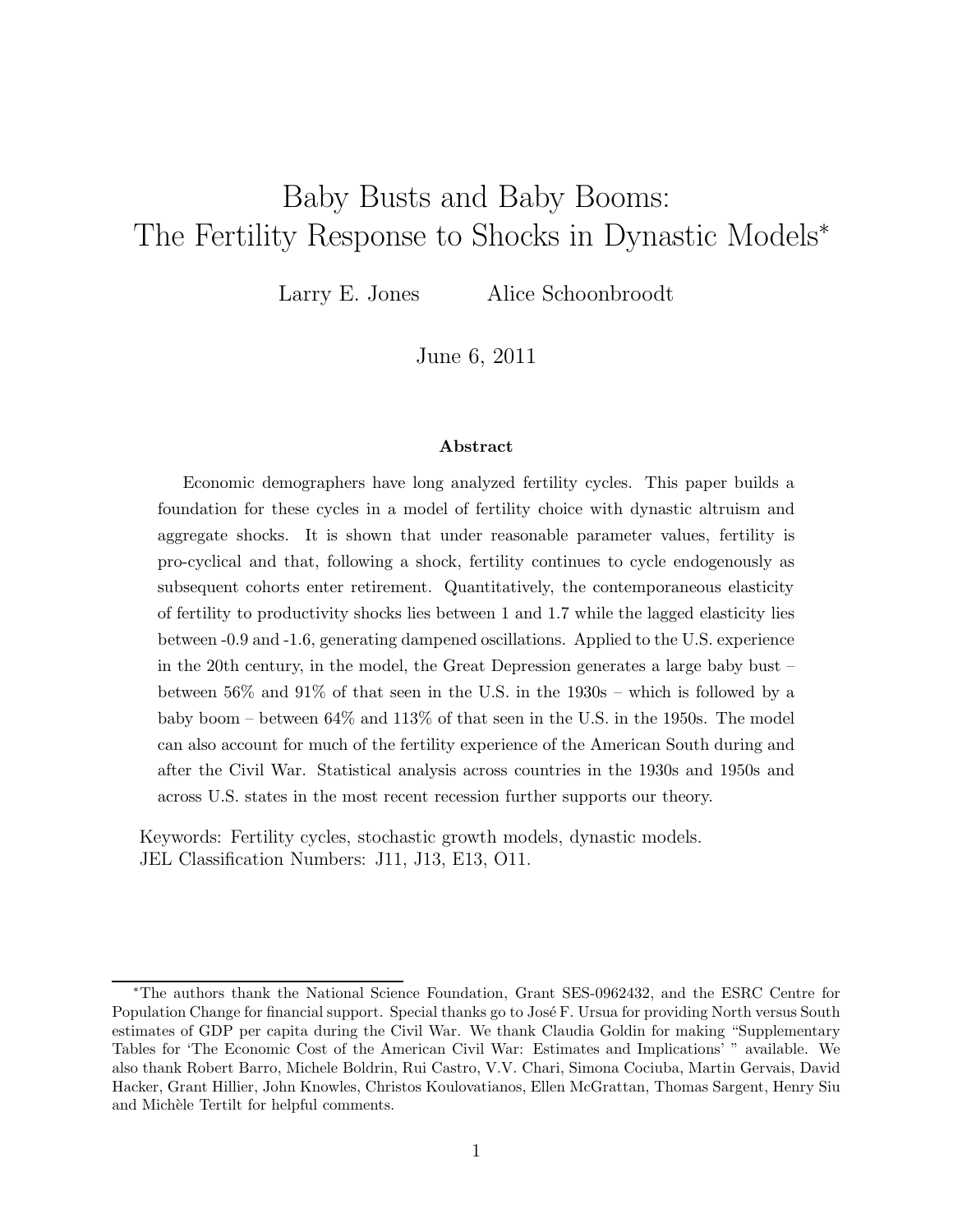# 1 Introduction

Demographers have long analyzed fertility cycles. One particularly dramatic example is the U.S. experience over the 20th century. During the first part of the century, fertility rates continued a drop, that demographers associate with the Demographic Transition. This drop started in the mid 19th century: Total Fertility Rates (TFR) fell from 5.7 children per woman to 3.0 over the period from 1850 to 1925. In the years that followed there was an even more abrupt drop during the years of the Great Depression, from 3.0 to 2.1. Indeed, women in their prime fertility years during the Great Depression had, on average, only 2.2 children in their entire lifetime. These women, born between 1905 and 1915, had fewer children than any previous cohort. Following this, fertility rebounded significantly during the 1950s and early 1960s, the baby boom. At its peak, TFR reached 3.6 while Cohort Total Fertility (CTFR) showed a similar, but smaller, increase up to 3.2. Only in the 1970s did fertility go back down to the level seen in the 1930s.

One of the key hypotheses put forward by economic demographers for these large and opposite swings is known as the 'Easterlin hypothesis', see Easterlin (1961, 1968, 1978, 1987). In a nutshell, the idea behind this hypothesis is that fertility was exceptionally low during the Great Depression because of the large negative shock to incomes. Then, in substantial part, due to the fact that fertility had been so low during the 1930s, the baby boom occurred. The mechanism through which low fertility in the past leads to high fertility one generation later has usually been attributed to the feedback effects of the resulting unbalanced age-structure on relative wages of young fertile workers to older workers in combination with differences between expected lifetime income relative to 'material aspirations formed in childhood.'<sup>1</sup>

In this paper, we build a model of fertility choice combining features of a stochastic growth model with a model of fertility choice with dynastic altruism à la Barro-Becker (Becker and Barro, 1988, and Barro and Becker, 1989).<sup>2</sup> In addition to the stochastic component, the model extends existing Barro-Becker type models to include multiple periods in the working life. For simplicity, we assume that labor is the only factor of production (except in Section 5.1) and that different age-groups are perfect substitutes in production (up to age-

<sup>&</sup>lt;sup>1</sup>The so called 'Easterlin hypothesis' has developed over Easterlin's own work and has been interpreted in more than one way by other authors. For an excellent overview until 1998, see Macunovich (1998). She 'focuses just on the fertility aspects of the Easterlin hypothesis', which is our focus as well. For a more general overview, see Macunovich and Easterlin (2008).

<sup>2</sup>Some have put forth the idea that the baby boom was a consequence of low fertility during the Great Depression – i.e., the baby boom was 'catching up.' However, completed fertility (CTFR) was low for both the women immediately preceding and immediately following the baby boom and hence, this cannot be true at the level of the individual mother. It can, in principle, hold across cohorts in a dynastic model. This distinction is relevant in our analysis and is one of our motivations for studying a dynastic model.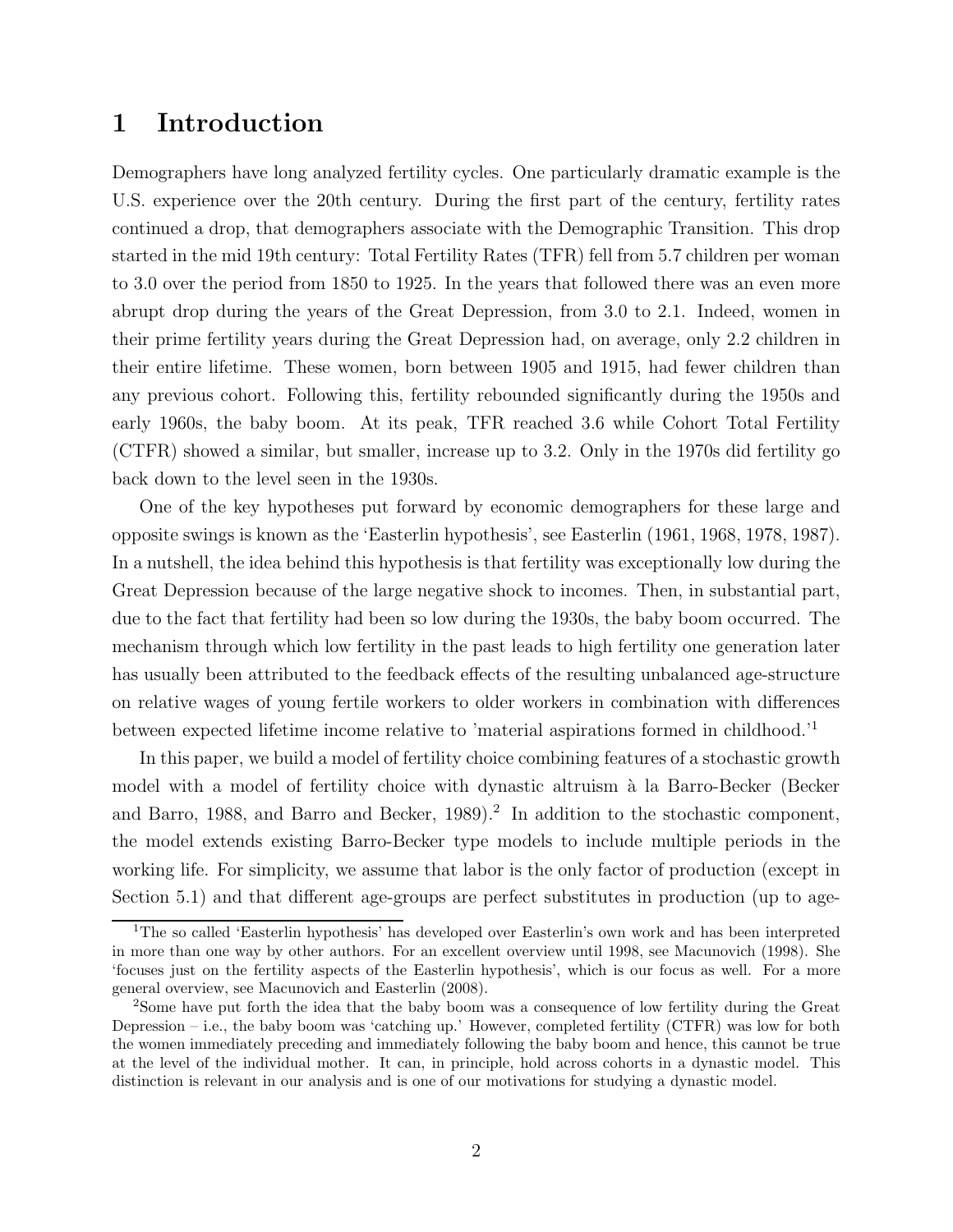specific productivity levels). Thus, we abstract from feedback effects of relative cohort sizes on relative wages. In this model, we study, both qualitatively and quantitatively, fluctuations in fertility, triggered by (large) income shocks using preference parameter configurations in line with the standard growth and business-cycle literatures.

We show that both of the effects originally discussed by Easterlin, the large reactions of fertility to large income shocks, and the oscillations thereafter, are present in the model (despite the absence of feedback effects through wages). In particular, we find that fertility is procyclical as long as most of the costs of children are in terms of goods, or as long as there is sufficient curvature in the period utility function. In addition, the policy function for current fertility as a function of past fertility that comes out of our model is negatively sloped around the steady state. We find that the dynamics of adjustment following a movement off a balanced growth path is one of dampened oscillations. Putting these two effects together, in the model, a large negative income shock is met with a contemporaneous reduction in fertility followed by a baby boom a generation later. Thus, in the model the Great Depression (or any other similarly large negative income shock) would trigger a baby bust, followed by a baby boom a generation later.

In our model, children are partly a consumption good (Barro-Becker preferences) and partly an investment good (future labor force) for the dynasty. Comparing our results with those standard in growth models gives substantial intuition. The role of the capital stock(s), is played by the age distribution of the population, while the number of births plays the role of investment. Then, as is standard in growth models (for standard consumption smoothing reasons), periods when productivity is particularly high are times when investment is high. Here this translates to: fertility is high during periods of high productivity – an income boom generates a baby boom. Correspondingly, an income bust generates a baby bust. In addition, the larger is the desire to smooth consumption, the larger the elasticity of fertility to income shocks. There is one subtlety that needs to be added with this interpretation. This is that, when the cost of a new child is primarily in terms of time, good times are both good times to save for the future (invest) and times when that investment is most expensive. As a result, in this case, fertility is only procyclical when there is sufficient desire to smooth consumption (i.e., more curvature than log utility).<sup>3</sup>

A similar intuition gives us insight as to why the model exhibits dampened oscillations. This has to do with the specification of the implicit depreciation rates of the age-specific

<sup>&</sup>lt;sup>3</sup>Notice that one important feature here is that income is *temporarily* high or low, *relative* to trend. As shown by Jones and Schoonbroodt (2010), a permanent increase in productivity growth has a permanent negative effect on fertility under the parameter values that generate pro-cyclical fertility here. Thus, the important distinction between temporary and permanent changes in productivity shocks is just as important here as it is in standard growth and business cycle models.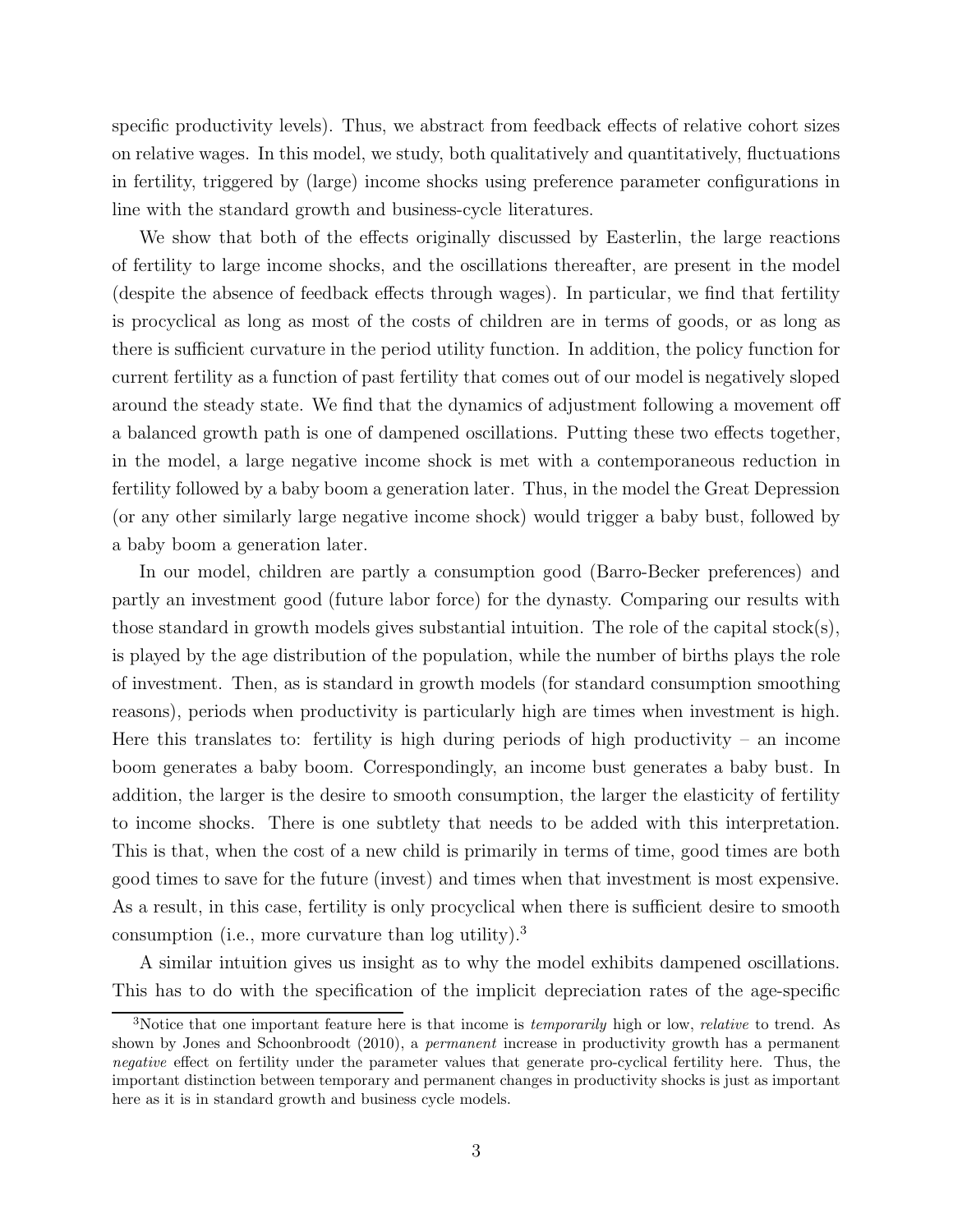populations. When the stock is the number of people, the counterpart of depreciation is movement out of the work force. Thus, fertility (i.e., investment) will be higher in periods when a relatively large share of workers are nearing retirement age. Because of this effect, a baby bust now means that the next generation's workforce is primarily older workers – more workers will be retiring. Consequently, investment will be higher in response – a baby boom will occur.

On the quantitative side, we use a calibrated version of the model to simulate the size of the response of fertility to productivity shocks, both contemporaneous and delayed. After calibrating to U.S. averages, we find that the contemporaneous response to a 1 percent deviation in productivity lies in the range of 1 to 1.7 percent depending on the nature of the costs of children (generally, responses are smaller when the costs of children are primarily in terms of parental time as opposed to goods) while the elasticity one period later lies between 0.9 and 1.6. This implies that the response of (completed) fertility to a 'standard recession' (say, productivity is 5 percent below trend for 2 years) is relatively small – of the order of 0.02 to 0.04 children per woman with a subsequent baby boom of similar size.

However, we find that the reduction in fertility implied by the model as a response to the 12 percent decrease in productivity during the Great Depression is between 56 and 91 percent of the observed pre-WWII baby bust in Total Fertility Rates (TFR). Moreover, the subsequent endogenous fluctuations in fertility triggered by this bust, in conjunction with the productivity boom in the 1950s and 1960s, captures between 64 and 113 percent of the post-WWII baby boom in TFR.<sup>4</sup>

Another important episode in American history is the U.S. Civil War. In this period, the South was hit particularly hard – estimates of the drop in GDP are 36 percent by 1867. Fertility rates also fell, dropping 10 percent below trend. This was followed by a moderate boom in the late 1870s and 1880s. Taking the effects of the war, unrelated to productivity shocks, into account, we derive bounds suggesting that productivity dropped between 11 and 21 percent in the 1860s and either remained 10 percent below or just reached their 1860 level in the 1880s. The resulting model predictions for contemporaneous and lagged fertility movements around trend are similar, quantitatively, to those observed in the data.

There is also a large statistical literature on the cyclicality of fertility. Sobotka et al. (2010) extensively review this literature and analyze several major recessions in detail. We provide two additional pieces of statistical evidence. First, since both the Depression and the baby boom are phenomena that occurred in many different countries, we go on to study

<sup>4</sup>Realistically, it seems unlikely that fertility decisions are affected by quarter to quarter fluctuations in productivity (as addressed in the business cycle literature). This is consistent with our quantitative findings. Rather, a prolonged boom or bust is required for the fertility effect to be large.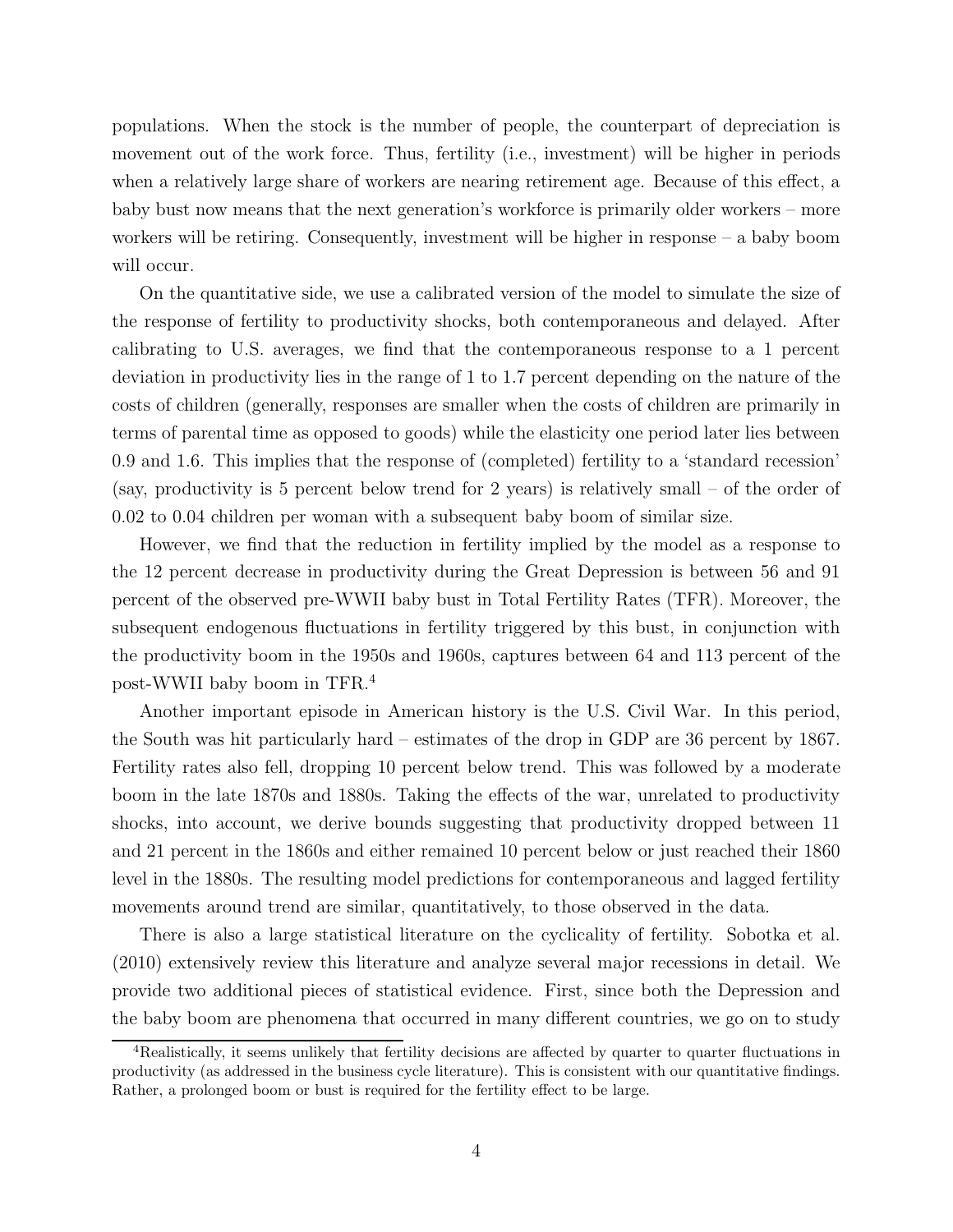one obvious implication of our theory. If the mechanisms that we study are important, it should be true that countries that had deeper Depressions in the 1930s should also have larger baby busts in the 1930s, and that those with larger baby busts should experience larger baby booms in the 1950s. In Section 6.1, we show that this is indeed true, conditional on the economic circumstances in the 1950s. These observations further support our theory. Second, we provide evidence on the recent recession across U.S. states. We find that states with a larger drop in income per capita tend to have a larger reduction in fertility in 2008. Whether this drop will have permanent effects on completed fertility and will trigger further dampened oscillations depends on the length of the recession and remains to be seen.

Many other demographers and economists have studied fluctuations in fertility but they have focused on different channels. First, operationally, the mechanisms that are the driving forces behind our results are considerably different than those emphasized by Easterlin in his work. For example, he emphasizes differences between expected lifetime income relative to 'material aspirations formed in childhood.' Here, the basic mechanisms are best understood as variants of standard effects of growth models – the desire to smooth consumption, etc. $5$ 

Second, following Easterlin many authors have *assumed* that the relationship between fertility today and past fertility has a negative slope. Based on this assumption, they analyzed the resulting dynamics of age-structured populations, see Lee (1974) and Samuelson  $(1976)$  for early analysis of dynamic population systems of this kind.<sup>6</sup> In contrast, we provide a choice-theoretic foundation for the negative slope and, hence, the cycles.

Third, we assume that different ages of workers are perfect substitutes in production. Nevertheless, fertility cycles are generated through the curvature of preferences. This shows that feedback effects from the age-structure on wages are not necessary to generate population cycles. This is an alternative to Easterlin's feedback effect which, as suggested by Lee (2008), can be generated by using a CES production specification, where different age-groups are not perfect substitutes.

Further, the mechanisms that we highlight here are also complementary to those explored in other papers that have used choice-theoretic dynamic macroeconomic models to study the baby boom in the 1950s and 1960s. Three key examples are Greenwood et al. (2005), Doepke et al. (2007) and Albanesi and Olivetti (2010). In Greenwood et al. (2005), the channel that is highlighted is the effects of the drastic improvement in technologies of home production that took place in the post WWII period. In essence, these improvements temporarily made having children cheaper generating the boom. In Doepke et al. (2007), they emphasize

<sup>&</sup>lt;sup>5</sup>Feichtinger and Dockner (1990) assume a positive relationship between births and the difference between actual and expected consumption, which is more in line with Easterlin's original argument.

<sup>6</sup>Feichtinger and Sorger (1989) extend Samuelson's initial model to continuous time.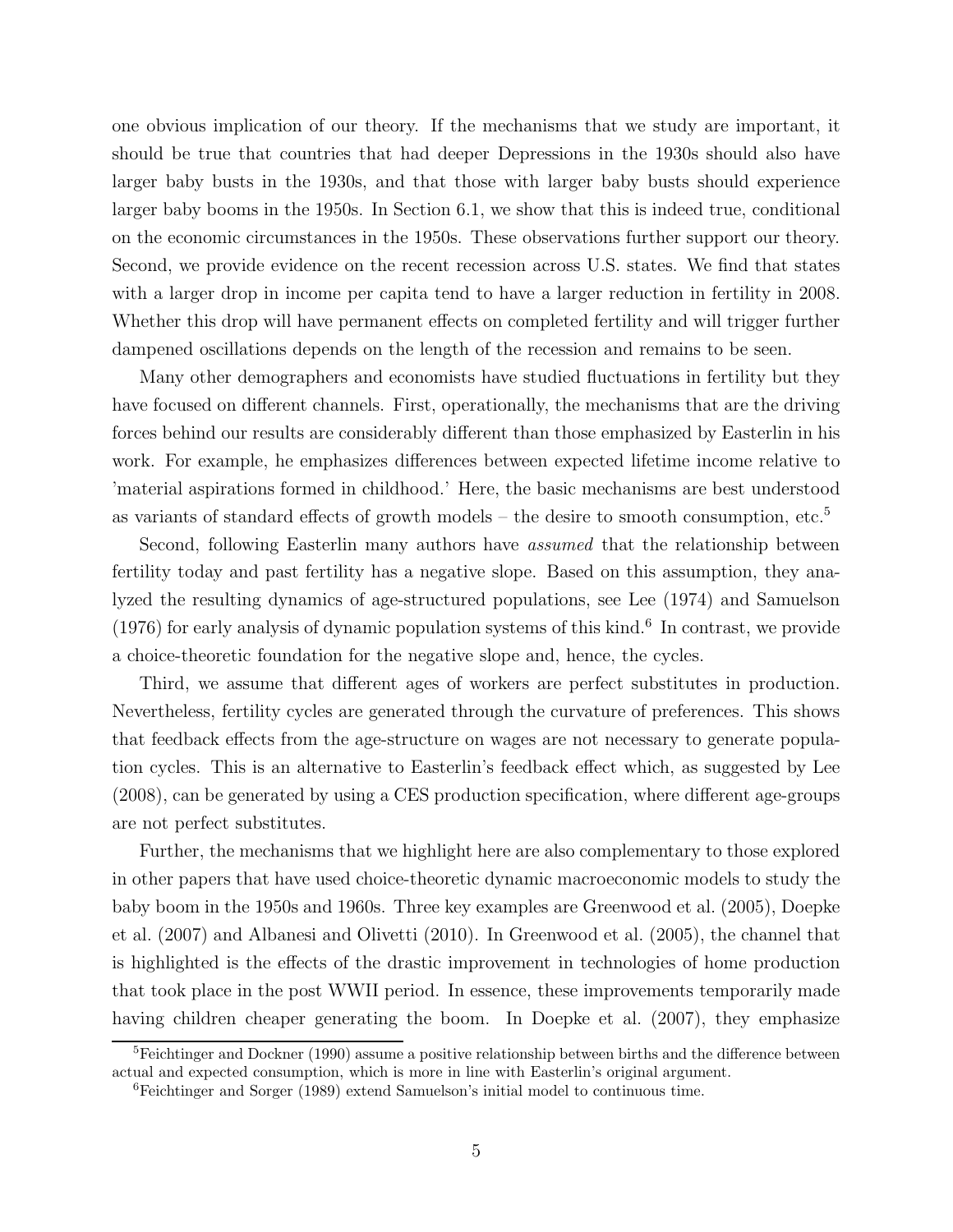the relatively high female participation rate that took place during WWII. This, because of learning on the job, made that specific cohort of women relatively high productivity. Because of this, the cohort of women entering their 20s in the 1950s faced a relatively tough job market causing them to delay entering the workforce and have larger than normal families. Albanesi and Olivetti (2010) emphasize the decrease in maternal mortality as a cause of the baby boom. This decrease in mortality also increased the incentive to invest in human capital, triggering the return to low fertility in the 1970s. Thus, the primary channels emphasized in those papers differ from ours. One advantage of our approach is that it is also able to capture the sizable downward movement, relative to trend, in fertility as seen in both the 1930s and the Civil War.

Finally, our findings can rationalize the observations in Butz and Ward (1979) as follows. In brief, they find that fertility, while procyclical, has become less responsive to business cycle frequency fluctuations over time. In our model, this can happen for two reasons. The first comes from the fact that the size of the effects that we find are smaller when the costs of children are in terms of time. Since there has been a large increase in labor force participation among married women, this causes the time cost of children to be increasingly important. Second, due to continuing fluctuations triggered by the Great Depression, the fertility response to productivity shocks is mitigated. In our data analysis, we show that, controlling for productivity shocks in the past is crucial to find a positive correlation of fertility with contemporary shocks.

In Section 2, we review the the data for the U.S. since 1900 in detail, focusing on both the size and timing of movements in fertility and productivity. The model is laid out in Section 3 and the analytic results are presented. In Section 4, we explore the quantitative implications of a calibrated version of the model compared to U.S. data, for the periods following both the Great Depression and the Civil War. In Section 5 we study the sensitivity of our results to some basic changes in our assumptions. Finally, we present statistical evidence in Section 6 while Section 7 concludes.

# 2 Twentieth century U.S. data

In this section, we lay out the basic facts about the time paths of productivity and fertility in the U.S. over the 20th century. We begin with the facts pertaining to the growth in productivity using a consistent measure for total factor productivity (TFP) and labor productivity (LP) from Chari et al. (2007). As most economists know, this period is one of more or less continued growth in productivity with a few interruptions. The most significant of these is the Great Depression. Figure 1 shows the natural logarithms of TFP and LP over the period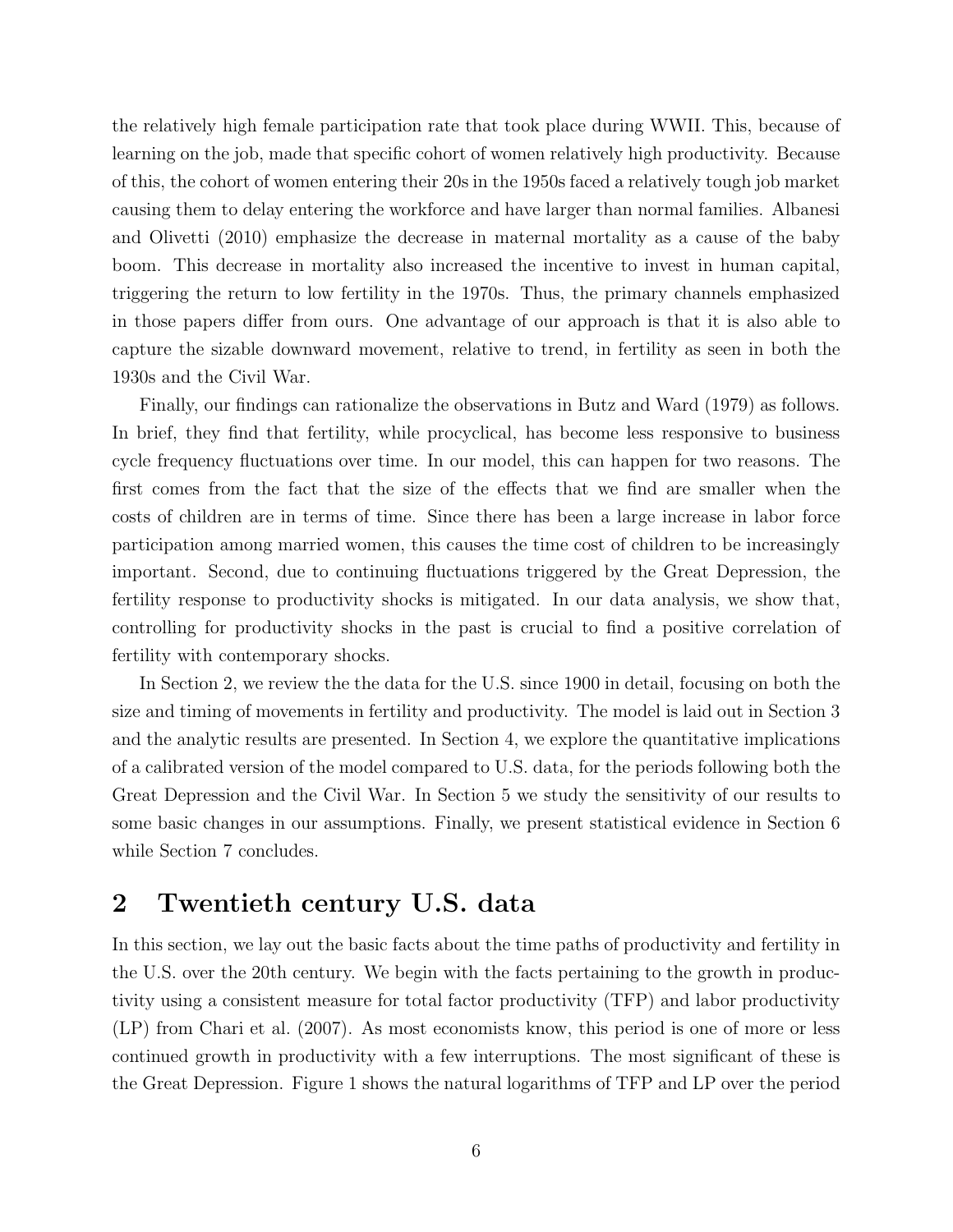from 1901 to 2000.

The facts about productivity over this period can be described as follows:

- 1. the continual upward trend;
- 2. the marked decline below trend that took place in the 1930s and early 1940s;
- 3. the return to trend in the early 1950s;
- 4. the significant increase above trend that took place in the 1950s and 1960s;
- 5. the productivity slowdown since the 1970s.

Figure 1: Total Factor Productivity and Labor Productivity, 1901-2000 (1929=100)



This timing of the movements of productivity around trend fits well with the movements in fertility seen in the data. Figure 2 shows the time path of the Total Fertility Rate (TFR) and Cohort Total Fertility Rates (CTFR) (by birthyear of mother +25 years) over the period from 1850 to 2000. We have two time series for TFR, which calculates how many children a woman would have over her lifetime if current age-specific fertility rates were to prevail in the future. The first series is the one prepared by Haines (1994) using Census data and hence is available only every 10 years.<sup>7</sup> The second TFR series comes from the Natality Statistics Analysis from National Center for Health Statistics. It is available at annual frequencies, but only since 1917. The CTFR series comes from Jones and Tertilt (2008) and counts how many children were born to a particular cohort of women at the end of their fertile period.

<sup>&</sup>lt;sup>7</sup>Since the data on TFR is only available decade by decade and since it covers the U.S. as a whole, it is not apparent in this figure that there was a significant drop in births in the South during and after the Civil War. See Section 4.4 where we show annual data on Crude Birth Rates (CBR) for this period for the South.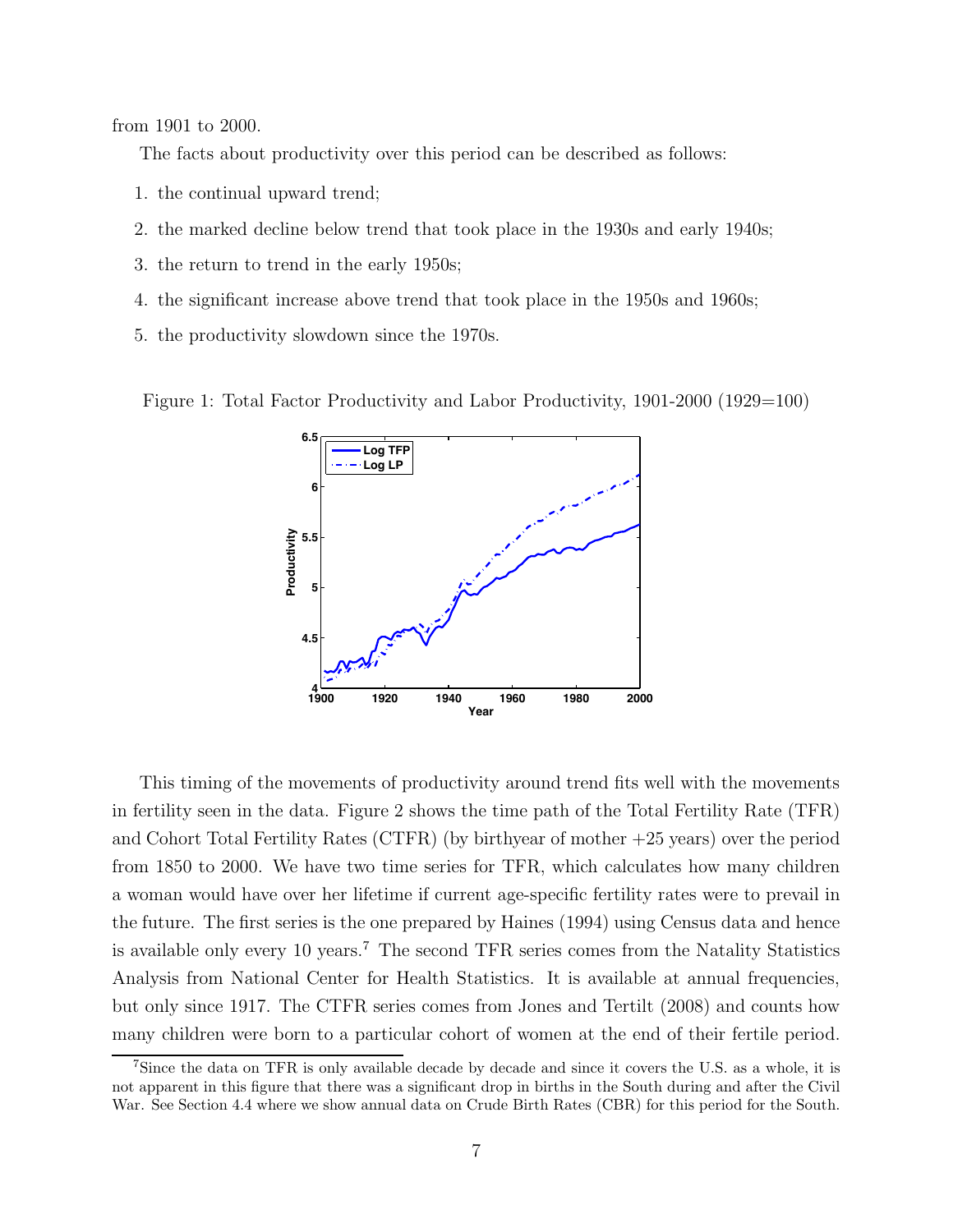Implicitly, it is equivalent to adding age-specific fertility rates pertaining to a particular cohort of women over time. Its frequency is five-year birth cohorts.

At the beginning, fertility is still in the midst of what is known to demographers as the Demographic Transition, the marked fall in fertility (and mortality) that has occurred in all developed countries. This fall accelerates from the late 1920s to the mid 1930s. Fertility then increases to reach its peak in the baby boom of the 1950s and 1960s. It appears that a good description would be:

- 1. high, and fairly constantly decreasing fertility from 1850 until 1925, when it reaches a TFR of about 3.0 children per woman;
- 2. an acceleration of the rate at which fertility is falling between 1925 and 1933 (from  $TFR=3.0$  to  $TFR=2.1$ ;
- 3. constant, but low, fertility over the period from 1933 to 1940, with the level at about TFR=2.2;
- 4. rapidly rising fertility from 1940 to 1957, with TFR going from 2.2 up to 3.7;
- 5. high, stable fertility from 1957 to 1961 at about TFR=3.6;
- 6. a rapid decrease from 1961 to 1976, with TFR going from 3.6 down to 1.7;
- 7. a slight increase and then stable low fertility over the remainder of the period, with the level at about TFR=2.

Figure 2: (Cohort) Total Fertility Rate, 1850-2000



We will refer to 2 and 3 as the pre-WWII baby bust, 4 and 5 as the post-WWII baby boom and 6 as the baby bust of the 1970s. The exact sizes of these features of the data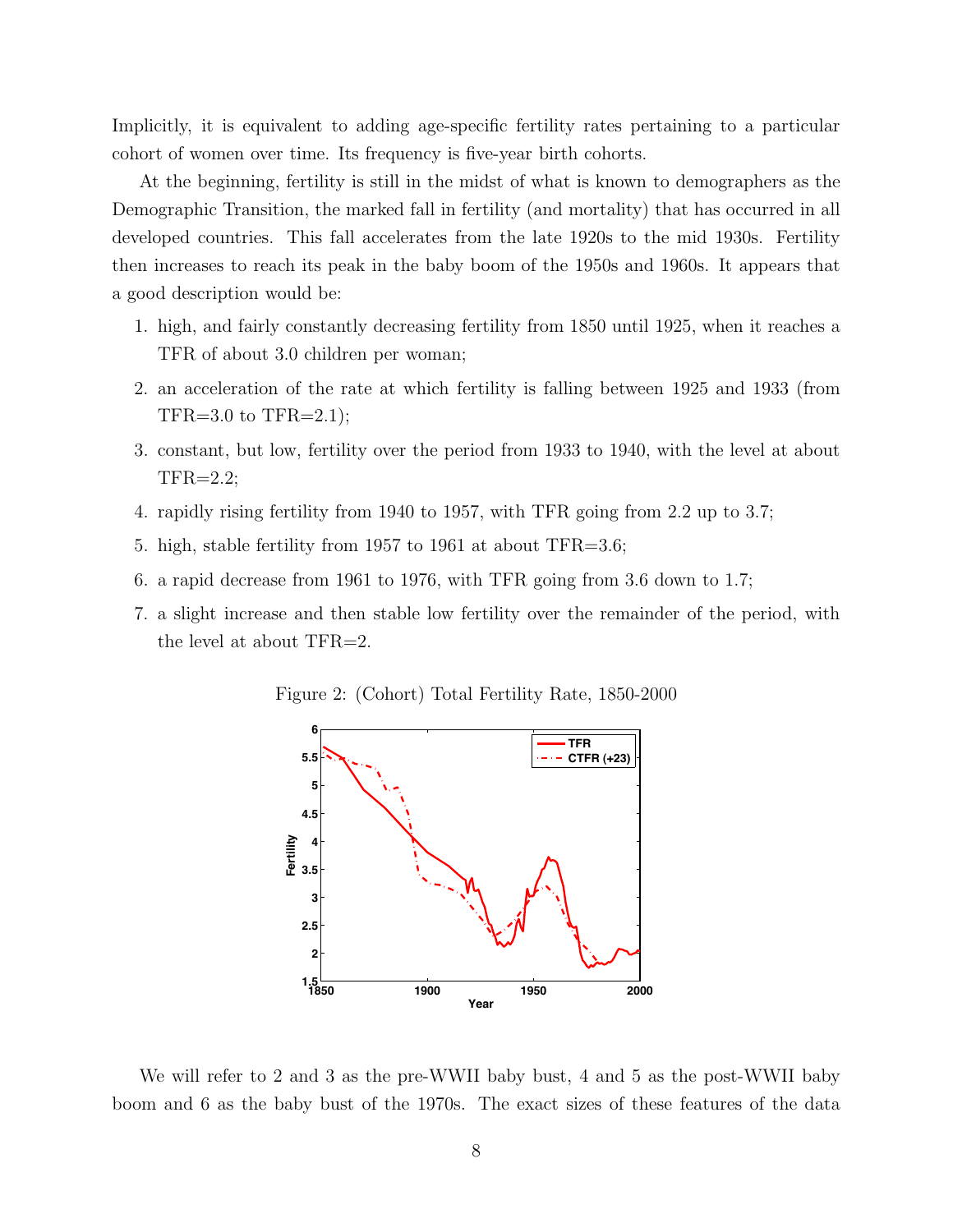depend on how one treats the trend growth in productivity and trend decrease in fertility over the period. For example, was there a common, exogenous growth rate in productivity over the entire period with higher frequency (albeit highly autocorrelated) fluctuations around this trend? Or, were there several regimes of growth? For fertility, one can see that while TFR decreases smoothly over time, the early CTFR data shows that the largest decrease happens for cohorts of women born between 1858 (4.9 children per women) and 1878 (3.25 children per woman). The fluctuations thereafter, however, look very similar in both series, though somewhat larger in TFR than CTFR.

For fluctuations, we fit a linear trend to the (ln) TFP and LP series from 1901 to 2000  $(\ln P_t = \alpha_0 + \alpha_1 t + \epsilon_t$ , where  $P = \{TFP, LP\}$ , and detrend TFR using an HP filter (smoothing parameter,  $w = 20,000$ ). We obtain annual percent deviations over this period plotted in Figure 3. Several alternative detrending methods were studied with very similar results.





Although it is not perfect, there is an impressive coincidence in timing. The coefficient of correlation between annual TFP and TFR deviations for the years 1901 to 2000 is 0.4, with a coefficient of 0.7 from 1901 to 1940 and 0.2 from 1941 to 2000. This suggests that the U.S. TFR is procyclical during the early time period but the correlation is much weaker thereafter (see also Butz and Ward, 1979). As suggested by the model below, one reason for the decrease in the correlation may be the increase in female labor supply which made the opportunity cost of children, women's wages, procyclical.

What our model simulation is also going to capture is the large downward deviation in the 1930s due to the large negative shock during the Great Depression and a baby boom following endogenously as a response to the baby bust itself, one generation later. We therefore also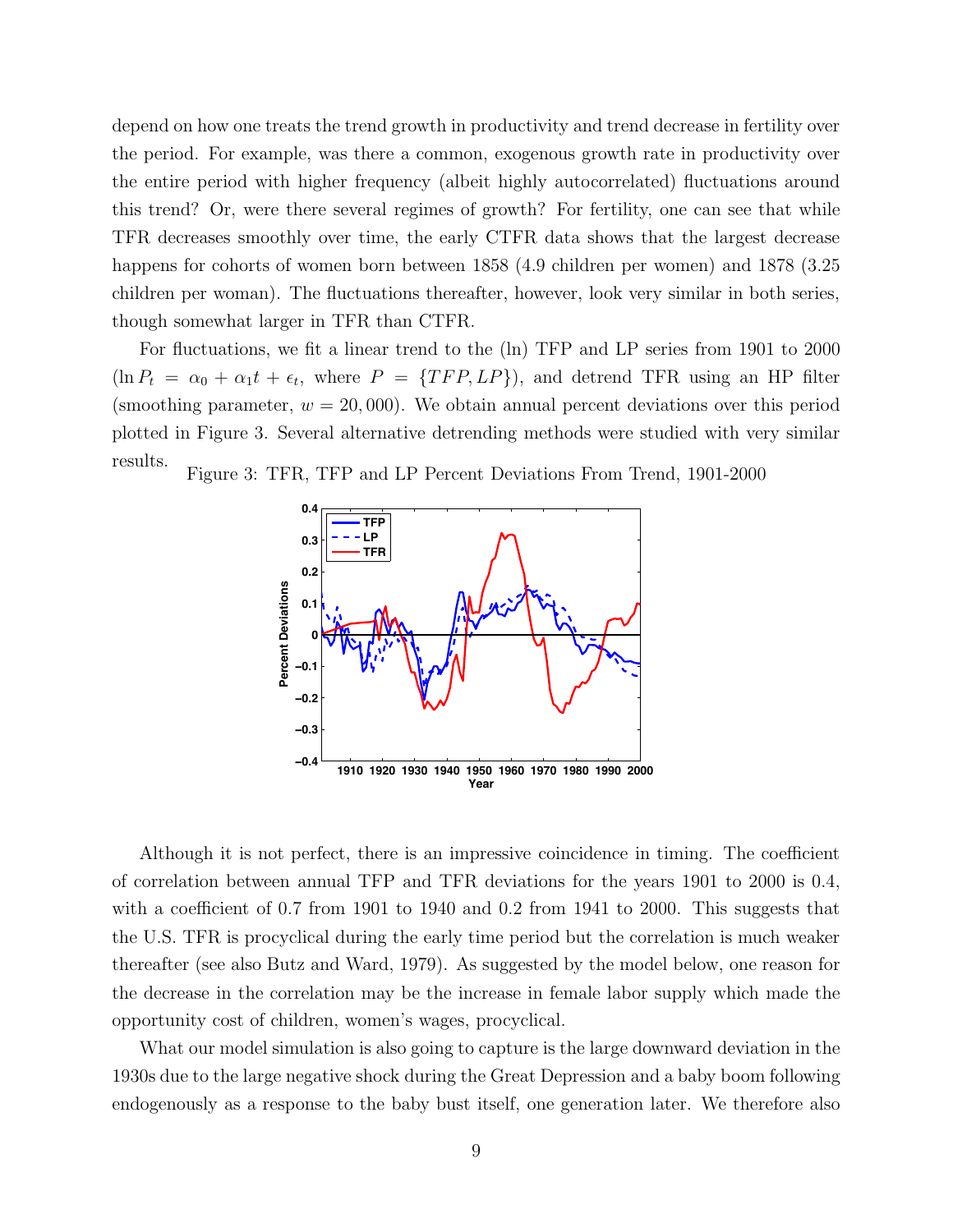run the following regression. Let  $\widehat{X}_t$  denote the percent deviation from trend in variable X in period t.

$$
\widehat{TFR}_t = \lambda_0 + \lambda_1 \widehat{P}_t + \lambda_2 \widehat{P}_{t-l} + \varepsilon_t
$$

where  $P = \{TFP, LP\}$  and  $l \in \{20, ..., 25\}$ . The results for  $l = 20$  are given in Table 1. Similar results go through for larger values of l.

These regressions show that the coefficients on contemporaneous productivity  $(\lambda_1)$  are both positive and significantly different from zero, while the coefficients on productivity a generation ago ( $\lambda_2$ ) are both negative and significantly different from zero. Also,  $\lambda_1$  and  $\lambda_2$ are of similar magnitude in absolute value, while the constant  $(\lambda_0)$  is likely to be zero.

|              |             | Indep. Var.   Coefficient    Indep. Var.   Coefficient |            |
|--------------|-------------|--------------------------------------------------------|------------|
| Constant     | $-0.0051$   | Constant                                               | $-0.0058$  |
| $TFP_t$      | $0.8363**$  | $LP_t$                                                 | $0.6004*$  |
| $TFP_{t-20}$ | $-0.8401**$ | $LP_{t-20}$                                            | $-0.6218*$ |

Table 1: U.S. TFR and Productivity: Regression results

\*, \*\*: Significantly different from zero at 5% and 1%, respectively.

# 3 The model

In this section, we lay out a model of the response of fertility to period by period stochastic movements in productivity. To do this, we use a model of fertility based on that developed in Becker and Barro (1988) and Barro and Becker (1989) (Barro-Becker henceforth). The simplification that we make is to assume that there is no physical (or human) capital in the model. Thus, the flow of income is solely due to wage income.<sup>8</sup> On the other hand, we add a stochastic component as well as an explicit age-structure to the basic Barro-Becker model.

### 3.1 Model setup

A period is 20 years. Every person lives for four periods, one as a child and  $T = 3$  periods as an adult. There is an initial age distribution of the population given by  $(N_0^3, N_0^2, N_0^1)$  where  $N_0^3$  is the number of initial old (i.e., their age in period  $t = 0$  is  $a = 3$ ). We normalize by assuming that  $N_0^3 = 1$ .

Children (age  $a = 0$ ) do nothing. At age  $a = 1$ , young workers consume, have children and supply one unit of labor (net of time spent to raise children) to earn a wage,  $w_t^1$ . At age

<sup>&</sup>lt;sup>8</sup>We relax this assumption in Section  $5.1$ .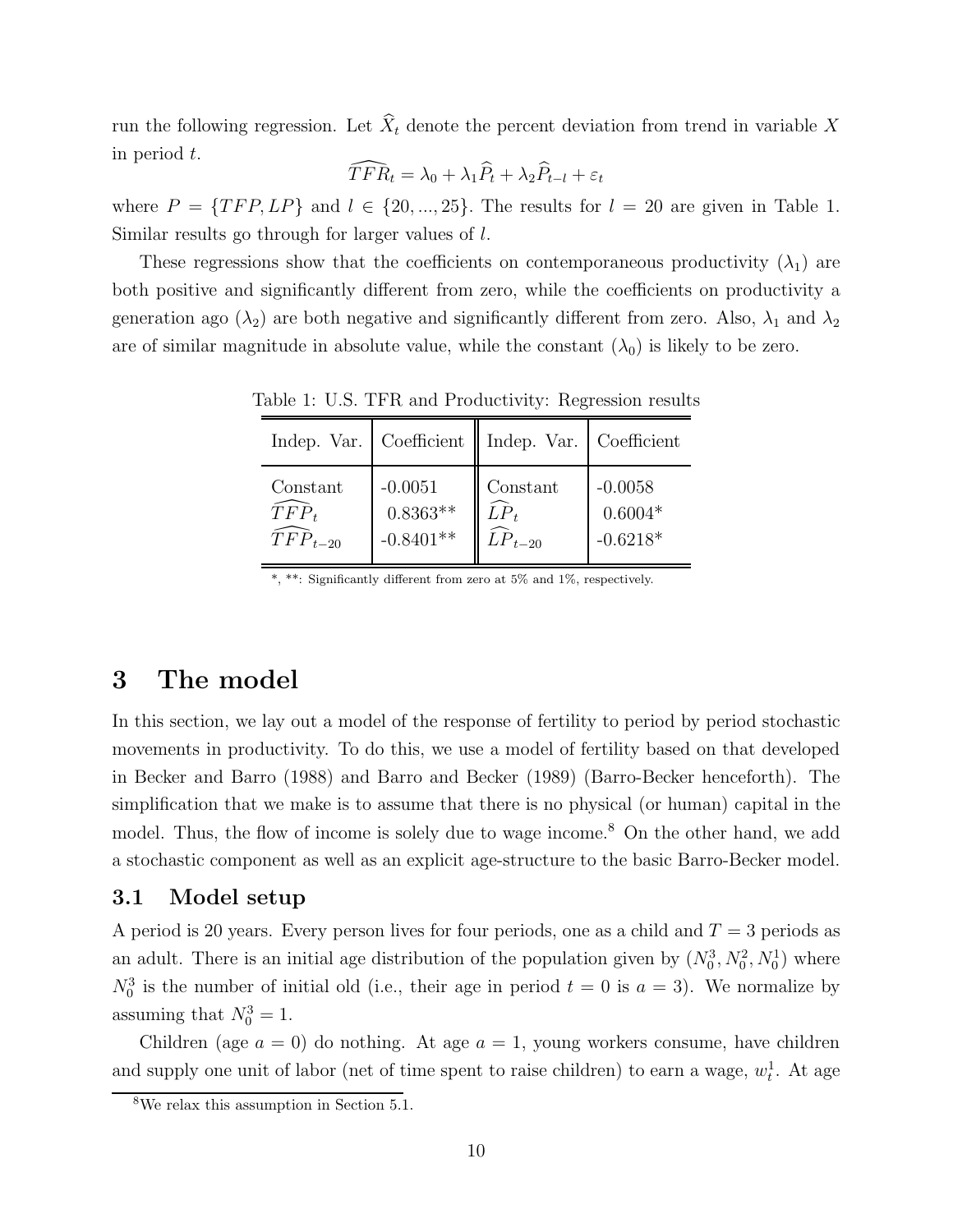$a = 2$ , old workers consume and supply one unit of labor inelastically to earn a wage,  $w_t^2$ , but are no longer fertile. In the last period of their lives, age  $a = 3$ , agents are retired and only consume.

Adults care about consumption, the number of children and their children's future utility. Following the original Barro-Becker formulation, we assume that the utility of a person who was born in period  $t-1$  and whose first period as an adult is in period t is given by:

(1) 
$$
U_t^1 = V_t^1 + \phi \beta g(n_t) U_{t+1}^1
$$

where  $U_t^1$  represents the full value of utility of an age  $a = 1$  adult in period t looking from that point forward,  $V_t^1$  is the utility this person gets from his own path of consumption,  $n_t$  is the number of children that he has and  $U_{t+1}^1$  is the utility that his typical child will receive.

Let  $c_s^a$  be the amount of consumption for the typical person in period s that is age a. We assume that utility from the time path of own consumption  $((c_t^1, c_{t+1}^2, c_{t+2}^3)$  – young worker, old worker, retirement) is of the form:

(2) 
$$
V_t^1 = \sum_{a=1}^T \beta^{a-1} u(c_{t+a-1}^a).
$$

We distinguish between time preference as measured by the discount factor,  $\beta$  and the degree of altruism between generations within a period,  $\phi$ . That is,  $\phi = 1$  means that a person cares as much about the utility of his children as he cares about his own (see Manuelli and Seshadri, 2009).

Similarly to equation (1), we can define the continuation utility for a person who was a young adult in period t (i.e., he was born in period  $t-1$ ) looking forward from the point when he reaches age  $a > 1$ . Of particular interest is the continuation utility of an adult of age T in period  $0 - i.e.,$  the initial old. These are the only agents in the model who care about all agents of all ages in all periods. Sequentially substituting  $V$  and  $U$  for later generations and grouping terms by period instead of generations, utility for the initial old,  $U_0^T$ , is given by:

(3) 
$$
U_0^T = \sum_{t=0}^{\infty} (\beta \phi)^t \left[ \sum_{a=1}^T \phi^{1-a} \left[ \prod_{k=0}^{t-1-a} g(n_k) \right] u(c_t^a) \right]
$$

Assuming  $g(n) = n^{\eta}$ , simplification occurs in equation (3) because  $g(n_t)g(n_{t+1}) = g(n_t n_{t+1})$ . To see this, let  $N_t^a$  be the number of descendants of the initial age T agent, that are of age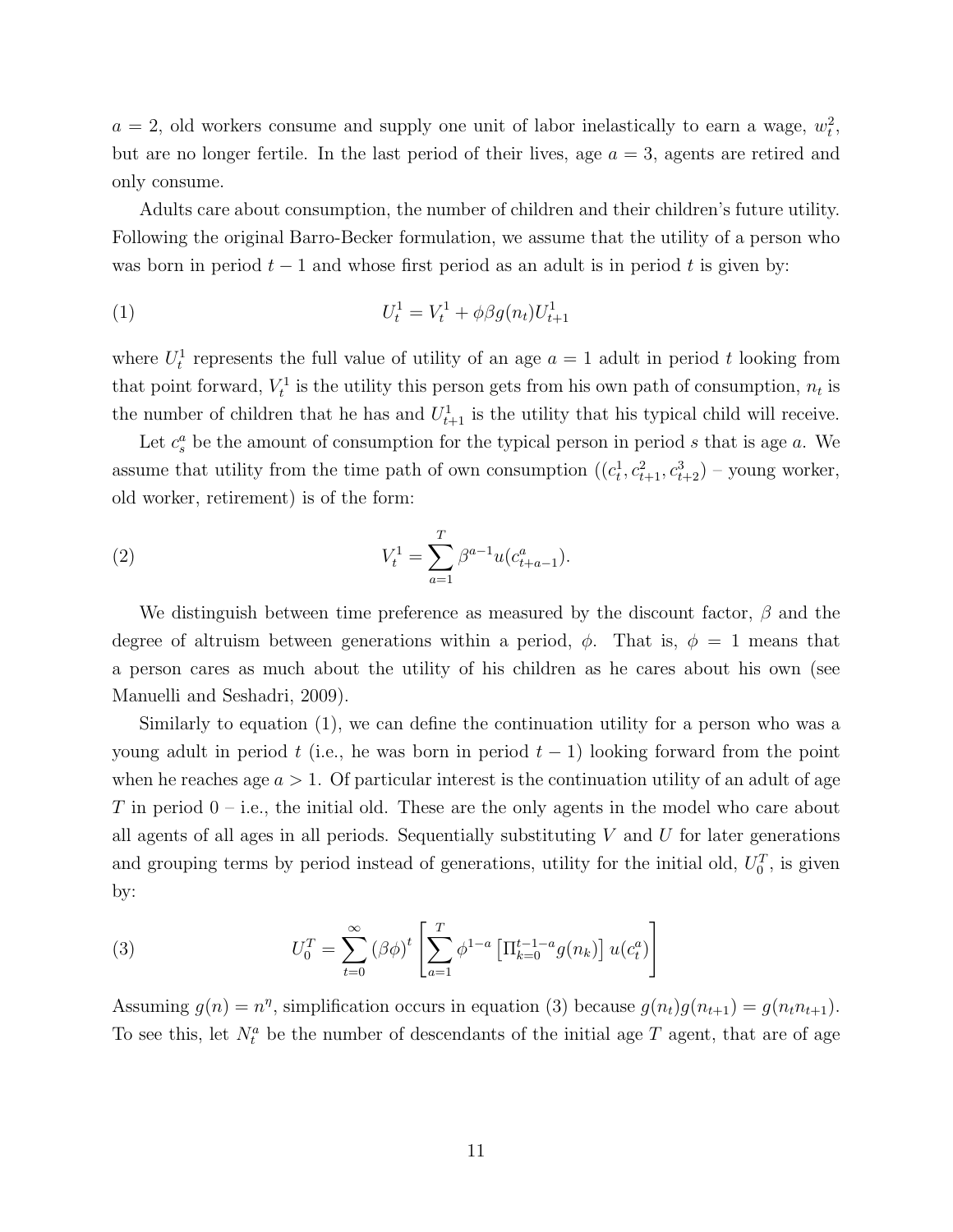$\alpha$  in period  $t$ . Then the laws of motion for population are given by:

(4) 
$$
N_t^1 = n_{t-1} N_{t-1}^1
$$
 is the number of births in period  $t - 1$ ;  
\n $N_t^a = N_{t-1}^{a-1}$  for  $a = 2, ..., T$ ;  
\n $N_t^a = 0$  for  $a > T$ ;  
\n $N_0^T = 1$ .

Using the functional form assumption for g and the laws of motion for population,  $U_0^T$  can be written as:

(5) 
$$
U_0^T = \sum_{t=0}^{\infty} (\beta \phi)^t \left[ \sum_{a=1}^T \phi^{1-a} g(N_t^a) u(c_t^a) \right]
$$

Hence, as is standard in dynastic models à la Barro-Becker, the utility of the initial old can be written in terms of the number of descendants of age a in period t,  $N_t^a$ . Assuming  $u(c) = \frac{c^{1-\sigma}}{1-\sigma}$ , following Jones and Schoonbroodt (2010), there are two sets of parameter restrictions that satisfy the natural monotonicity and concavity restrictions of  $U_0^T$ :

$$
\text{AI.} \qquad \qquad 0 < 1 - \sigma \le \eta < 1;
$$

$$
\text{AII.} \qquad \qquad 0 > 1 - \sigma \ge \eta^9
$$

Under AI.,  $g$  is increasing and utility is positive, while under AII.  $g$  is decreasing but utility is negative, so that, in both cases, ancestor's utility is increasing in the number of descendants. Also, under AI. the desire to smooth consumption over time and across generations is low, while under AII., it is high. These distinctions are relevant for the results below. We often concentrate on the case where of  $\eta = 1 - \sigma$ , allowed under both configurations. There are at least two advantages to this choice. First, simplification occurs because the direct utility benefit of increasing population as well as the indirect utility cost (of diluting per capita consumption) exactly cancel out in this case. Second, changing the side of the parameter space (AI. versus AII.) also involves changing  $\eta$  relative to  $1-\sigma$ , except in the case where  $\eta = 1 - \sigma$ . When comparing the two sides of the parameter space, this assumption allows for only an absolute change without the relative change.

We assume that the cost of children born in period t is in terms of period t consumption but allow this cost to depend on the wage of young workers  $-\theta_t(w_t^1)$ . Thus, this allows for the two most common ways of modeling child costs: goods costs  $-\theta_t(w_t^1) = \theta_t$  – and time

<sup>&</sup>lt;sup>9</sup>The knife-edge case where  $\sigma \to 1$  and  $\eta = \delta(1 - \sigma)$  can also be analyzed. See Jones and Schoonbroodt (2010) or Schoonbroodt and Tertilt (2010) for details.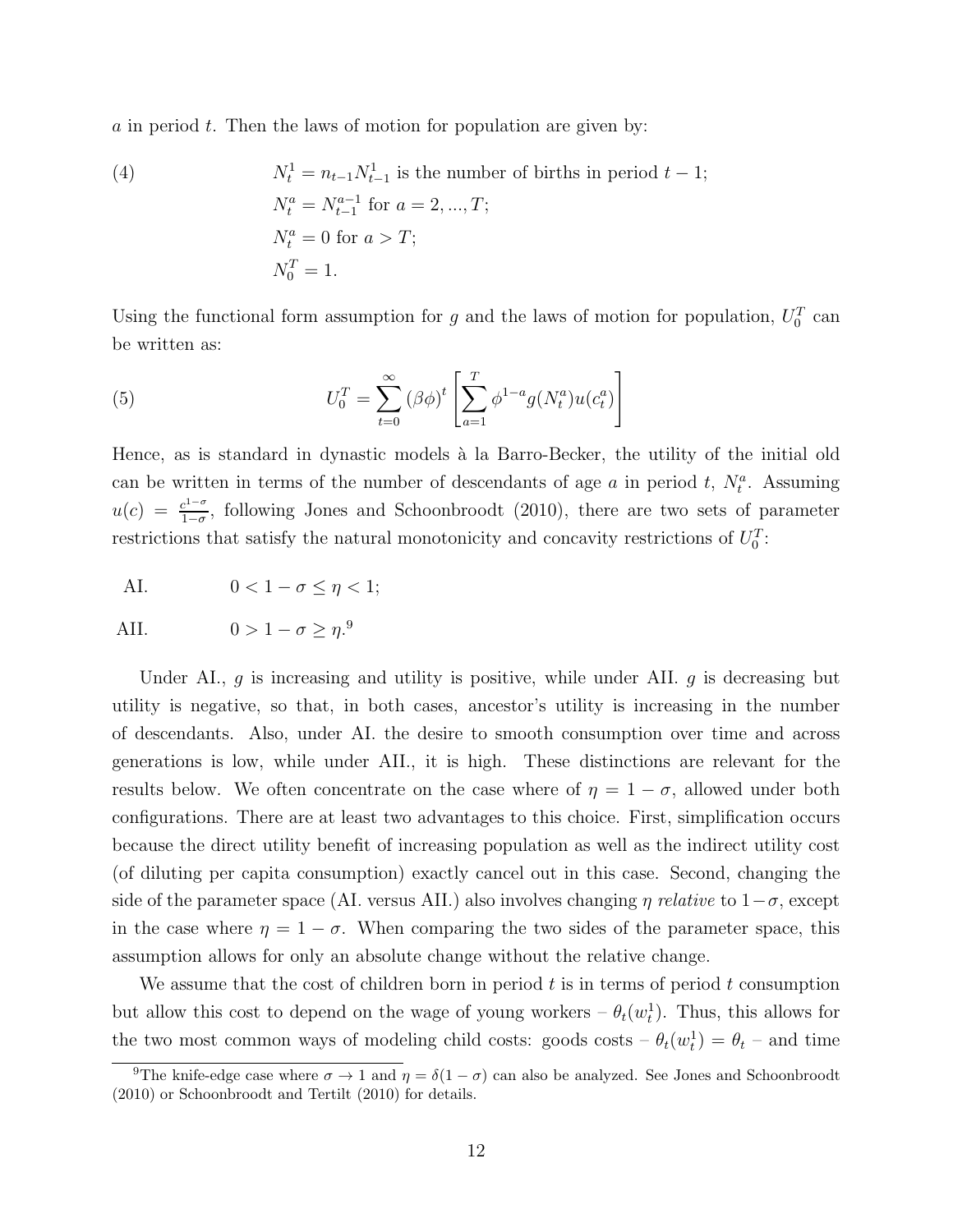$\text{costs} - \theta_t(w_t^1) = bw_t^1$ . Thus, feasibility for the dynasty in period t is given by:

(6) 
$$
\sum_{a=1}^{3} N_t^a c_t^a + \theta_t(w_t^1) N_t^b \le \sum_{a=1}^{2} w_t^a N_t^a \equiv W_t
$$

where  $N_t^b = n_t N_t^1 = N_{t+1}^1$  is the total number of births in period t. If the costs are in terms of time,  $\theta_t = bw_t^1$ , there is an additional constraint, namely that  $0 \leq bN_t^b \leq N_t^1$ .

We assume that wages grow at a constant rate,  $\gamma$ , on average. Moreover, there is an aggregate shock so that the entire age-specific wage profile shifts up and down by  $s_t$  in period  $t$ . Thus, in period  $t$ , wages are given by:

$$
(w_t^1, w_t^2) = (\gamma^t s_t w^1, \gamma^t s_t w^2).
$$

We assume that  $s_t$  is a first-order Markov Process.

To ensure the existence of a balanced growth path, we also assume that the costs of children grow at rate  $\gamma$ . That is, we assume that,  $\theta(w_t^1) = \gamma^t \theta$  in the goods cost case and  $\theta(w_t^1) = \gamma^t b s_t w^1$  in the time cost case.

To complete the specification of the model we need to make a decision about which agents get to choose what and when. There are many different ways to do this. A useful benchmark is a Planner's problem approach. Accordingly we analyze the problem that maximizes the overall utility of the initial old. This has two advantages as a benchmark. First, this is the only group that cares, either directly or indirectly about all agents in the model. Second, it has the feature that the resulting allocation can also be supported dynamically as the equilibrium of a game in which in each period, the oldest individuals make choices for all variables for all of their descendants. This equilibrium can further be decentralized through state contingent transfers. That is, if parents can impose a (possibly negative) transfer on their children every period they are both adults and alive after the current shock is observed, then the equilibrium allocation in which every person decides on their own consumption and fertility in addition to the two transfers is the same as the Dynastic Planner's allocation.<sup>10</sup>

Given this, the Planner's Problem,  $P(\gamma, \beta; \{N_0^a\}, s_0)$ , is to choose  $\{\{c_t^a(s^t)\}_{a=1}^3, N_{t+1}^1(s^t)\}_{t=0}^{\infty}$ to maximize utility in (5) subject to feasibility in (6) and laws of motion of population in (4) where  $s^t = (s_0, s_1, ..., s_t)$  is the history of shocks up to and including period t.

As is usually true in models with exogenous, trend growth, solutions can be obtained by solving a related model with no growth and a different discount factor. Thus, the solution to  $P(\gamma, \beta; \{N_0^a\}, s_0)$  can be obtained directly from the solution to  $P(1, \hat{\beta}; \{N_0^a\}, s_0)$  - i.e.,  $\gamma = 1$  (no growth) and the discount factor,  $\hat{\beta}$ , depends on  $\gamma$ ,  $\beta$ ,  $\sigma$ , and  $\eta$ . Because of this

 $10$ See Appendix A.1 for details.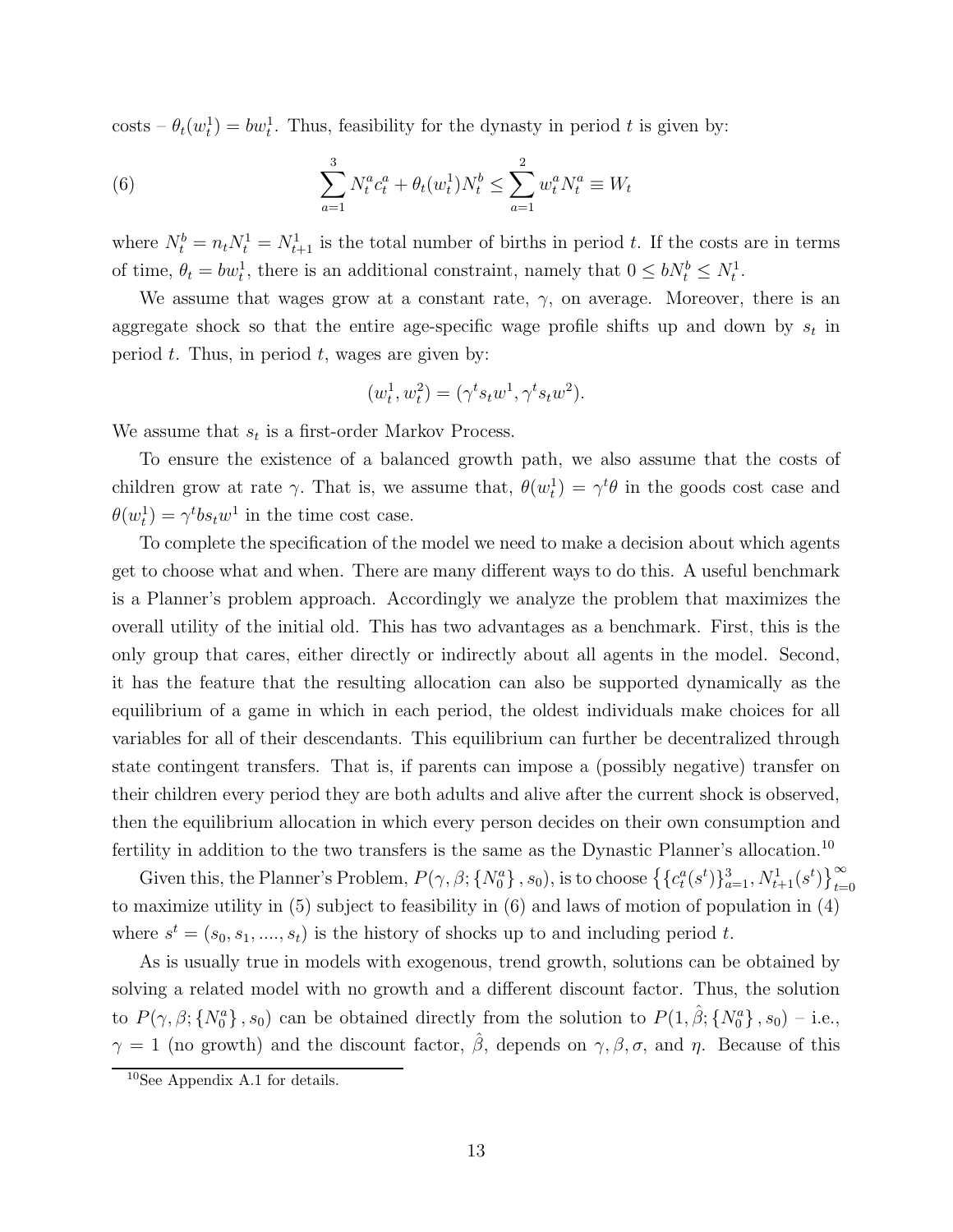result, we abstract from trend growth through most of the remainder of the paper. In those cases where the solution to the model depends on the discount factor, we will use this result to calibrate to the appropriate discount factor in the detrended model.

Let us introduce one additional piece of notation. Let  $n_t^b \equiv \frac{N_t^b}{0.5N_t^b}$  be the number of births per woman. This is the model quantity that we will identify with the Cohort Total Fertility Rate (CTFR) in the data, while TFR will be a weighted average over several cohort's fertility.

### 3.2 Consumption across the age distribution

First, we analyze how consumption within a given period,  $t$ , is distributed across the different ages of agents alive at the time. The relevant term in a typical period,  $t$ , is:

$$
\sum_{a=1}^3 \phi^{1-a} g(N_t^a) u(c_t^a) = \sum_{a=1}^3 \phi^{1-a} g(N_t^a) u\left(\frac{N_t^a c_t^a}{N_t^a}\right) = \sum_{a=1}^3 \phi^{1-a} g(N_t^a) u\left(\frac{C_t^a}{N_t^a}\right),
$$

where  $C_t^a = N_t^a c_t^a$  is the total consumption of the age a cohort in period t.

Given any level of aggregate consumption in a period,  $C_t$ , the planner will choose a distribution across ages to maximize the above subject to  $\sum_{a=1}^{3} C_t^a = C_t$ . It follows that this is done by equating the marginal utility of a unit of aggregate consumption across the different ages.

To gain more intuition, consider the Planner's objective within a period:

$$
\sum_{a=1}^{3} \phi^{1-a}(N_t^a)^{\eta+\sigma-1} \frac{(C_t^a)^{1-\sigma}}{1-\sigma}
$$

As can be seen, the marginal utility of  $C_t^a$  is affected by three things. First, is g increasing (AI) or decreasing (AII) in N? Second, is N growing over time? Third, what is  $\phi$ ?

For example, suppose  $\phi = 1$ . In this case, the age a term is  $g(N_t^a)u\left(\frac{C_t^a}{N_t^a}\right)$ . . If population is growing (the case typically of empirical interest), then  $N_t^a$  is decreasing in  $a$  – there are less people in older generations. Thus, if g is increasing (decreasing) in N,  $g(N_t^a)$  is decreasing (increasing) in a. Thus, other things equal, the marginal value of an increase in per capita consumption within a period is decreasing (increasing) in age. On the other hand, in this case a given level of aggregate consumption in a cohort is split across fewer people in older groups increasing per capita consumption. This leads to a lower value of  $u'$ .

Thus if g is increasing in N, whether the Planner will want consumption to be increasing or decreasing in age within a particular period will depend on which of these two effects is larger. If g is decreasing in  $N$ , then if population is growing, per capita consumption is increasing in a for sure. For example, specializing further to the case where  $\eta = 1 - \sigma$ (allowed under both configurations), and  $\phi = 1$ , period t utility becomes: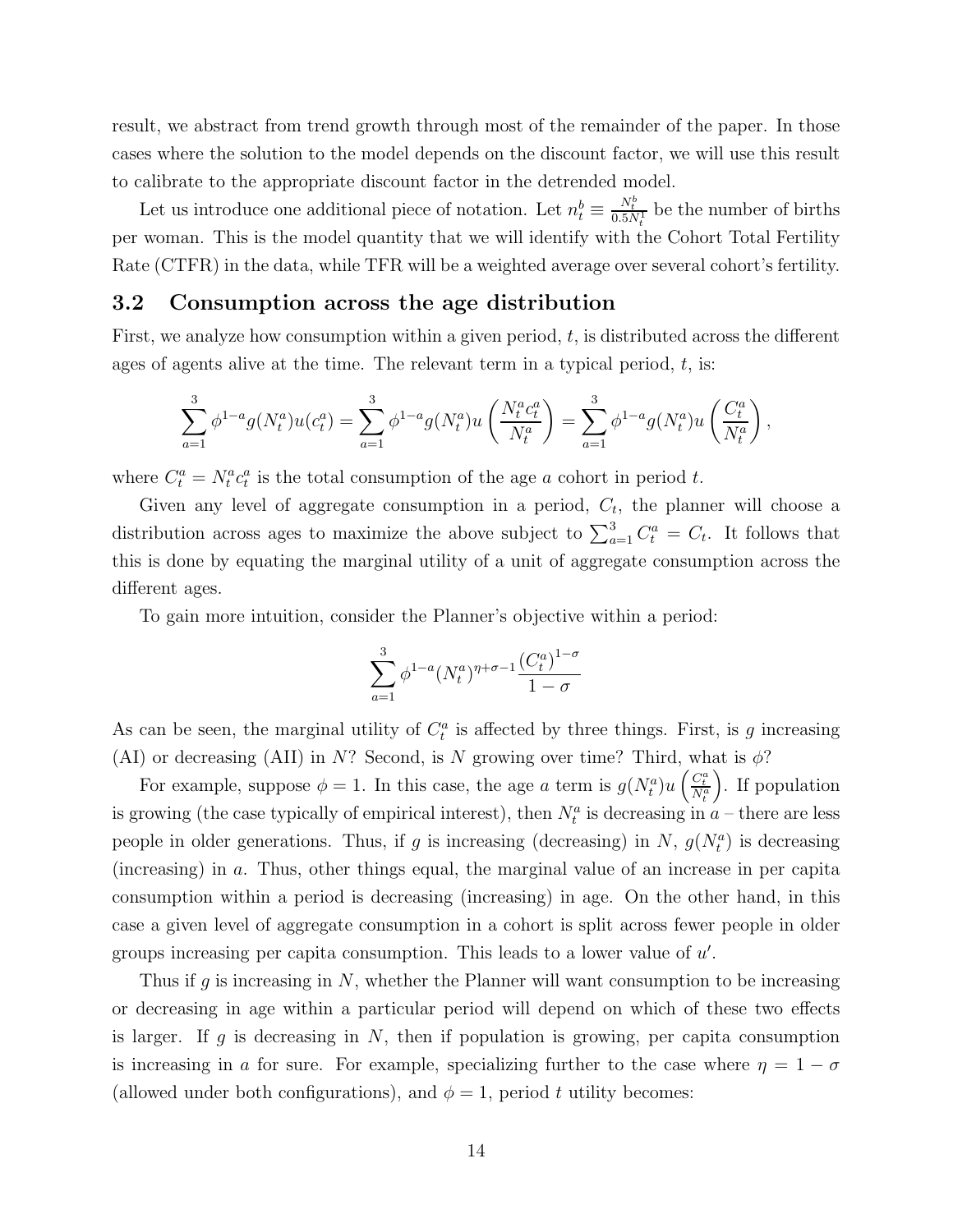$$
\sum_{a=1}^{3} \frac{C_t^{a1-\sigma}}{1-\sigma}.
$$

Thus, aggregate consumption of all age groups within a period will be equalized,  $C^a = C^{a'}$ for all  $a, a'$ , and hence, larger age groups (younger cohorts if N is increasing) will have smaller per capita consumption  $-c_t^a < c_t^{a'}$  for  $a < a'$ .

### 3.3 Procyclical fertility and endogenous oscillations

In this section we study the properties of the solution to the Planner's Problem outlined above. In particular, we characterize how the policy functions from this problem depend on both the current shock and the initial state.

To gain some intuition about the working of the model, notice that if  $\eta = 1 - \sigma$ , then N does not enter the period utility function except in aggregate consumption, and hence, if people are productive for only one period  $(w^a = 0, a \neq 1)$ , N plays exactly the same role in this model as k does in a stochastic  $Ak$  model.<sup>11</sup> Similar to  $Ak$  models, without exogenous growth (i.e.,  $\gamma = 1$ ), aggregate consumption, C, grows at the same rate as N. However, in the absence of shocks, per capita consumption is constant. There is one important twist to the Ak-analogy. This is that, at least in the case where child-rearing is modeled as a time cost, the cost of the investment good is also stochastic. In that case, since  $\theta_t = bw_t^1$ , periods when productivity is high are also periods when children – the analog of the investment good in the  $Ak$  model – are expensive. Other than that, the analogy is very close.

We now derive comparative statics of current fertility with respect to productivity shocks and last period's fertility. To do this, we first simplify the problem to one with only one state variable. We then take first-order conditions and analyze comparative statics across steady states/balanced growth paths therein.

Denote by  $V(N^1, N^2, N^3; s)$  the maximized value obtained in the problem  $P(1, \hat{\beta}; \{N_0^a\}, s_0)$ when the initial conditions are  $(N_0^1, N_0^2, N_0^3) = (N^1, N^2, N^3)$  and  $s_0 = s$ . Because of our assumptions on the functional forms for the utility function, it is straightforward to show that the value function is homogeneous of degree  $\eta$  in  $(N^1, N^2, N^3)$ , i.e.,  $V(\lambda N^1, \lambda N^2, \lambda N^3; s)$  =  $\lambda^{n}V(N^{1}, N^{2}, N^{3}; s)$ . The problem  $P(1, \beta; \{N_{0}^{a}\}, s_{0})$  is therefore a standard, stationary dynamic program as long as s is first-order Markov. Because of this result, we can characterize the solution through Bellman's Equation.

Under the additional assumptions that  $\eta = 1 - \sigma$ , and  $\phi = 1$ , as discussed in Section 3.2,  $C^a = C^{a}$  and V satisfies:

(7) 
$$
V(N^1, N^2, N^3; s) \equiv \max_{N^{a'}, C, N^b} \left[ T \frac{C^{1-\sigma}}{1-\sigma} + \beta E \left[ V(N^1, N^{2\prime}, N^{3\prime}; s') | s \right] \right]
$$

<sup>&</sup>lt;sup>11</sup>See Jones and Manuelli (1990) and Rebelo (1991), seminal papers on this model.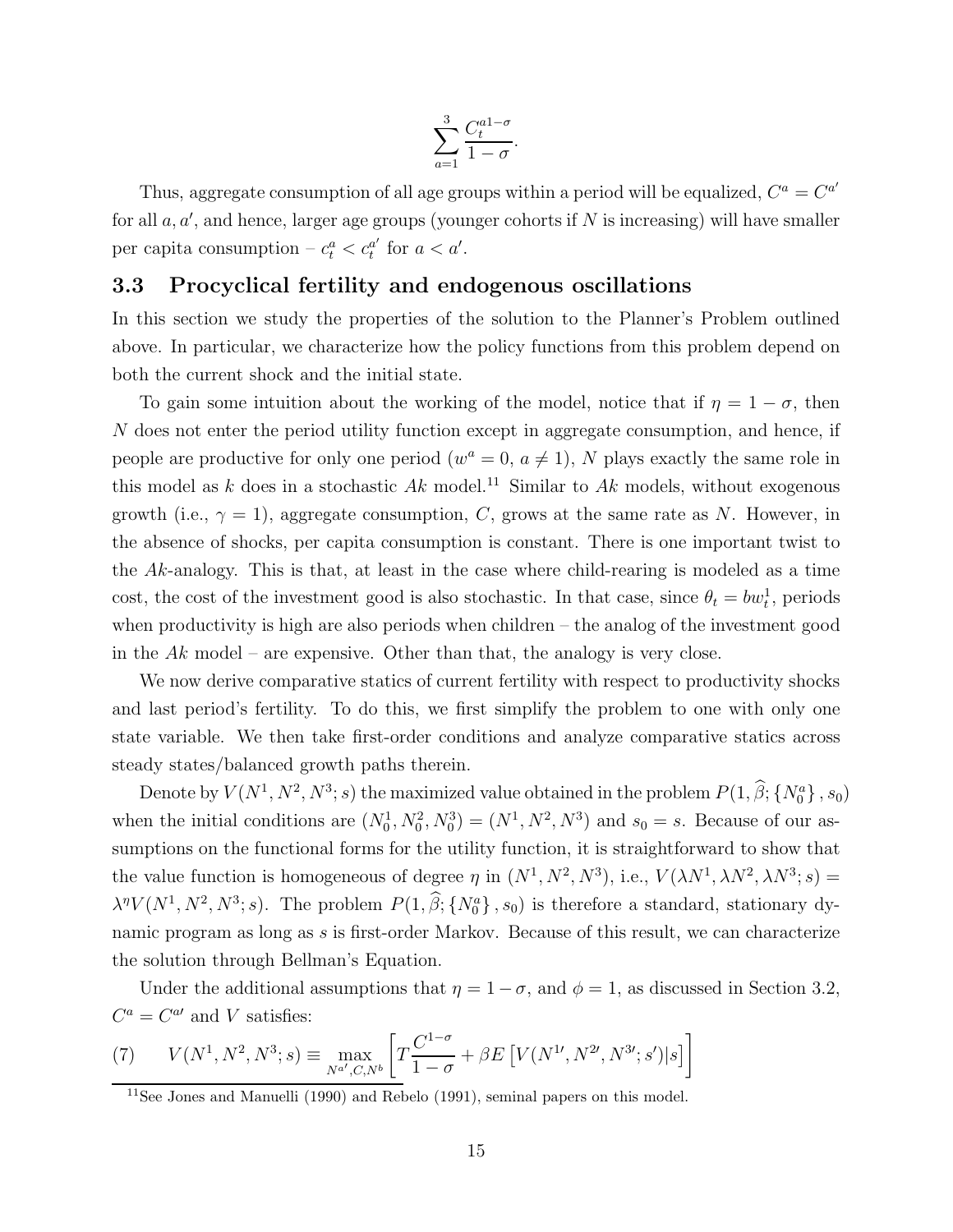subject to:

$$
TC + \theta N^b \le s \sum_{a=1}^2 w^a N^a;
$$
  

$$
N^{a'} = N^{a-1}, \text{ for } a = 2, 3;
$$
  

$$
N^{1'} = N^b.
$$

As can be seen from this, since  $w^3 = 0$  by assumption, we have that  $V(N^1, N^2, N^3; s) =$  $V(N^1, N^2, N^{3*}; s)$  for any  $N^3, N^{3*}$ . Assuming further that shocks are *i.i.d.* and using the homogeneity property of  $V$ , the Bellman Equation in  $(7)$  is equivalent to one where fertility per young person,  $n' = N^b/N^1$ , is the choice variable and last period's fertility per person, the current stock of young to old workers  $n = \frac{N^1}{N^2}$  is the state variable. That is, let  $\widehat{V}(n; s) =$  $V(N^1/N^2, 1; s)/T$ , then (7) becomes:

(8) 
$$
\widehat{V}(n;s) \equiv \max_{n'} \left[ \left( \frac{s \left[ w^1 n + w^2 \right] - \theta(s) n' n}{T} \right)^{1-\sigma} / (1-\sigma) + \beta n^{1-\sigma} E \left[ \widehat{V}(n';s') \right] \right].
$$

Taking the first-order condition with respect to  $n'$  and rearranging gives:

(9) 
$$
LHS(n') \equiv \frac{\theta(s)}{TE\hat{V}_1(n',s')} = \left(\frac{s\left[w^1 + \frac{w^2}{n}\right] - \theta(s)n'}{T}\right)^{\sigma} \beta \equiv RHS(n').
$$

 $LHS(n')$  is increasing in n', with  $LHS(0) = 0$  if  $E\hat{V}_1(0, s) = \infty$ . Also,  $RHS(n')$  is decreasing in n' with a positive intercept at  $n' = 0$ . Thus, there is a unique solution.

To see the behavior of  $n'$  as a function of the shock, we consider the two extreme cases,  $\theta(s) = \theta$ , a goods cost, and a time cost,  $\theta(s) = bsw^1$ . In the first case,  $\theta(s) = \theta$ , RHS shifts up when s goes up while LHS is unchanged. Thus,  $n'$  is increasing in  $s$  – fertility is procyclical. This is a pure income effect which is larger, the larger  $\sigma$ , i.e. the desire to smooth consumption. Also, it follows that n' is linear in s. On the other hand, when  $\theta(s) = bsw^1$ , both LHS and RHS shift up when s increases. The effect on RHS is still the pure income effect, which tends to increase fertility and is increasing in  $\sigma$ ,  $s^{\sigma}$ . The effect on LHS is the substitution effect because when  $s$  is high, fertility is temporarily more expensive which tends to decrease fertility. This effect is linear in s. If  $\sigma > 1$ , the income effect dominates, i.e. RHS shifts up by more than LHS. Thus, again  $n'$  is increasing in  $s$  – fertility is procyclical. If,  $\sigma$  < 1 the substitution effect dominates – fertility is countercyclical.

To see how current fertility (per young adult),  $n'$ , depends on past fertility,  $n$ , notice that RHS shifts down when the current state, n, increases while  $LHS$  is independent of n. Thus n' decreases when n increases, generating cycles. This crucially depends on  $w^2 > 0$ . If there is only one period of working life (as in standard Barro-Becker models), this effect is zero.<sup>12</sup>

<sup>&</sup>lt;sup>12</sup>Note that since the number of births *per woman* (CTFR) is  $n^b = n/0.5$ , all these comparative statics go through without change.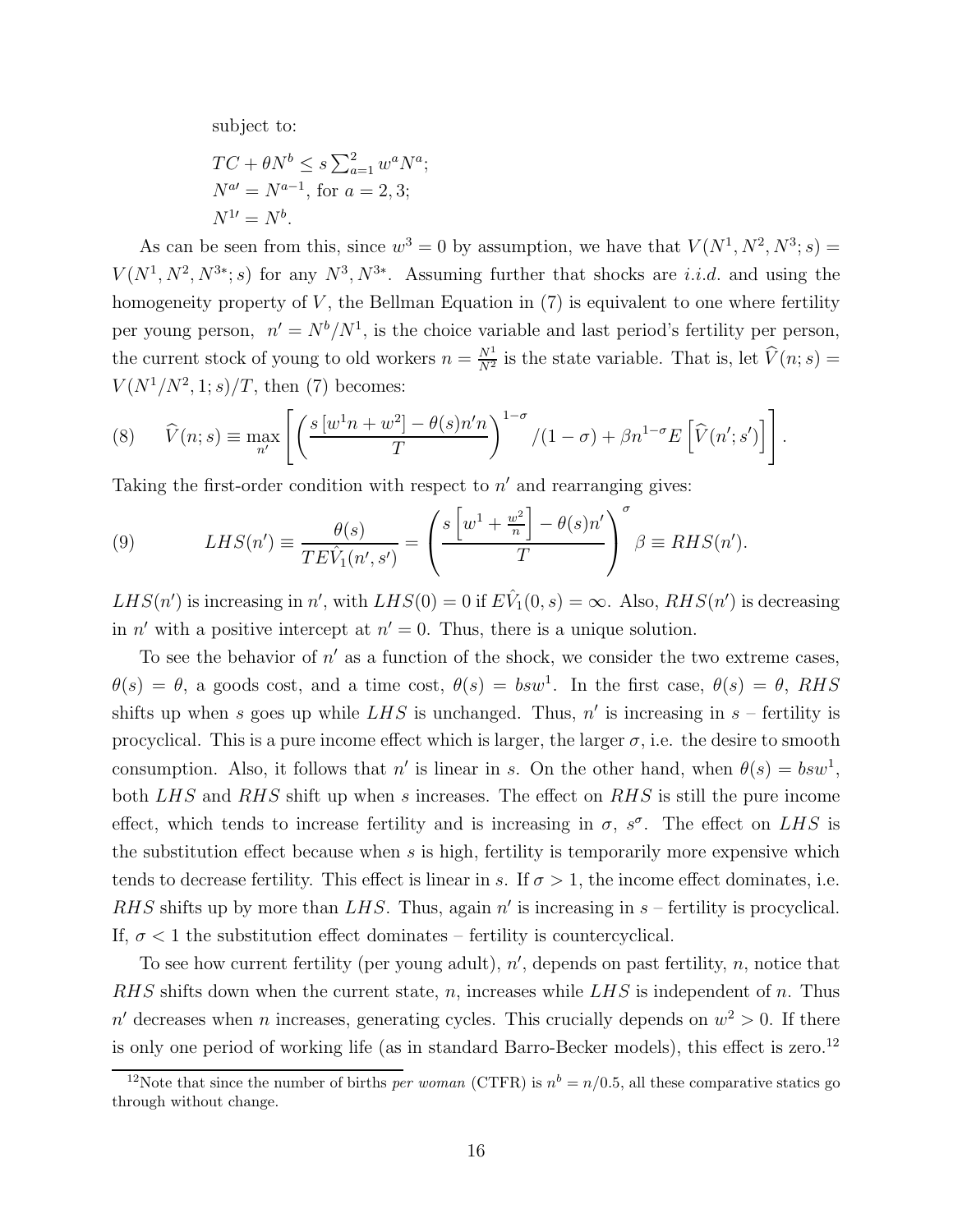We summarize these results in the following proposition:

#### **Proposition 1.** Current fertility,  $n'(n, s)$ , is

- 1. a. procyclical if  $\theta(w^1) = \theta$ , or if  $\theta(w^1) = bsw^1$  and  $\sigma > 1$ ; b. countercyclical if  $\theta(w^1) = bsw^1$  and  $\sigma < 1$ ;
- 2. a. independent of last period's fertility, n, if  $w^2 = 0$ ; b. decreasing in last period's fertility, n, if  $w^2 > 0$ .

Thus, if  $w^2 > 0$  the model generates endogenous cycles, triggered by productivity shocks.

The intuition for why fertility is procyclical in this model is similar to that in many growth models. Here, fertility plays the role of an investment good and the usual consumption smoothing logic implies that when the shock is high, investment should be high so as to offset the effects of future shocks on consumption. This argument is direct when the cost of children is a goods cost. It is tempered when the cost is a time cost by a second effect. This is that the cost of the investment good is also higher than average when the shock is high. Thus, whether or not it is a good idea to invest in those periods depends on how strong the desire is to smooth consumption. When this force is strong –  $\sigma$  is large – the consumption smoothing effect is large relative to the cost effect and fertility is procyclical. Thus, the more important the time cost in raising children, the more procyclical is the cost of children itself. That is, whenever productivity is low, the cost of children is also low and vice versa. This dampens the procyclicality of fertility and, indeed, when the desire to smooth consumption is very low, fertility actually is countercyclical.

Some intuition for the fertility cycles in point 2 of the proposition can also be obtained by analogy with growth models. Here, what we find is a source of endogenous cycles. The relevant analogy from capital theory here is to consider a model in which depreciation is not constant. Here, we have an extreme version. Capital (i.e., people) that is built in period  $t-1$ has full productive capacity in period t and period  $t + 1$  – there is no depreciation between periods t and  $t + 1$  – but has zero productive capacity in period  $t + 2$ . Thus, age-specific depreciation rates here would be  $\delta_1 = 0$  and  $\delta_2 = 1$  – no depreciation after one period, full depreciation after two. In a situation like this, when  $n = N^1/N^2$  is lower than usual, the planner expects next periods depreciation rate to be higher than usual (because  $N^2$  is relatively high). Because of this, to smooth consumption, current investment  $- n' = N<sup>b</sup>/N<sup>1</sup>$ – will be relatively high. Thus,  $n'$  is high when n is low. When there is only one period of working life, the depreciation rate is always 100 percent and hence this effect is not present. Because of this, fertility is independent of last period's fertility. The example with one period working life,  $w_t^2 = 0$ , is interesting because it corresponds most closely to that of the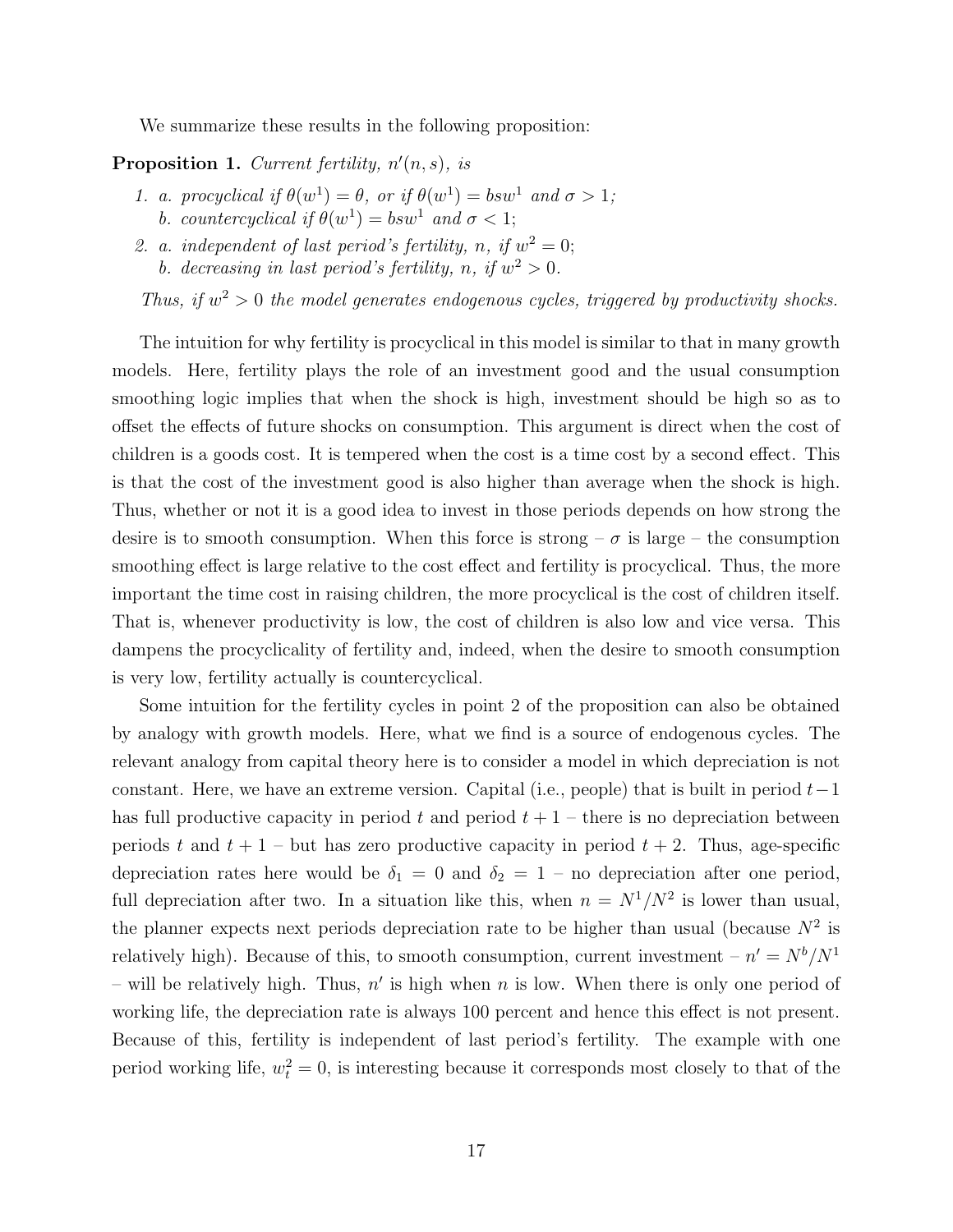original Barro-Becker model while the model with more than one period productive life is more realistic.<sup>13</sup>

Using the decentralization with (possibly negative) state-contingent transfers outlined at the end of Section 3.1, some more intuition can be gained. First, fertility, in most cases, is procyclical. To understand the intuition note that the parent cares about a composite of per capita consumption of descendants and number of descendants,  $\frac{n_l^n (c_{t+1}^1)^{1-\sigma}}{1-\sigma}$ . The way to increase the future composite is to increase either the number of children, chosen today, or per capita consumption, chosen out of resources tomorrow. If today income is lower than average, the way to smooth own consumption today with the composite is to have fewer children today, given that resources tomorrow are expected to be higher (i.e. expected to be on average). This is the intuition for the baby bust in the 1930s.

The second question is: why would young workers have more children if they have relatively few siblings? The intuition for this result comes from the way transfers from age 2 workers to their children change when past fertility changes. Suppose for some reason people chose low fertility last period. Suppose this period, income is back on trend/average. Then, to equalize marginal utility from own consumption and the composite of children and per capita consumption of children, old workers who are no longer fertile decide to give a relatively high transfer today so that children choose high per capita consumption. Since this relatively high transfer is a pure (temporary) income effect to the age 1 children, they will have many children today. This is independent of the type of costs of children because the transfer does not increase the opportunity cost of children while a productivity shock does in the time cost case.

Thus, according to our theory, while the baby bust in the 1930s may be explained by the Great Depression, the baby boom in the 1950s is first and foremost a response to low fertility in the past.

# 4 Quantitative results

In this section, we use the facts about the time paths of productivity and fertility in the U.S. to perform quantitative experiments on the model. To do this, we calibrate parameters to selected moments of our data. We then use this model to explore two kinds of questions. First, what does the calibrated model say about the size of responses to shocks to productivity – e.g., what is the elasticity of fertility with respect to a productivity shock? In keeping with the theoretical results of the previous section we study both the current response to a shock and also the lagged response one generation later due to the misalignment of the age structure

<sup>&</sup>lt;sup>13</sup>In Section 5.2 we add a third period of working life to show that results, though qualitatively more complicated, are very similar quantitatively.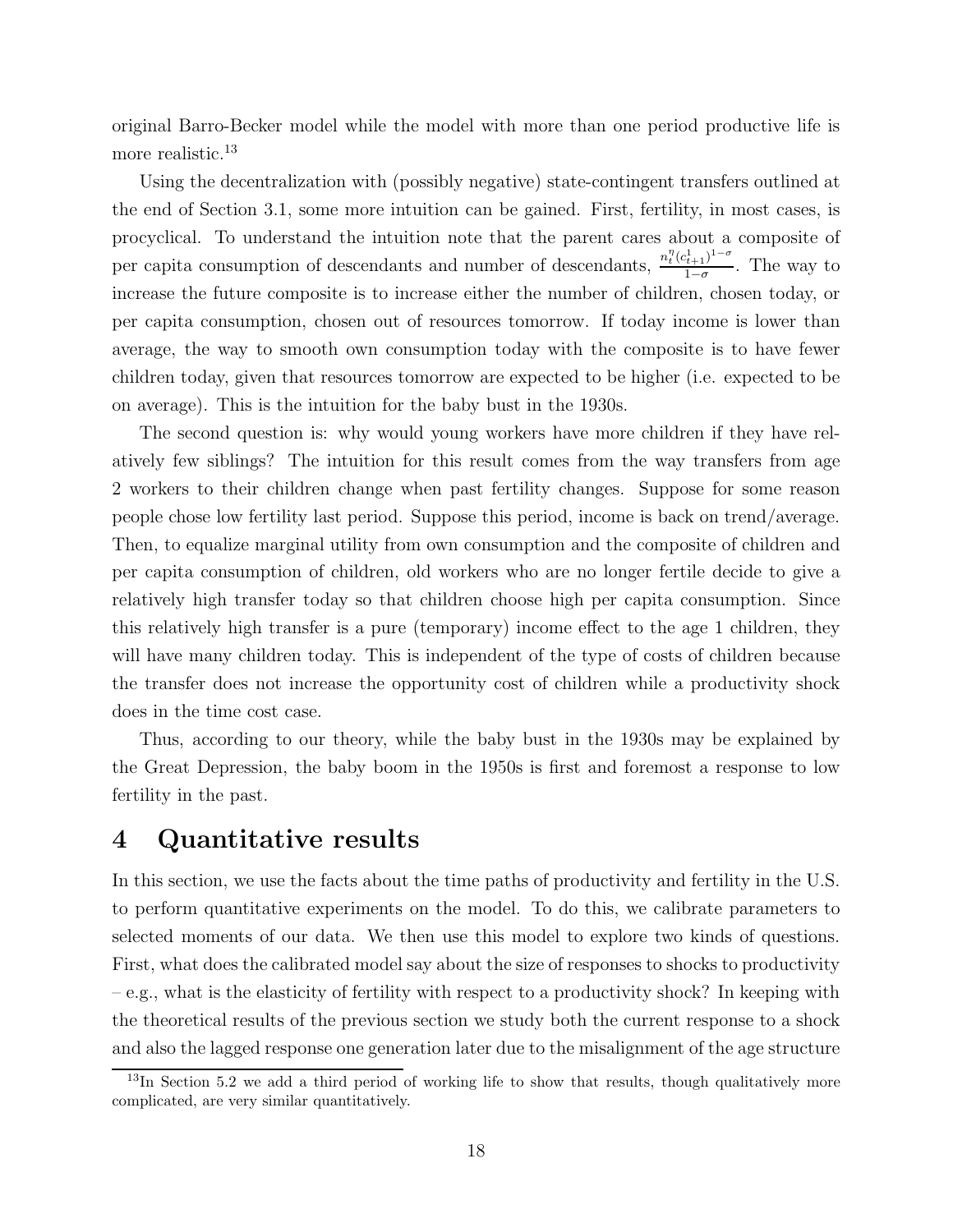of the workforce. Second, based on the estimated policy functions from the calibrated model we study the predicted response to productivity shocks like those seen in U.S. history – e.g., the Great Depression and the American Civil War in the South.

We find that the answers to these quantitative questions also depends on the nature of the costs of children. Because of this, we give results for two alternative specifications. These are: (1) all costs are time costs  $(\theta(s) = bw^1 s)$ ; (2) all costs of raising children are goods costs  $(\theta(s) = \theta)$ . As noted above, these two specifications are qualitatively different in that with a time cost, the costs of children are higher in productivity booms than in busts. Reality probably lies somewhere in-between these two extreme cases.<sup>14</sup>

We find that the quantitative responses in the model are economically significant in all cases. For example, the elasticity of fertility to a contemporaneous productivity shock lies between 1 and  $1.7<sup>15</sup>$  while the elasticity one period later lies between 0.94 and 1.6. Standard recessions will have rather modest effects on fertility, however. Large recessions, such as the Great Depression or the Civil War, on the other hand, have important and long lasting effects.

We therefore turn to the historical record of the United States and study the predicted response of fertility to the productivity booms and busts over the 20th century and the second half of the 19th century. To do this, we must first construct a series of shocks to feed into the model. It is not obvious how to do this realistically. On the one hand, in the model, it is assumed that the shock for the current period is realized at the beginning of the period. Effectively, this means that individuals know, at the beginning of the period, what the sequence of annual shocks will be over the next 20 years. Even with highly correlated shocks at annual frequency, this assumption seems extreme at best. Another alternative is to decrease the length of a period. This necessarily increases the size of the state space. For example, even decreasing the period length to 10 years and maintaining the  $i.i.d.$  assumption increases the size of the state space from 2 dimensional to  $5^{16}$ . Relaxing the *i.i.d.* assumption which might be required for 10- as opposed to 20-year periods, adds another state variable. In addition, one would have to address timing of births (between age 20-30 versus 30-40)

<sup>&</sup>lt;sup>14</sup>Indeed, the time cost may have become more relevant over time as women entered the labor force. Since women tend to be the parent taking care of children, the relevant opportunity cost is only procyclical if the latter are actually working whenever they are not busy raising children.

<sup>&</sup>lt;sup>15</sup>As will be seen below, the model response to a shock is smaller when the cost is in terms of time than when it is in terms of goods. Thus, 'between 1 and 1.7' corresponds to 1 with a time cost and 1.7 with a goods cost.

<sup>&</sup>lt;sup>16</sup>The state space is three-dimensional in our problem:  $N^1, N^2$  and s. Using the homogeneity results, this can be reduced to two state variables,  $N = N^1/N^2$  and s. With 10-year periods (and age-groups) the problem becomes six-dimensional:  $N_b^2$ ,  $N^{1,1}$ ,  $N^{1,2}$ ,  $N^{2,1}$ ,  $N^{2,2}$  and s, which using the same methods can be reduced to a five-dimensional problem.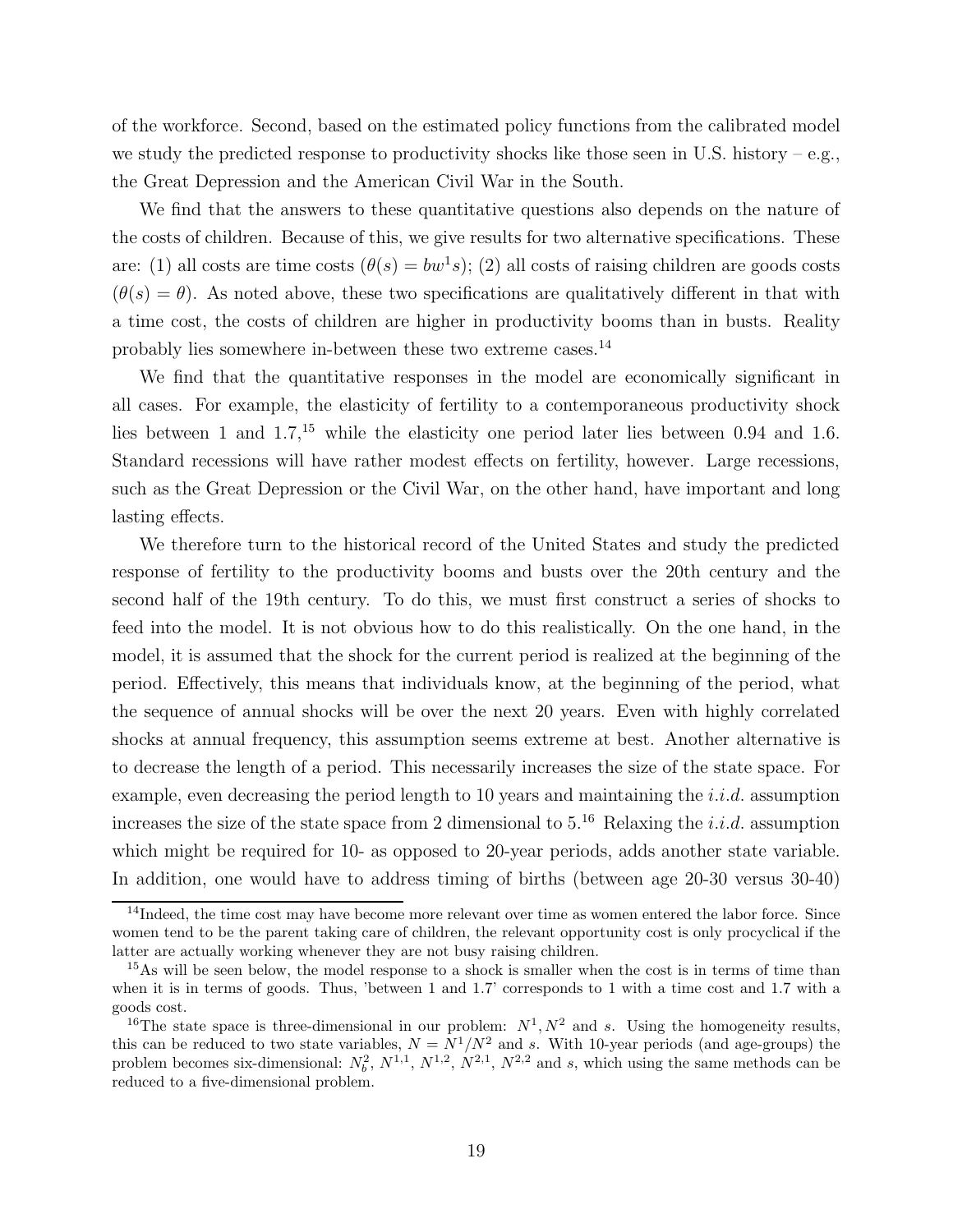more seriously. This is not an easy problem (see Caucutt et al. (2002), Doepke et al. (2007) and Sommer (2010) for examples). Thus, there are technical difficulties with following the strategy of decreasing the period length.

Because of this, we present results for several alternative methods for constructing the relevant series of productivity shocks for TFP and LP for the 20th century. First, since the data shows that over the period 1940 to 1980 at least 60 percent of all births are to women age 20 to  $30<sup>17</sup>$  we assume that women have all their children between age 21 and 30. As our baseline experiment, we therefore assume that the relevant productivity shock for them is the average one in the data for that 10 year period. We conduct sensitivity analysis on this specification in Section 4.3.2. We also have to choose which productivity measure to use, total factor productivity (TFP) or labor productivity (LP). We use TFP in our baseline case and discuss LP in Section 4.3.3.

In our baseline experiment, a shock to productivity (or labor income) the size of the Great Depression gives rise to a contemporary baby bust that accounts for 56 to 91 percent of the reduction in TFR seen in the data. Further, the model prediction of the lagged response to such a shock is a baby boom. Combined with the productivity boom in the 1950s, the predicted size of the baby boom lies between 64 and 113 percent of the actual size of the baby boom observed in the TFR data.

For the Civil War, additional data issues arise, some of which are related to data availability. For instance, there is no labor productivity series going far enough back. Instead, we have to use GDP per capita estimates. GDP may have decreased due to factors unrelated to productivity which are absent from our model. In particular, the large death rate for men of military age in the early 1860s and the large decrease in labor supply by blacks due to emancipation. We therefore consider two extreme assumptions, a large and a small productivity shock case.

### 4.1 Parameterization

**Preference Parameters:** Throughout, we assume that  $\eta = 1 - \sigma$  and set  $\sigma = 3$  following Jones and Schoonbroodt (2010) among others.<sup>18</sup> The discount factor is set to  $\beta = 0.96^{20}$  to match an annual interest rate of about 4 percent.

**Wage and Productivity Parameters:** From the model, wages are given by  $w_t^a = s_t \gamma^t w^a$ , where  $w^a$  is the base wage (in period 0) for workers of age  $a = 1, 2; \gamma$  is the trend productivity growth rate for a 20-year period and  $s_t$  is the productivity shock which we assume to be

<sup>17</sup>See Vital Statistics of the United States, Table 1-7.

<sup>&</sup>lt;sup>18</sup>e.g., Mateos-Planas (2002) and Scholz and Seshadri (2009) also use a value of  $\sigma = 3$ .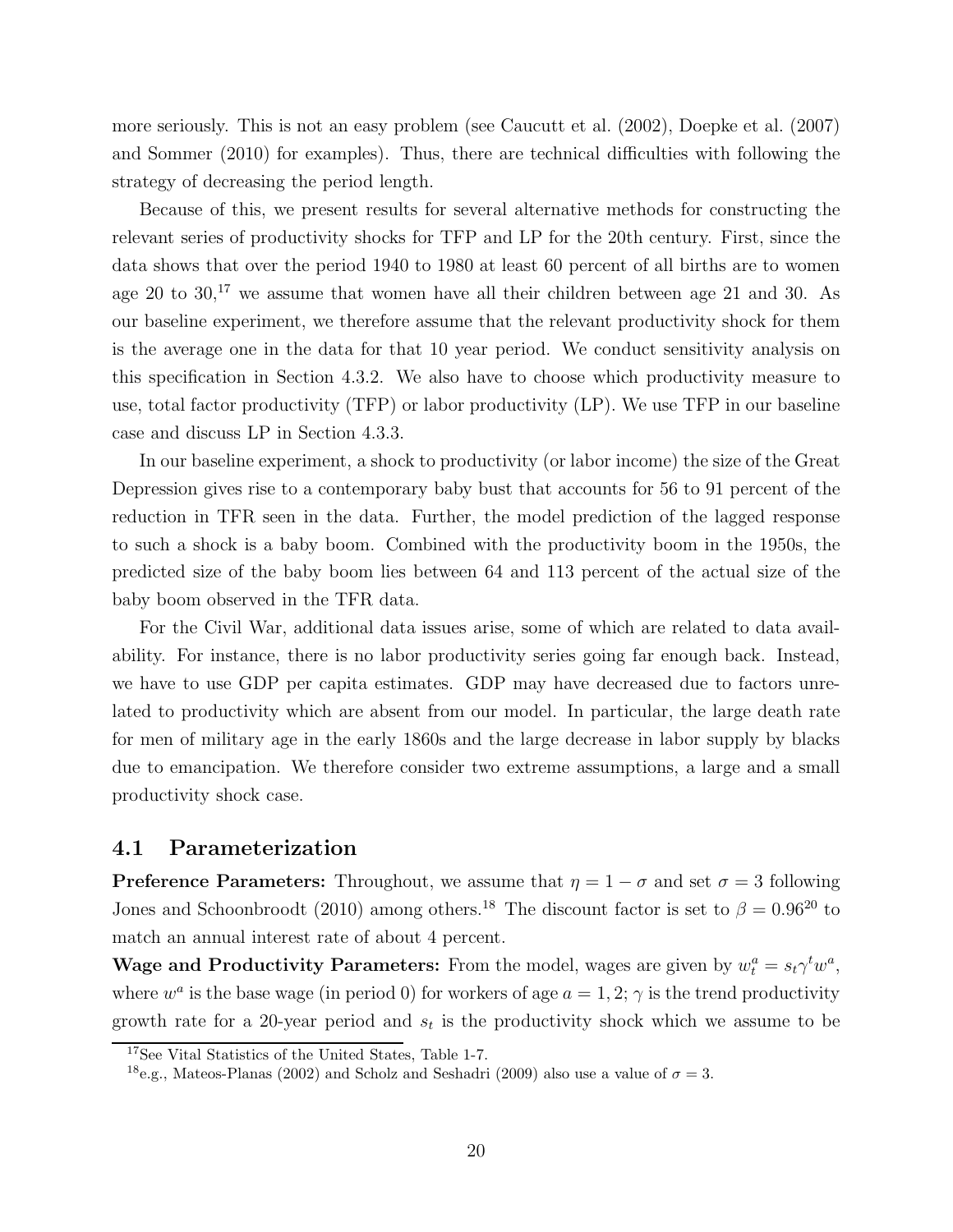*i.i.d.* over time.<sup>19</sup> Further, for computational reasons, it is convenient to assume a functional form for the distribution of productivity shocks,  $s_t$ . We assume that  $\ln \hat{s}_t \sim N(0, \sigma_s^2)$  where  $\hat{s}_t = s_t e^{\sigma_s^2/2}$  so  $E(s_t) = 1$ . Thus, the parameter values to be determined are  $w^1, w^2, \gamma$  and  $\sigma_s$ .

We normalize  $w^1 = 1$  and choose  $w^2 = 1.25$ . This is in line with life-cycle earnings profiles from Hansen (1993) and Huggett (1996). The growth rate of productivity,  $\gamma$ , and the standard deviation of productivity shocks,  $\sigma_s$ , are calculated from the TFP series plotted in Figure 1. First, we compute the linear trend in productivity by running the following ordinary least-squares regression on annual data:

(10) 
$$
\ln TFP_t = \alpha_0 + \alpha_1 t + \epsilon_t.
$$

We find that  $\alpha_1 = 0.0159$  and therefore set  $\gamma = (e^{\alpha_1})^{20} = 1.0161^{20}$ . That is, productivity grows at an average of 1.61 percent per year over the 20th century.<sup>20</sup>

To pin down the value of  $\sigma_s$  several steps are required. First, in our baseline experiment, we use the 10 most fertile years of each cohort within a dynasty, namely age 20 to 30, to determine the productivity shock this cohort's fertility choice is affected by. Thus, the shock we are interested in is  $\ln \hat{s}_t = \ln \left( \sum_{t=1}^{10} e^{\epsilon_t} \right) - \mu$  where  $\mu = E(\ln(\sum_{t=1}^{10} e^{\epsilon_t}))$ . To approximate its standard deviation,  $\sigma_s$ , we assume that  $\epsilon_t$  follows an AR1 process and estimate

(11) 
$$
\epsilon_t = \rho_0 + \rho_1 \epsilon_{t-1} + \nu_t,
$$

where  $\nu_t \sim N(0, \sigma_\nu)$ , simulate a long series of  $\{\epsilon_t\}$ , compute a series  $\{\ln s_t\}$  and calculate its standard deviation to get  $\sigma_s = 0.07$ . Of course, the series,  $\ln s_t$ , so constructed is not exactly normally distributed. However, for all simulations, the Kolmogorov-Smirnov test produces a *p*-value of about 0.4. This means that, at any reasonable significance level, the test would accept the null hypothesis that the distribution of  $\ln s_t$  is normal and hence this should provide a good approximation.

Costs of Children: Given preference and productivity parameters, we then calibrate child costs,  $\theta(\cdot)$ , to match an annual population growth rate of 0.645 percent per year (see Haines, 1994, Table 1). In the model, population growth corresponds to  $\frac{N_b+N^1+N^2}{N^1+N^2+N^3}$ . In a steady state with no uncertainty, this is given by the level of fertility choice (per person),  $n^{ss}$ ,

 $19$ This is a reasonable approximation for long movements in labor productivity across generations, which within a dynasty are 20 years apart.

 $^{20}$ An alternative detrending method would be to use a Hodrick-Prescott filter, instead. However, it is not clear what value to use for the smoothing parameter since we are interested in long fluctuations, rather than quarter-to-quarter or annual deviations from trend. In any case, for low enough smoothing parameter resulting productivity shocks would typically be smaller. Assuming that the growth rate of productivity is constant in the model but using HP productivity shocks would result in smaller fertility responses in the experiments at the end of this and the next section.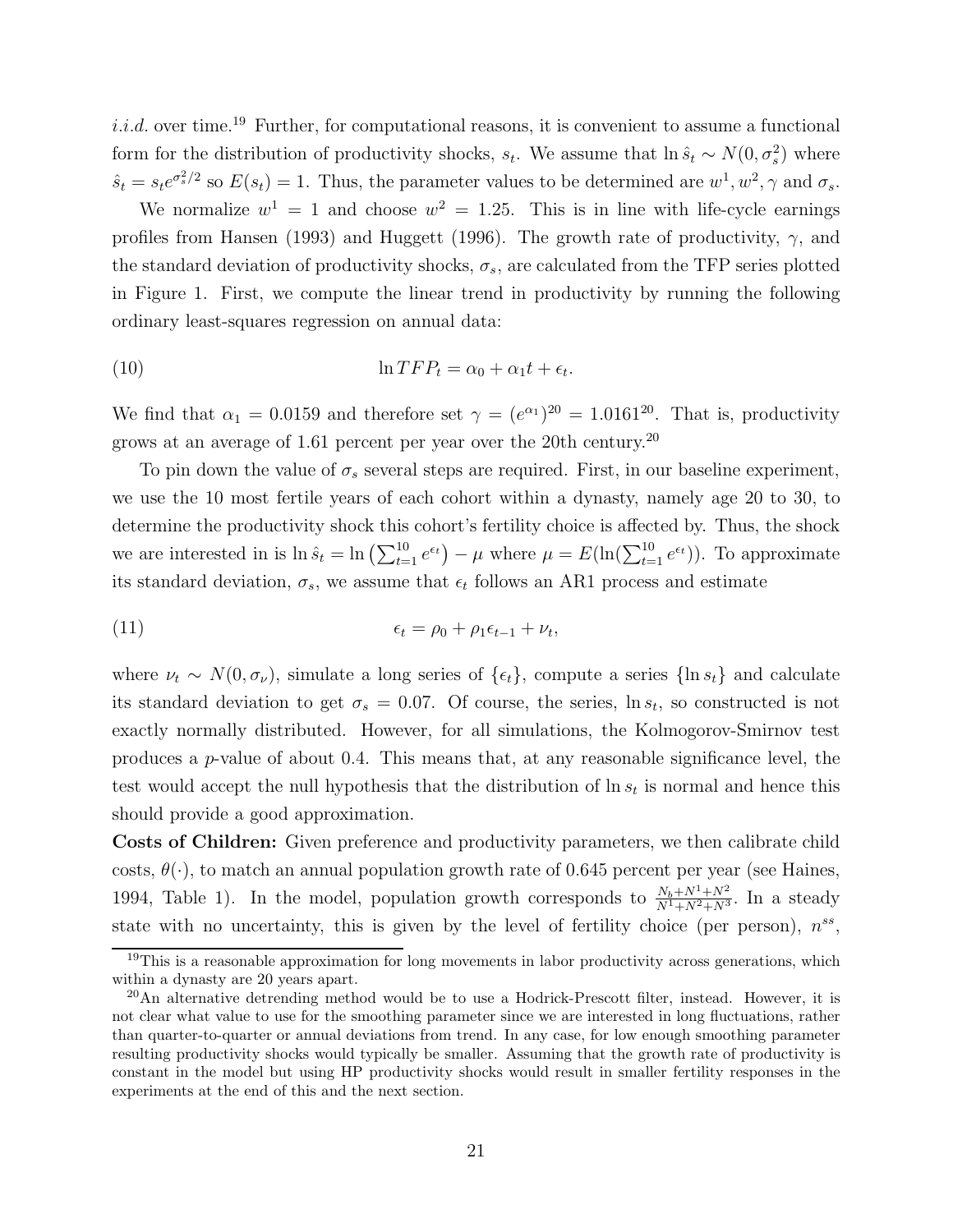satisfying  $n'(n^{ss}, 1) = n^{ss}$ . Thus, the target is  $n^{ss} = 1.00645^{20}$ . This corresponds to a steady state CTFR level of  $n^{ss}/0.5=2.27$  children per woman. In the goods cost case, we find  $\theta = 0.1932$ , while with time costs we find  $b = 0.1927$ . Since the wage for young workers is normalized to 1, these costs imply that it takes about 20 percent of a young worker's income or time to produce a child. This means that a two person household can at most have ten children.

**Summary:** These parameters are summarized in Table 2.<sup>21</sup>

| Parameter | σ    |             | $w^{\perp}$ | റ<br>$w^2$ | $\sim$                                      | $\sigma_s$ | $(goods cost)$ (time cost) |        |
|-----------|------|-------------|-------------|------------|---------------------------------------------|------------|----------------------------|--------|
| Value     | 3.00 | $0.96^{20}$ |             |            | $1.00 \mid 1.25 \mid 1.0161^{20} \mid 0.07$ |            | 0.1932                     | 0.1927 |

Table 2: Parameter Values, Baseline

### 4.2 Model impulse responses

Given the parameter values from the previous section we calculate the decision rules from the model. These can then be used to estimate the model responses to different size productivity shocks. The results are summarized in Table 3. The rows of the table correspond to the two alternative types of cost structures for children, goods and time. The first two columns report the elasticities (at the steady state) of (a) current and (b) lagged fertility to productivity shocks. The next two columns give the (c) contemporaneous and (d) lagged change in fertility levels that the model predicts will result from a one percent increase in productivity. Column (e) recalls the steady state level of completed fertility (CTFR).

| Cost  |         | % Deviations | <b>CTFR</b> Levels |        |            |  |
|-------|---------|--------------|--------------------|--------|------------|--|
| Type  | Initial | Lagged       | Initial            | Lagged | Steady St. |  |
|       | a       | b            | (c)                | d.     | (e)        |  |
| Goods | 1.741   | $-1.561$     | 2.314              | 2.239  | 2.274      |  |
| Time  | 1.039   | $-0.940$     | 2.298              | 2.253  | 2.274      |  |

Table 3: Impulse Response (in percent and levels), Baseline

 $^{21}$ We provide sensitivity to the parameter values in the Supplementary Appendix B.5, Table B.11.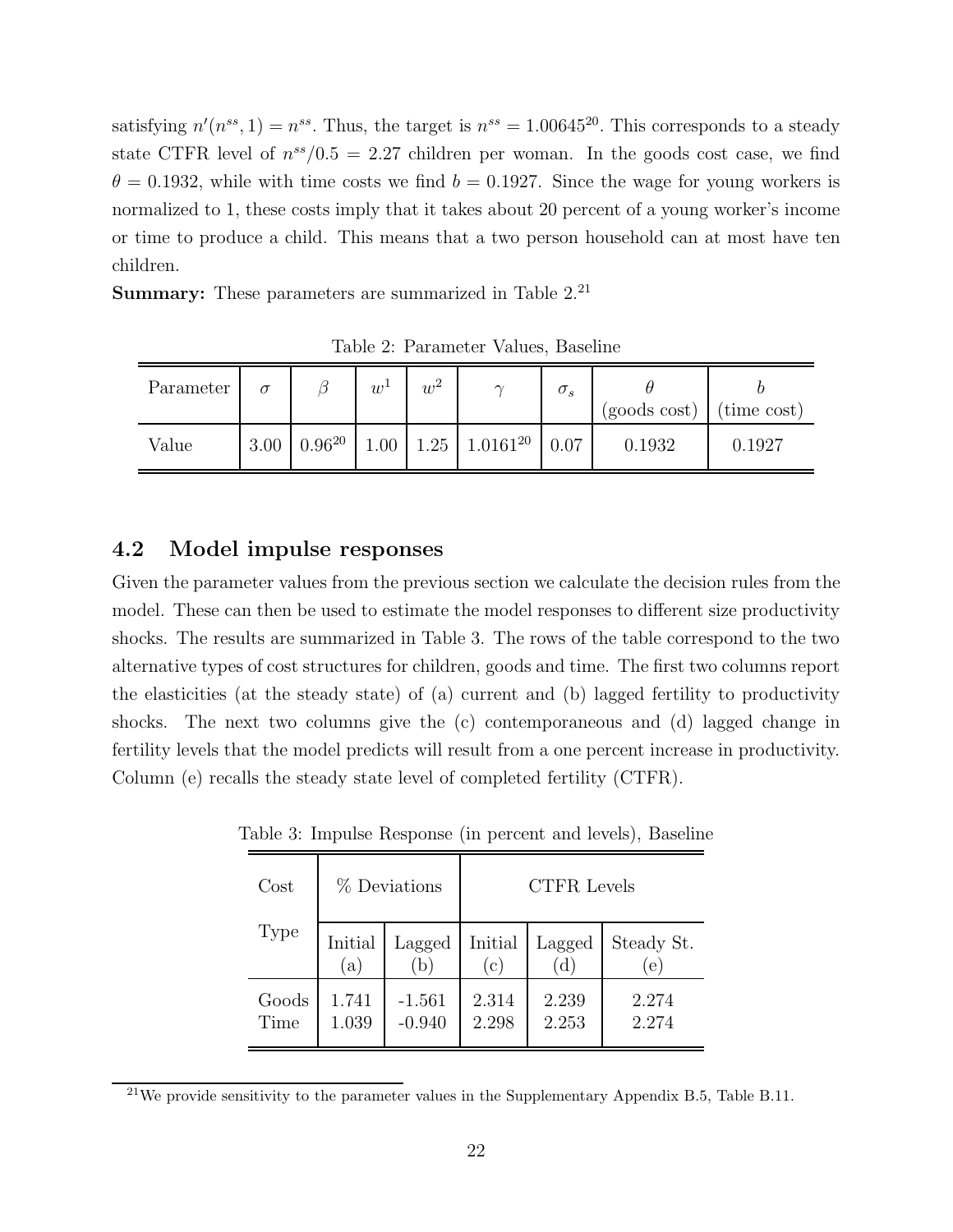As can be seen from this table, in the goods cost case the fertility response to a 1-percent productivity shock generates a 1.74 percent contemporaneous increase in fertility (column (a)) with a lagged decrease of 1.56 percent one period later (column (b)). In the time cost case, the corresponding percentage changes are a 1.04 percent contemporaneous increase and a 0.94 decrease one period later.

These magnitudes can be compared to the regression results shown in Table 1. In particular, column (a) is to be compared with  $\lambda_1$  and column (b) with  $\lambda_2$ . Thus, if the model fit the data perfectly we should see 0.83 in column (a), and -0.84 in column (b). Although the model quantities are higher, they are remarkably similar in the time cost case.

Comparing the two cases, the initial effect is 70 percent larger in the goods cost case than it is in the time cost case. The reason for this difference is that when child costs are primarily in terms of time there are two offsetting effects. First, when times are good there is a natural tendency to save for the future to equalize marginal utilities. Here, the only way to do this is by increasing family size. On the other hand, since the cost of raising children is positively related to the wage, when times are good, children are relatively more expensive – a force in the opposite direction. When the costs of children are in terms of goods, this second effect is not at work and hence, the overall effect is larger in this case. As can be seen in the table, as the theory predicts, the first effect dominates if the intertemporal elasticity of substitution is low enough ( $\sigma > 1$ , see Proposition 1).

Further, since in both cases, the ratio of the initial response to the lagged response is about -90 percent, the half-life (in absolute value) of the effect is 7 periods (or generations) in both cases. In particular, the effect 7 periods later is a decrease in fertility of 0.8 percent in the goods cost case and 0.5 percent in the time cost case (i.e., half of the initial responses).

To get a sense about the size of these effects note that a one-percent decrease in productivity for a 10-year period roughly corresponds to a recession where GDP is 5 percent below trend for two years. This would decrease fertility by about 0.02 to 0.04 children per woman with a subsequent baby boom of similar size. Thus, the quantitative effects on (completed) fertility of a normal sized recession would be quite modest. As we shall see below, the model predicts that a recession the size of the Great Depression gives a much larger response.

#### 4.3 The U.S. Great Depression

In this section we use the historical record of the actual series of productivity shocks in the U.S. to study the predicted response of fertility to the productivity busts and booms that have occurred over the last 100 years.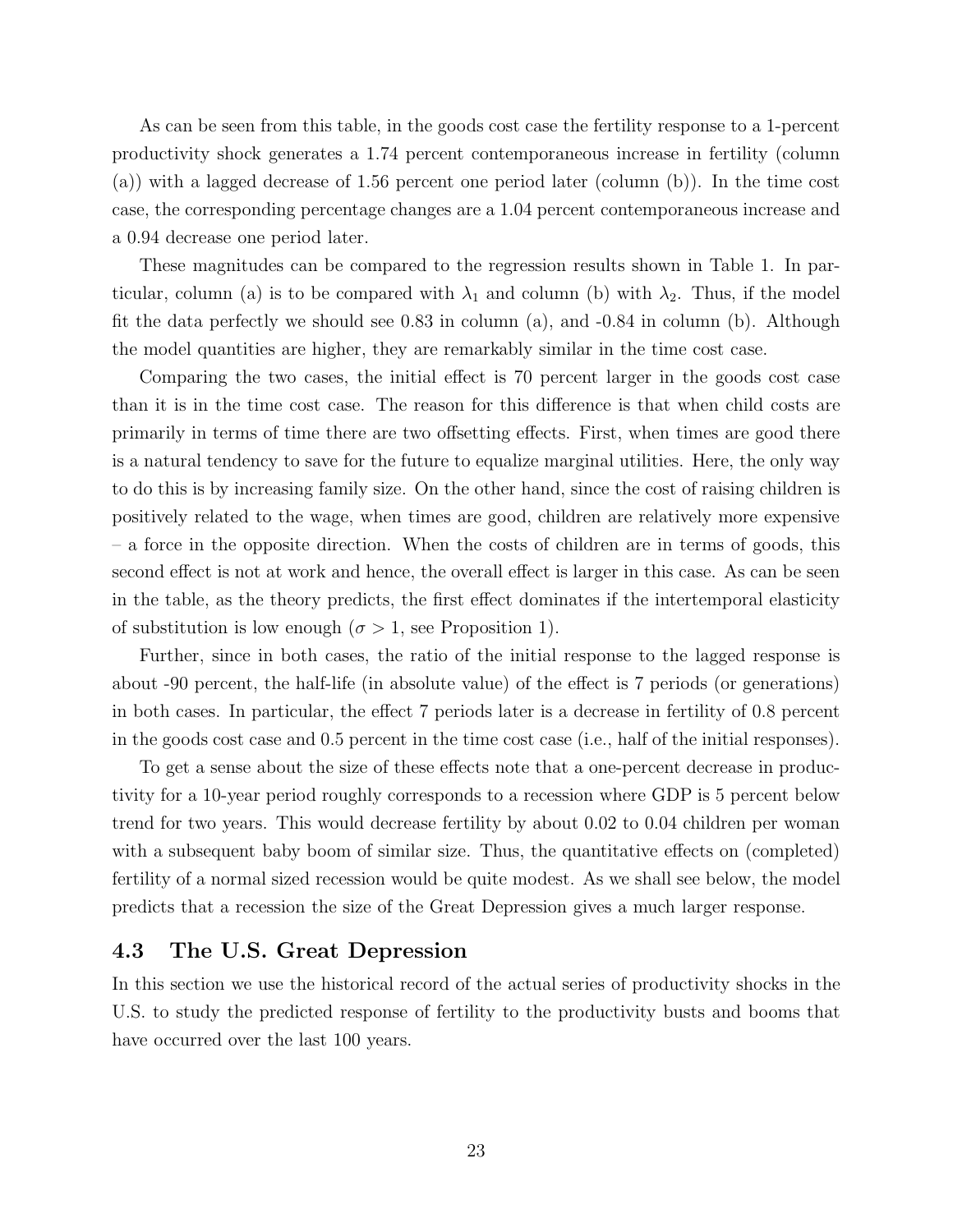#### 4.3.1 Baseline

In our baseline case, we assume that the relevant productivity shock is the average one in the data for that 10 year period. We conduct sensitivity analysis on this specification in Section 4.3.2. Further, we use TFP in the baseline case and discuss LP in Section 4.3.3.

To focus on the effects of the Great Depression, we start the model simulation so that fertility decisions are made in the 1910s, 1930s, 1950s, 1970s and 1990s.<sup>22</sup> We assume that the economy is at its steady state age-distribution.

The relevant series of productivity shocks,  $s_t$ , is shown in Table 4. The results are shown in Figure 4. With a goods cost, the model predicts that fertility is 19.1 percent below trend during the 1930s; with a time cost the prediction is 11.8 percent below trend. In the data, TFR is actually 21 percent below trend in the 1930s. Thus, the model captures a significant fraction of this movement in either case. This is primarily due to the large, negative shock of 12.4 percent during the Great Depression of the 1930s – the dynasty's young-to-old worker ratio is almost at its steady state value in the 1930s and hence effects from this are minimal.

| Decade<br>Productivity Shock   -1.8   -12.43   6.89   3.90   -8.97 | 1910s   1930s   1950s   1970s   1990s |  |  |
|--------------------------------------------------------------------|---------------------------------------|--|--|

Table 4: Productivity shocks (in percent), Baseline

As noted above, there is also a lagged effect in the model from the Great Depression due to the misalignment of the age structure that results from low fertility during the 1930s. This implies, a baby boom for the next cohort in this dynasty which takes place in the 1950s. With a goods cost, the model prediction is an increase in fertility above trend of 34.9 percent, while with a time cost, the corresponding model prediction is 19.7 percent above trend. These model predictions result from a combination of the fertility response to the low young-to-old worker ratio due to the baby bust and the 8.4 percent productivity boom in the 1950s. For the purposes of comparison, the peak of the baby boom in the TFR data is 31 percent above trend in the late 1950s.

Hence, the model accounts for 56 to 91 percent of the baby bust and for 64 to 113 percent of the baby boom in TFR. In subsequent periods, TFR in the model keeps fluctuating – 11.3

<sup>&</sup>lt;sup>22</sup>This dynasty is the most affected by the Great Depression. Note that, in our model, TFR and CTFR are equivalent since one period exactly corresponds to fertile ages. We therefore choose to plot our model simulations against the TFR measure of fertility. In the Supplementary Appendix B.1, we present an alternative mapping between model and data by constructing overlapping dynasties in order to distinguish between a measure of CTFR and TFR.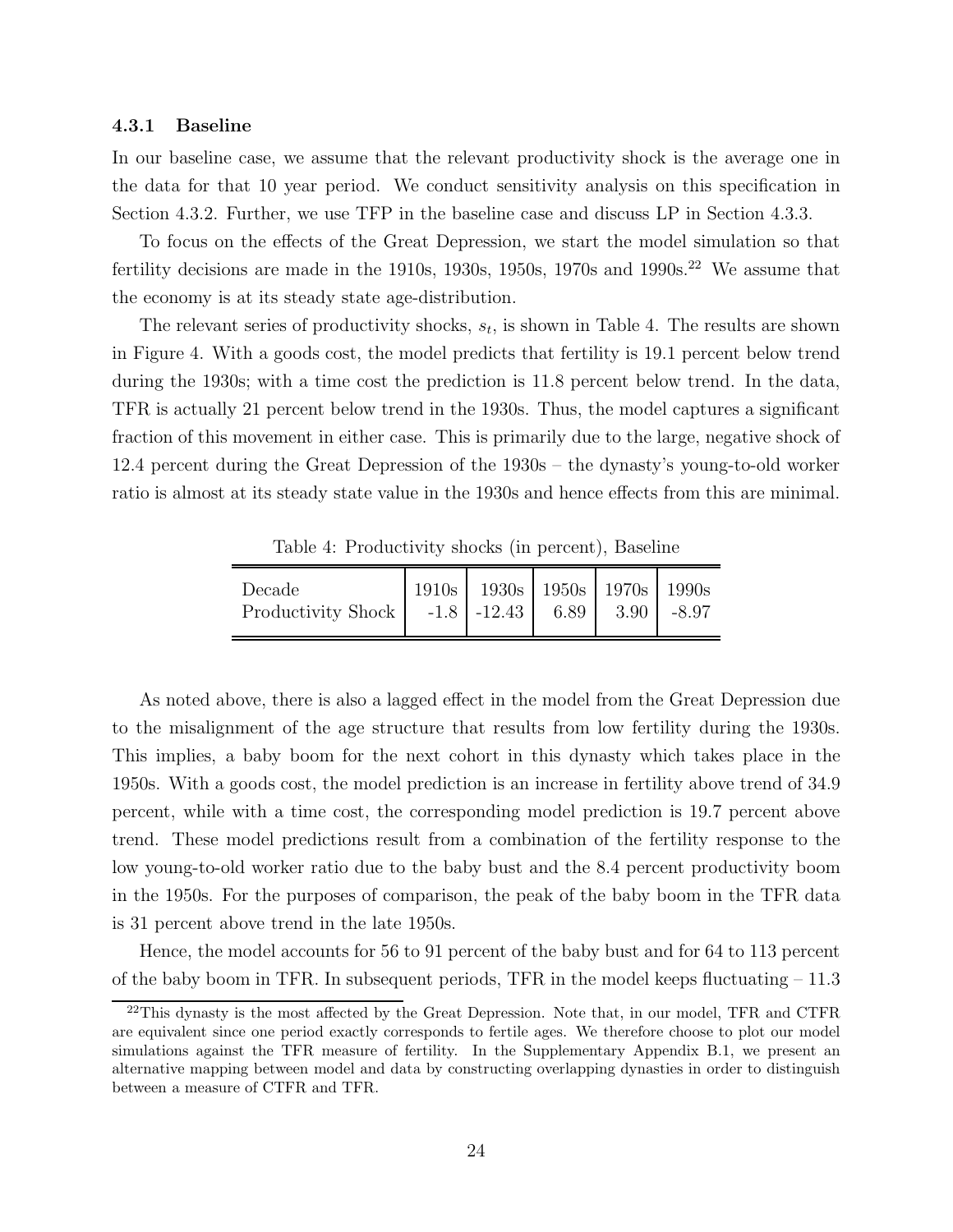

Figure 4: Percent Deviations in TFR, Baseline

to 17.8 percent below trend in the late 1970s (due to the prior baby boom but dampened by the 3.9 percent increase in TFP). The corresponding movements in the data on TFR is 20.7 percent below trend. The increase in fertility in the 1990s of 7.1 percent above trend in the data is also partly captured by the model which predicts a 2.7 to 4.3 percent increase.

#### 4.3.2 Varying the age range of productivity shocks

One problem with the assumption that the only relevant shock for the dynasty is when their youngest cohort is age 20 to 30 is that it implicitly assumes that the shock lasts for the entire period of 20 years. In this section, we describe model results when the shock is set to the average productivity shock over the period where the cohort is age 20 to 40.

Figure 5(a) shows productivity shocks for this experiment compared to the baseline. Overall shocks are smoother and smaller because some busts and booms are smoothed out due to the longer time period. Therefore, the baby bust is smaller than in the baseline model as can be seen in Figure 5(b). Because of the smaller baby bust in the 1930s and smaller shocks, the baby boom is also smaller and so are subsequent fluctuations.

The problem with this alternative is that it implicitly assumes that fertility is uniform between age 20 and 40 when in reality most of them had completed their fertility by age 30.

Since this alternative is at the opposite extreme of the baseline, the two experiments together should give us reasonable bounds on how much of the fluctuations in fertility over the 20th century in the U.S. the model can account for.<sup>23</sup>

 $^{23}$ In Supplementary Appendix B.3 we perform an experiment where TFP shocks are weighted by average age-specific fertility rates. This is an intermediate case between the baseline and the present experiment.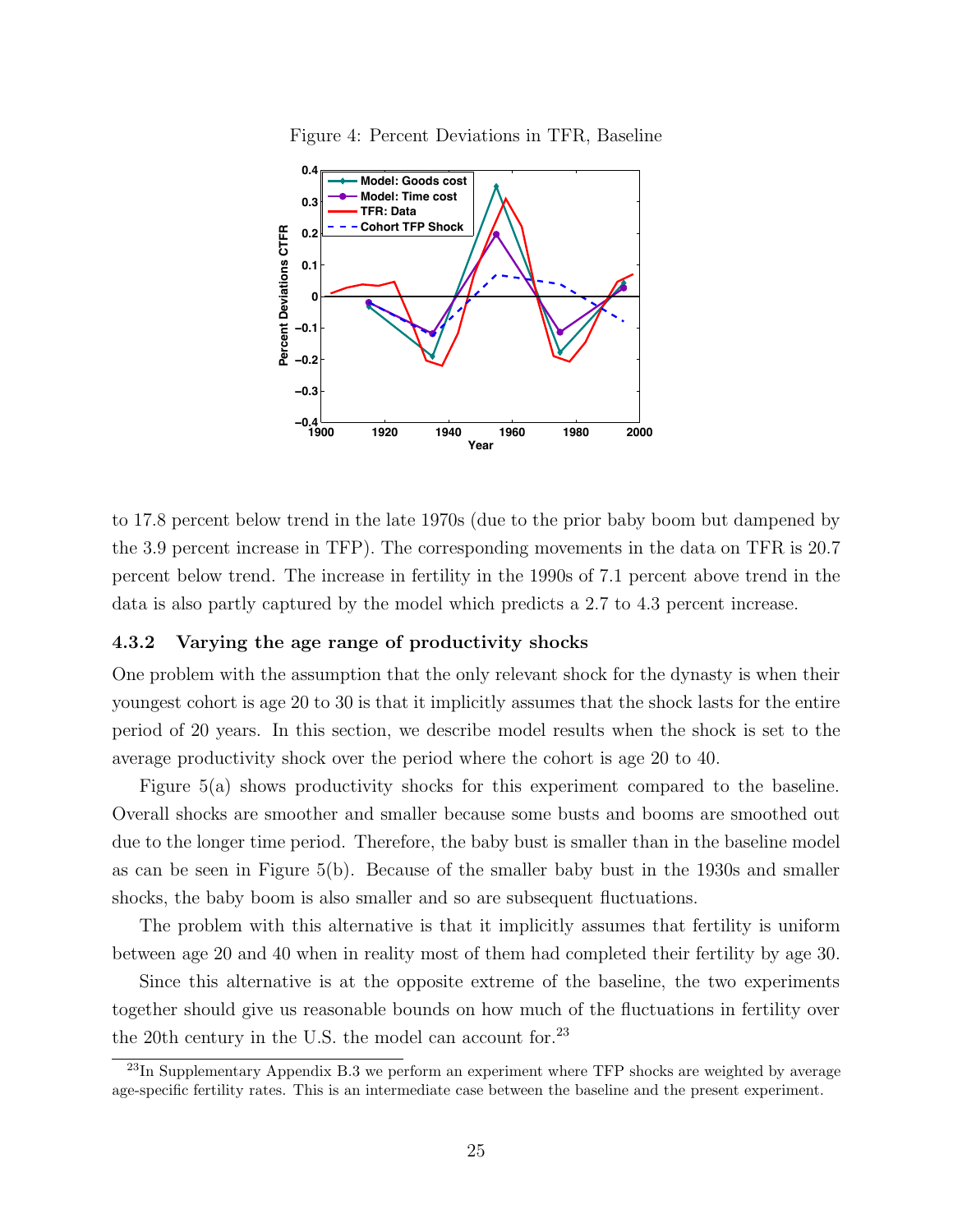

Figure 5: Percent Deviations in TFR, Age Range and Labor Productivity

Note: Tables B.3 to B.5 in Supplementary Appendix B.2 show the exact sizes of shocks, as well as TFR responses for the two experiments compared to the baseline.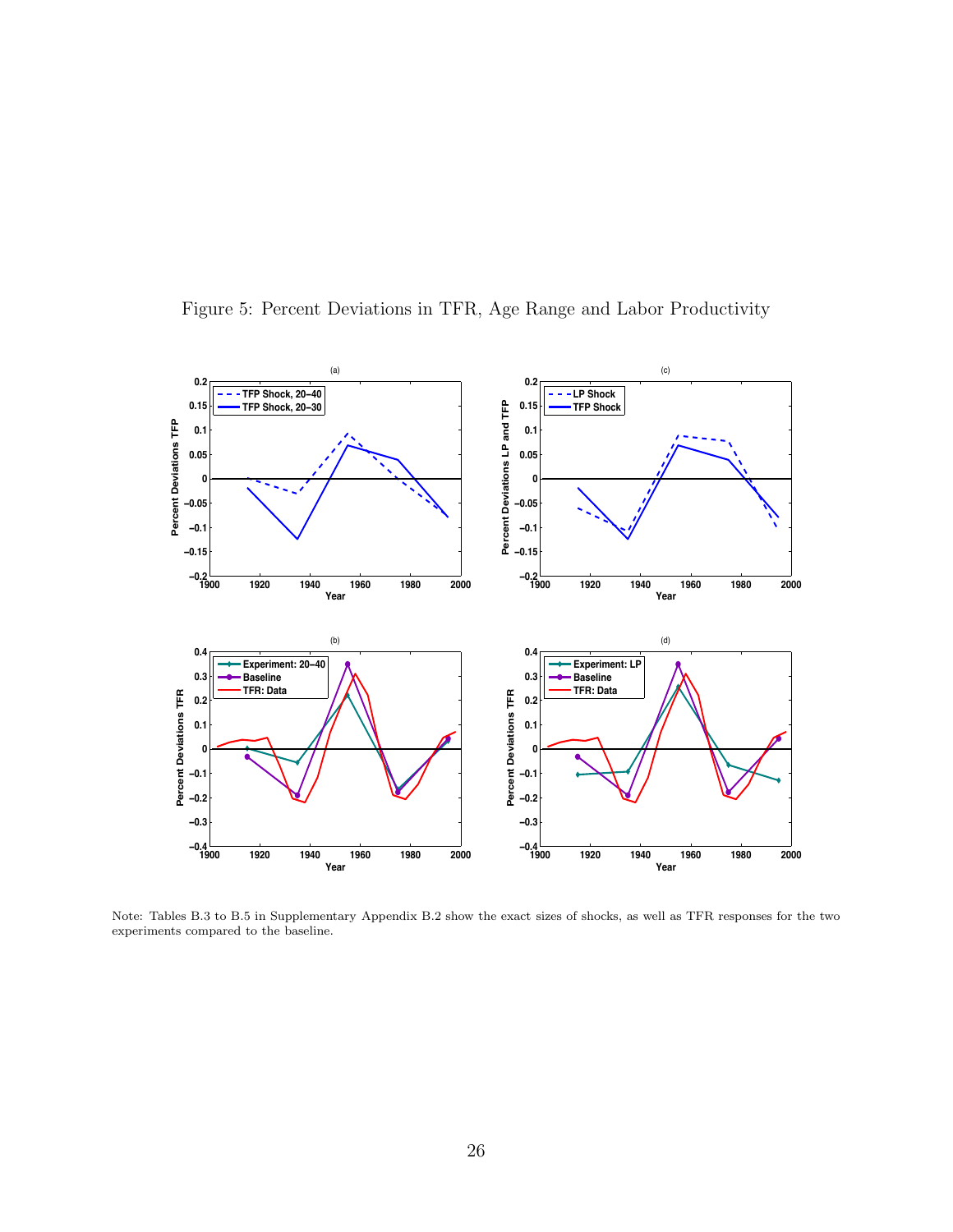#### 4.3.3 Labor productivity versus total factor productivity

Since there is no capital in our model, it is not clear wether we should use labor productivity (LP) or total factor productivity (TFP) to infer productivity shocks. The argument for using TFP is that if capital were included in the model, fertility would respond to TFP alongside investment. The argument for using LP is that most people don't own much capital (besides durable goods and houses) so that their fertility response is to changes in LP.

Here we perform the same experiment as in the baseline case but use deviations from trend in LP instead of TFP. Again, we fit a linear trend through the LP data. The resulting productivity shocks for each cohort are compared to the baseline in Figure  $5(c)$ . As can be seen in the figure, there are two main differences between the LP compared to the TFP series of shocks. The very first cohort making fertility decisions in the 1910s experience a significant negative shock. Therefore, as shown in Figure 5(d), despite the similar size of the shock in the 1930s, fertility decreases less in the LP case than in the TFP case. This is because of the mitigating effect of the low young-to-old worker ration due to low fertility in the 1910s. Subsequently, the baby boom is of similar size as the baseline due to the larger LP shock in the 1950s and 1960s compared to TFP. Overall, however, the results are quite similar.

Note that the growth rate of LP in the data is 2.23 percent per year on average, while it is only 1.61 percent per year for TFP. Also, the estimated standard deviation of shocks is 0.08 in most simulations while it is only 0.07 for TFP. In the experiment above, we held these two parameters constant so that we perform only one change at a time and this may have some effect on the outcomes.

#### 4.4 The American Civil War

A second example of a major economic collapse in the U.S. is that of the South after the Civil War. While economic historians disagree about the size, duration and causes of this depression, they all agree that it was a significant downturn, particularly during the period from 1860 to 1870.

Figure 6 shows fertility, as measured by Crude Birth Rates (CBR, number of births per 1000 population) from Hacker (1999), in both the North and the South over this period.

As can be seen from the figure, there was a sizable reduction in fertility in both regions with that in the South both larger and longer lasting. It also shows that by the mid 1870s, fertility had recovered in the South and was even above trend. Thus, this episode is similar to the baby bust/baby boom cycle that was seen in the country as a whole over the period from 1930 to 1960 as discussed above. There are differences however.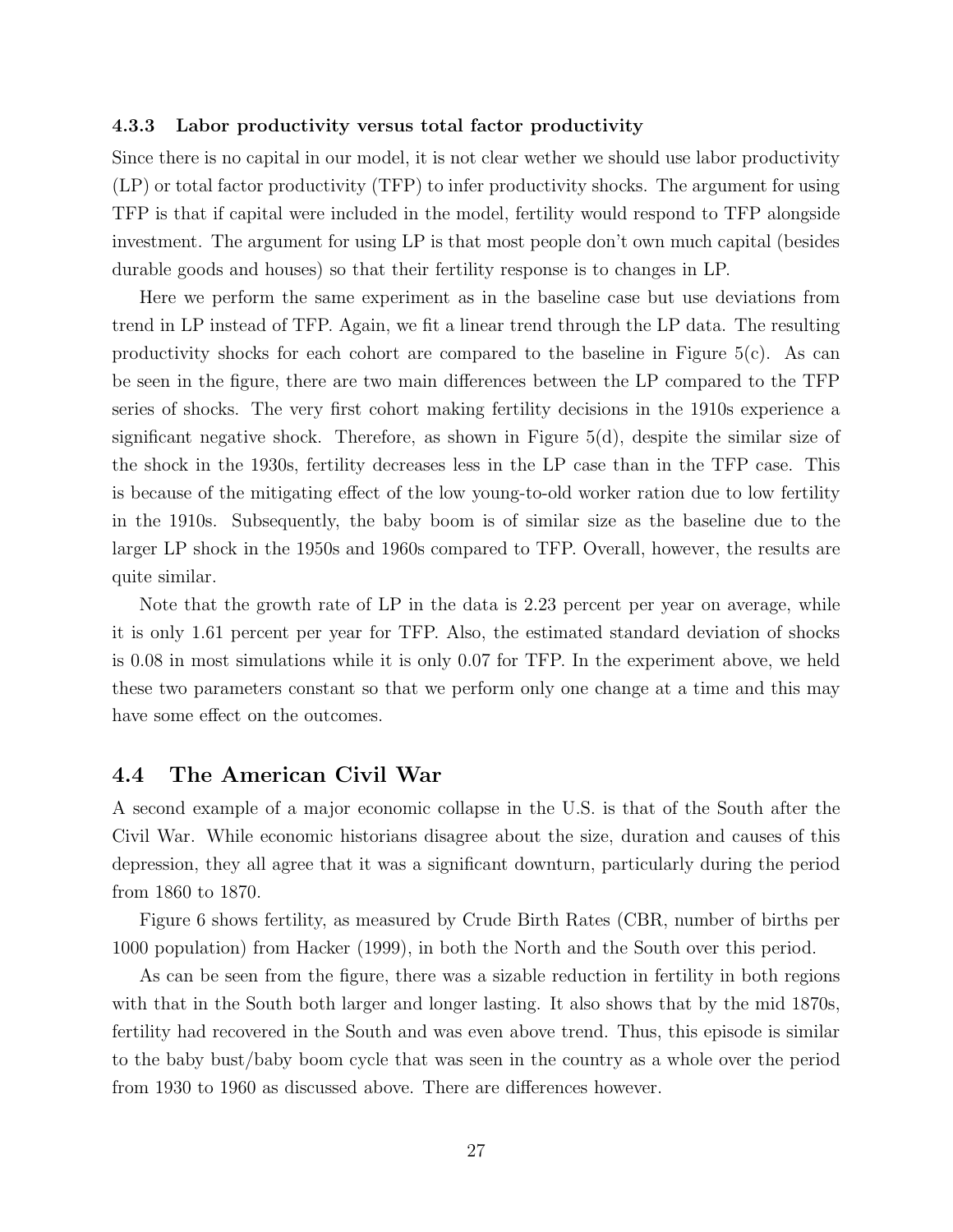



As an example, the size of the post war boom in this episode is much smaller than the original bust in the 1860s. This is in contrast with what we saw in the Great Depression. Similarly, the timing of the subsequent boom is quite different in this episode than it was during the Great Depression. Here, the boom begins around 1870, only 10 years after the beginning of the Civil War while in the later episode it was a full 20 years from the bottom of the 1930s baby bust to the baby boom.

There are also differences in circumstances that may account for some part of these differences. First, it is not clear what part of the reduction in fertility that occurred between 1860 and 1865 should be attributed to the effects of economic difficulties instead of a wartime effect. As can be seen in the figure, there was also a large, temporary, reduction in fertility in the North over this period even though best estimates of the size of the downturn in the North are quite small.<sup>24</sup> Thus, it is likely that at least part of this reduction in the South is due to the war and not the economic downturn. Second, in contrast to the Great Depression, there was a significant loss of life in the South during the Civil War and this was concentrated among prime age males. Indeed, estimates are that up to 20 percent of all males between the ages of 13 and 43 in the South were killed during the war. Third, emancipation led to a major, and permanent, change in the workings of the labor market in the South. Estimates are that labor supply of freedmen fell by up to 37 percent.

All of these considerations should have an impact on how we should view this episode

<sup>&</sup>lt;sup>24</sup>Similar temporary fertility reductions during periods of war can also be seen in other examples – e.g., in Germany, the U.K., France, Belgium and Italy during WWI (see Section 6.1 for data sources) and in Italy, Belgium and France during WWII.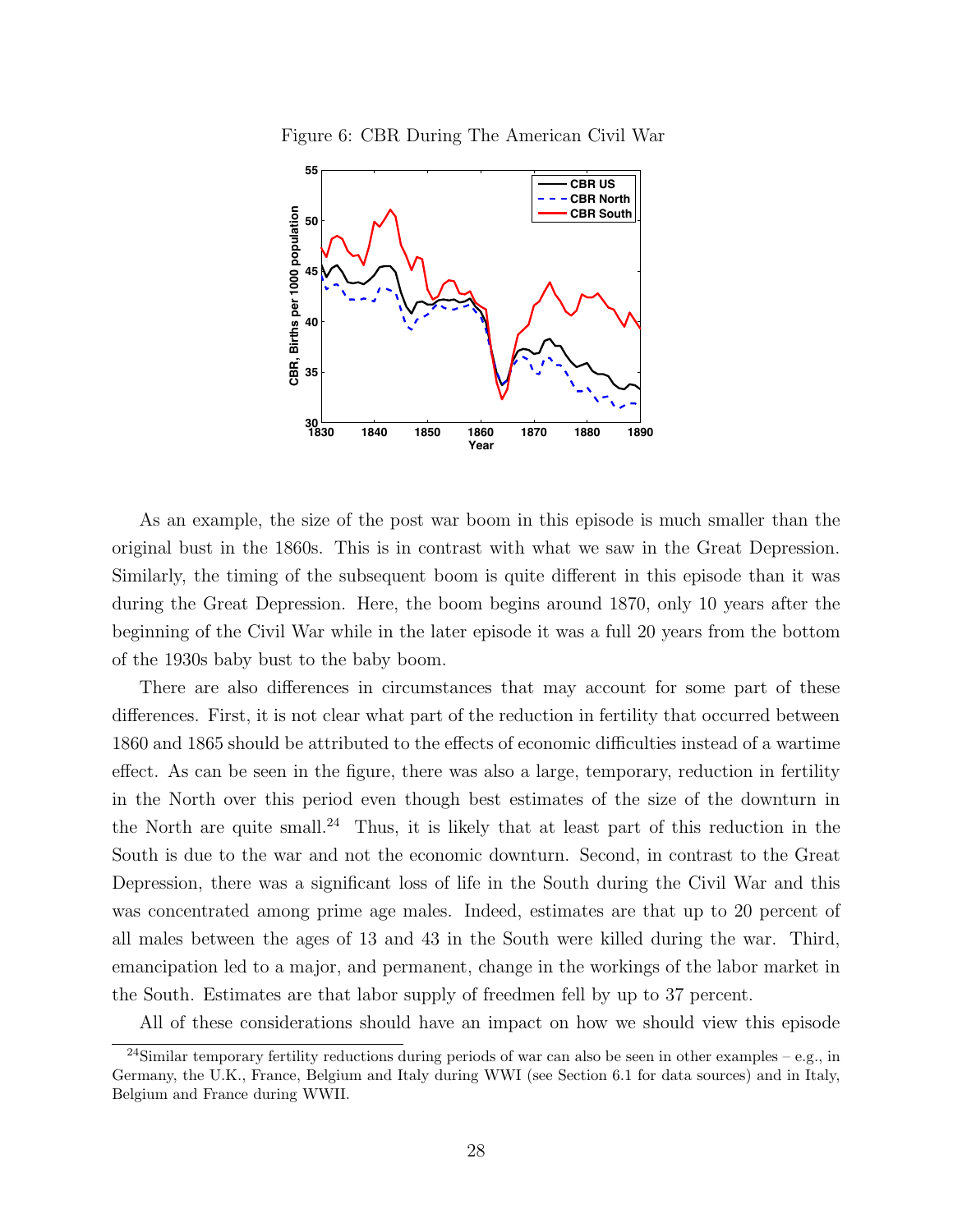through the lens of the model we have developed above. In what follows, we conduct a quantitative assessment of the model using this episode while trying to make adjustments for the differences in circumstances between this event and the Great Depression.

#### 4.4.1 The size of the downturn

As noted, there is some disagreement about the exact size and composition of the economic downturn that took place in the South beginning in 1861. To use the model to estimate the impact of the downturn on fertility, we need a measure of the 'shock' that took place. Ursua (n.d.) has constructed data on per capita GDP for the South over the period from 1861 to 1869. According to his calculations, per capita GDP fell 32 percent from 1861 to 1867 before starting to recover. His estimates imply that on average over that 10 year period, GDP per capita was 21 percent below its 1860 level. Engerman (1966) estimated that per capita GDP was 39 percent below its 1860 level in 1870 and still 21 percent below in 1880. Using Census of Manufacturing data, Ransom and Sutch (2001) argue that by 1870 both total and per worker output levels had regained their 1860 levels by 1870 in manufacturing in large parts of the South (Ransom and Sutch, 2001, Tables 3.1 and 3.2). They use this evidence to argue that a large part of the reduction in agricultural output, particularly on plantations, after the war (and perhaps during it) was due to a permanent change in per worker hours among emancipated slaves – a reduction of between 28 and 37 percent according to their estimates (Ransom and Sutch, 2001, Chapter 3) – along with other institutional changes in labor markets.<sup>25</sup>

Thus, deciding on the size of the 'shock' to use in the model is not straightforward, either for the 1860s, or for the subsequent decades. At one extreme, using Ursua's findings followed by Engerman would lead us to shocks on the order of -21 percent for the period from 1860 to 1869 and -10 percent from 1880 to  $1889^{26}$  – the large shock case. At the opposite extreme, we use Ursua's decrease in GDP plus 10 percent to account the permanent decrease in labor supply by blacks and adopt the Ransom and Sutch measure of productivity in manufacturing – productivity is back on track beginning in 1870. This gives us a shock of -11 percent for the 1860s, and back on trend thereafter – the small shock case.

Since it is not obvious which of these is more accurate, we will conduct two versions of our quantitative exercise, one for each extreme case.

<sup>25</sup>Goldin and Lewis (1975) also use this as an upper bound to compute the cost of the Civil War in terms of consumption.

<sup>&</sup>lt;sup>26</sup>Engerman stops in 1880 where he finds that output is still  $20\%$  below its 1860 level. We assume that output is back to its 1860 level by 1890 and hence use the average  $-10\%$  – for the 1880 to 1889 period.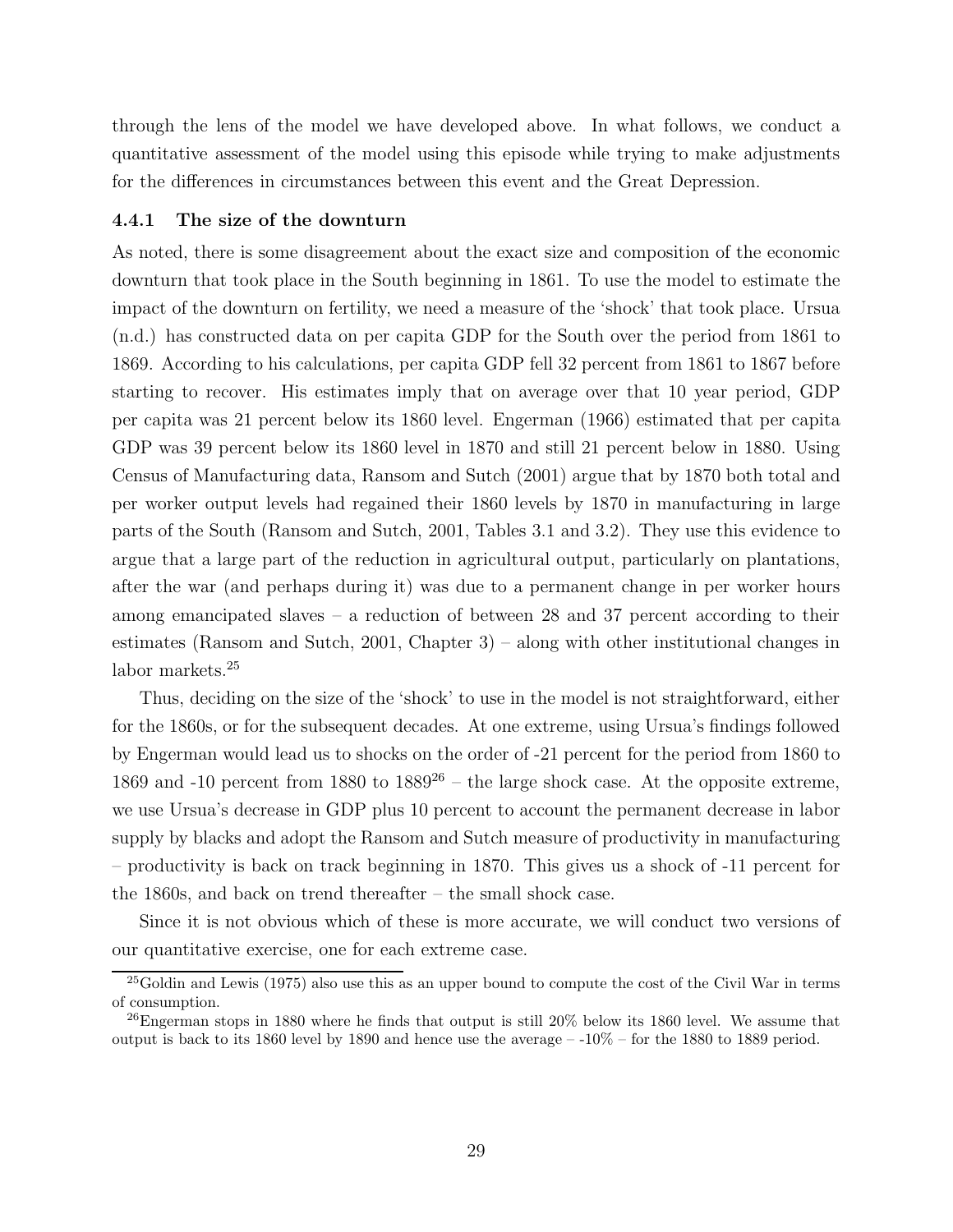#### 4.4.2 The direct impact on fertility from the war

A second problem hinted at above is that there is likely a direct impact of the war on fertility over and above any effect due to the 'shock' to productivity and income (e.g., absence of men of fertile age, etc.). Since this is not included in the model, we will attempt to control for this effect by using the fertility reduction in the North. Since the recession in the North was small and short at best, we attribute the baby bust in the North exclusively to the war effect. Thus, the relevant reduction in fertility in the South is not the 9.8 percent fall seen in the data (averaging over the 1860s, after detrending), but rather 7.3 percent – the reduction in the South minus that in the North.

#### 4.4.3 Wartime deaths

As noted above, there was significant loss of life in the South as a direct consequence of the war. This was concentrated in males between age 13 and 43, prime candidates for parenthood. As noted, approximately 20 percent of the men in this age group were killed during the war. We can partially account for this in the model by adjusting the starting value of  $N^1$ , the number of young working adults. There is a difficulty however in that, in the model, we don't differentiate between men and women. Thus, one could either use the fact above by reducing  $N^1$  by 20 percent, or by 10 percent (the fraction of the overall population in this age group that died). Below we report results using a reduction in  $N^1/N^2$ of 10 percent and briefly refer to the case where this number is higher.

#### 4.4.4 Some illustrative calculations

Based on the considerations above, we compute the model response in fertility for four cases – big and small shock and goods versus time costs. To do this, we use the same calibration as in Section 4.1, Table 2. For all four experiments, we assume that our state variable,  $N^1/N^2$ , is on average 10 percent below trend in the 1860s due to deaths.

Percent deviations in fertility (to which we compare model predictions) as well as percent deviations in productivity for big and small shock are reported in Table 5 under "Adjusted Data" followed by model predictions for percent deviations in fertility in the four cases.

As can be seen, the overall pattern of model predictions and data agree – a fertility reduction during the 1860s and a subsequent boom. However, the model predictions are typically larger than what is seen in the data. The most extreme cases come from the large shock in the goods cost case on the high end and the small shock in the time cost case on the low end. Both the baby bust in the 1860s and the baby boom in the 1880s observed in the data falls into the range of our four cases, though the boom is very close to the low end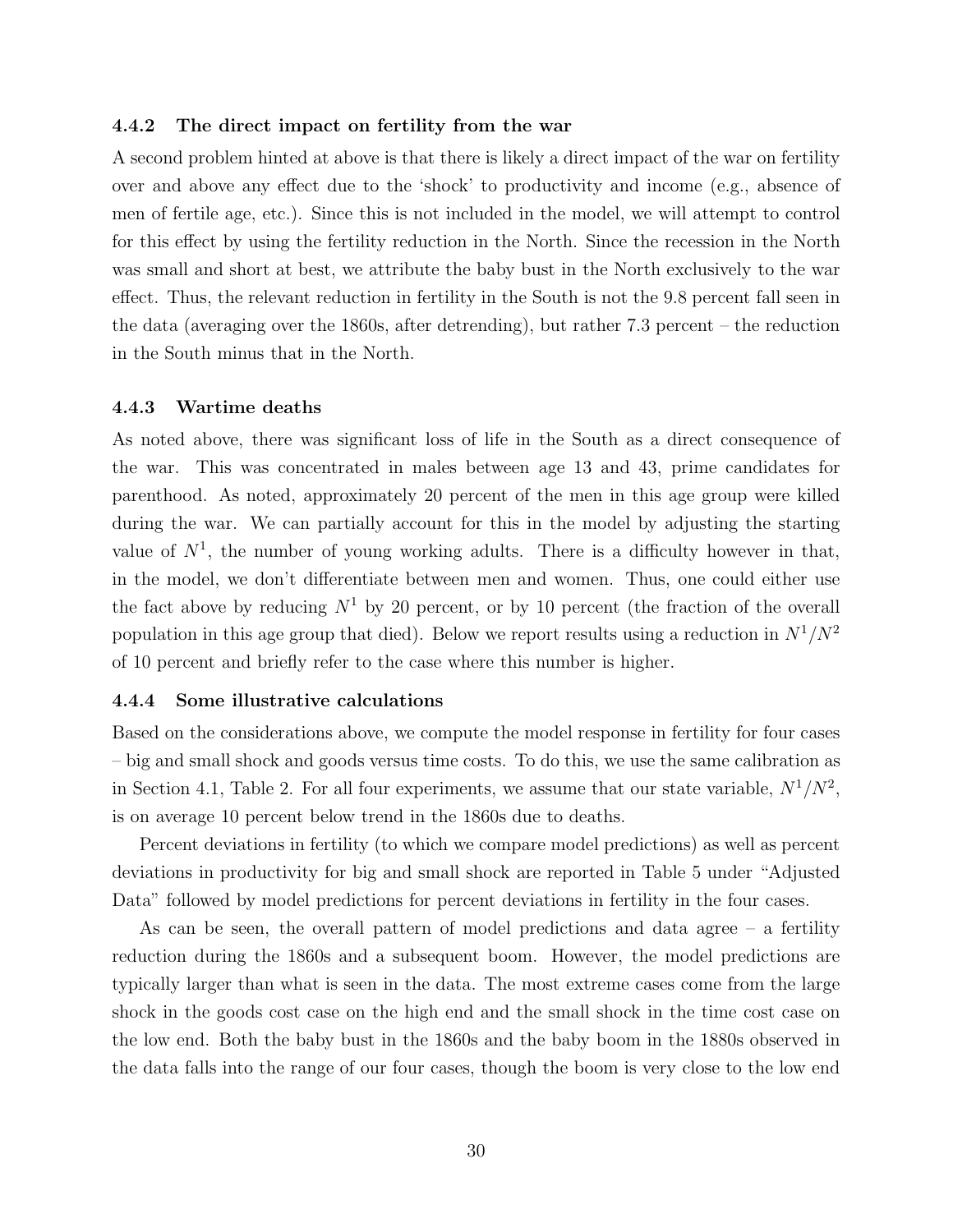of the range. $27,28$ 

f,

|                    | Data                 |                  |                 | Model             |                   |                  |                 |
|--------------------|----------------------|------------------|-----------------|-------------------|-------------------|------------------|-----------------|
|                    | Productivity         |                  | Fertility       | Goods             |                   | Time             |                 |
|                    | Large                | Small            | $(S-N)$         | Large             | Small             | Large            | Small           |
| 1860-69<br>1880-89 | $-20.93$<br>$-10.00$ | $-10.93$<br>0.00 | $-7.33$<br>2.45 | $-28.55$<br>15.35 | $-10.02$<br>10.15 | $-14.38$<br>3.75 | $-2.24$<br>2.09 |

Table 5: The American Civil War: Model versus Data

# 5 Sensitivity to changes in model features

In this section, we discuss the sensitivity of our results to changes that involve altering some of the basic features of the model. Here we study the robustness of our results both to including capital and having more (i.e., shorter) time periods and hence, more active generations. We find that our basic results are robust to these two qualitative changes to the model.

## 5.1 The effects of including physical capital

In this section we show that including physical capital as an alternative investment into the model does not change the contemporaneous elasticity to productivity shocks for reasonable calibrations. To do this while keeping the size of the parameter space small, we consider the special case where  $w^2 = 0$  and  $\theta(s^t) = \theta$  (i.e. the goods cost case) and compare two specifications of the production function for the dynasty:

- 1.  $F(K, N^1) = w^1 N^1$ , the simplified version of the baseline case without capital;
- 2.  $F(K, N^1) = K^{\alpha}(N^1)^{1-\alpha}$ , the case including capital.

Case 1 is a special case of the model laid out in Section 3 where  $w^2 = 0$ , and, as such, the results of that section apply automatically. The important equation describing the elasticity

<sup>&</sup>lt;sup>27</sup>The average baby boom in the 1880s comes from a boom of the order of 4.5 percent in the first half of the decade and 0.4 percent in the second half. Moreover it doesn't take the 1870s baby boom into account, 4.7 and 2.3 percent in the first and second half, respectively. It is therefore not entirely clear which magnitude the model predictions ought to be compared to.

<sup>&</sup>lt;sup>28</sup>We have also experimented with different assumptions on the 1860s value of  $N^1/N^2$ . Assuming that it was 15 instead of 10 percent below trend leads to model predictions between 5 and 7 percent smaller baby busts and smaller baby booms. This reverses some of the signs of the predictions.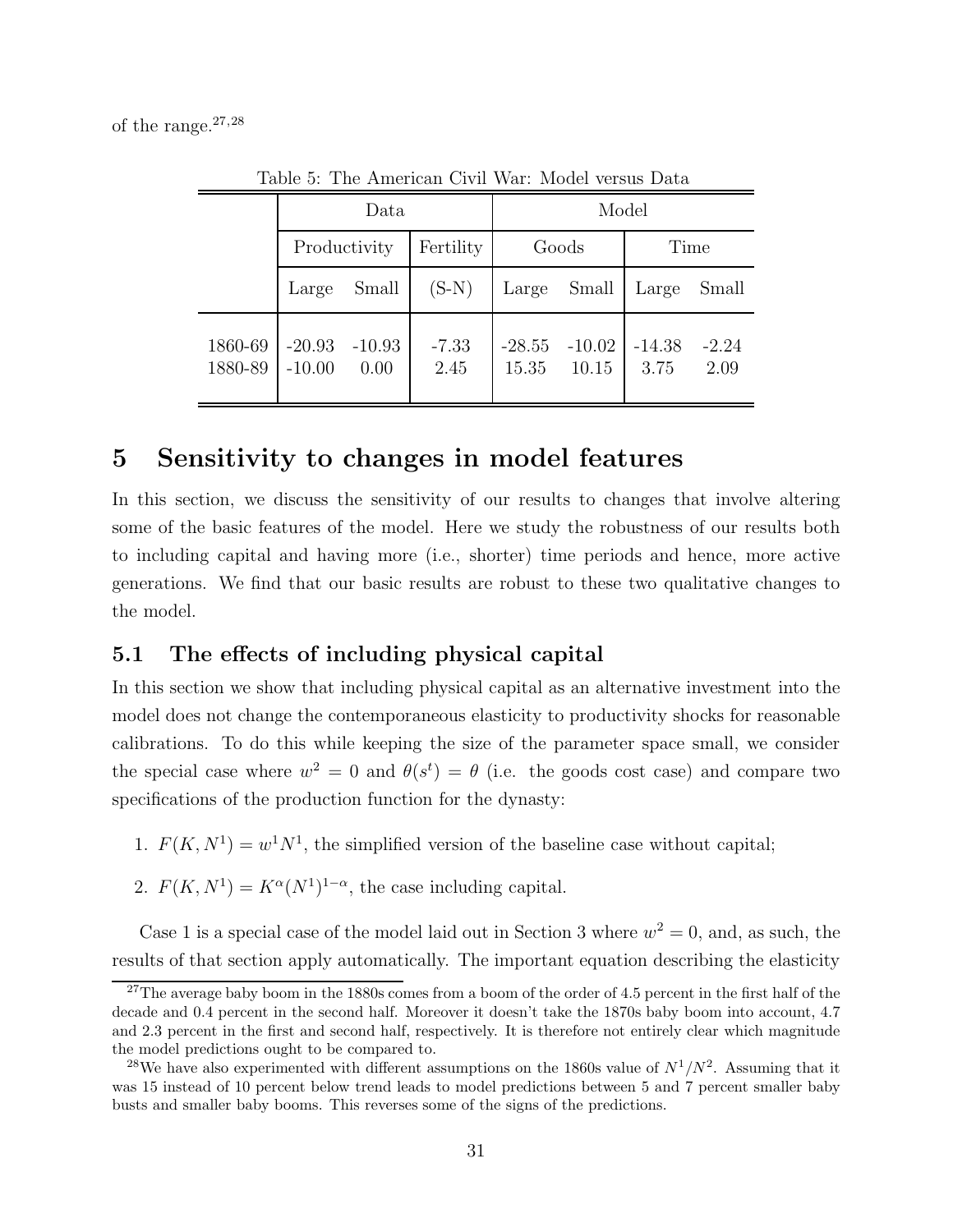of fertility with respect to current productivity shocks is:

$$
\frac{n'(s) - E(n'(s))}{E(n'(s))} = \frac{\psi s - \psi}{\psi} = s - 1
$$

where  $\psi =$  $\begin{pmatrix} w \\ w \end{pmatrix}$  $\theta + \frac{\theta}{\beta(1-\sigma)E[\overline{V}(s')]}.$  $\setminus$ is independent on s.

When capital is included (case 2), the problem the dynasty solves is given by:  
\n
$$
P(\gamma, \beta; \{N_0^a\}, K_0, s_0) \qquad \text{max} \qquad U_0^T = E\left[\sum_{t=0}^{\infty} (\beta \phi)^t \left[\sum_{a=1}^T \phi^{1-a} g(N_t^a(s^{t-a})) u(c_t^a(s^t))\right] \big| s_0\right]
$$

subject to:

$$
\sum_{a=1}^{3} N_t^a (s^{t-a}) c_t^a (s^t) + \theta N_t^b (s^t) + K_{t+1} (s^t) \le s_t (K_t (s^{t-1}))^\alpha (\gamma^t N_t^1 (s^{t-1}))^{1-\alpha};
$$
  
\n
$$
N_t^1 (s^{t-1}) = N_{t-1}^b (s^{t-1})
$$
 is the number of births in period  $t - 1$ ;  
\n
$$
N_t^a (s^{t-a}) = N_{t-1}^{a-1} (s^{t-1-(a-1)})
$$
 for  $a = 2, ..., T$ ;  
\n
$$
N_t^a (s^{t-a}) = 0
$$
 for  $a > T$ ;  
\n
$$
N_0^a
$$
 given,  $a = 1, ..., T$ .

where  $s^t = (s_0, s_1, ..., s_t)$  is the history of shocks up to and including period t.

Under the assumptions that  $\phi = 1$ ,  $\eta + \sigma = 1$ , that costs are in terms of goods,  $\theta_t = \gamma^t \theta$ , and shocks are  $i.i.d.$  the solution for fertility is given by:

(12) 
$$
n'(s) = \frac{(\beta \gamma^{1-\sigma} (1-\sigma)Ev(k',s'))^{\frac{1}{\sigma}}}{\left( (\gamma k' + \theta)^{\frac{1}{\sigma}} + (\gamma k' + \theta) (\beta \gamma^{1-\sigma} (1-\sigma)Ev(k',s'))^{\frac{1}{\sigma}} \right)} [sf(k) + (1-\delta)k]
$$

where  $f(k) = F(K/N, 1)$ .

Some useful intuition can be gained by examining the case where capital fully depreciates after one 20-year period,  $\delta = 1$ . In this case, since s' and k' are independent of s, we can write  $n'(s) = \Psi s$ , where  $\Psi$  independent of s, and hence:

$$
\frac{n'(s) - E(n'(s))}{E(n'(s))} = \frac{\Psi s - \Psi}{\Psi} = s - 1
$$

as above. Thus, the elasticity of fertility with respect to a productivity shocks is the same in the two models.

If  $\delta$  < 1, this is not the case, but under realistic assumptions about the annual rate of depreciation the effects are quantitatively similar. To see this, we use the same parameters as in the baseline, except  $w^2 = 0$ . Further, we follow Jones and Schoonbroodt (2010) and set  $\alpha = 0.33$  and  $\delta = 1 - (1 - 0.088)^{20}$ . Finally, we calibrate  $\theta = 0.0214$  to get an annual population growth rate of 0.65. The wage,  $w^1$ , is not fixed in this model but moves with the marginal product of labor. Therefore, the relevant magnitude to be compared to  $\theta = 0.19$  in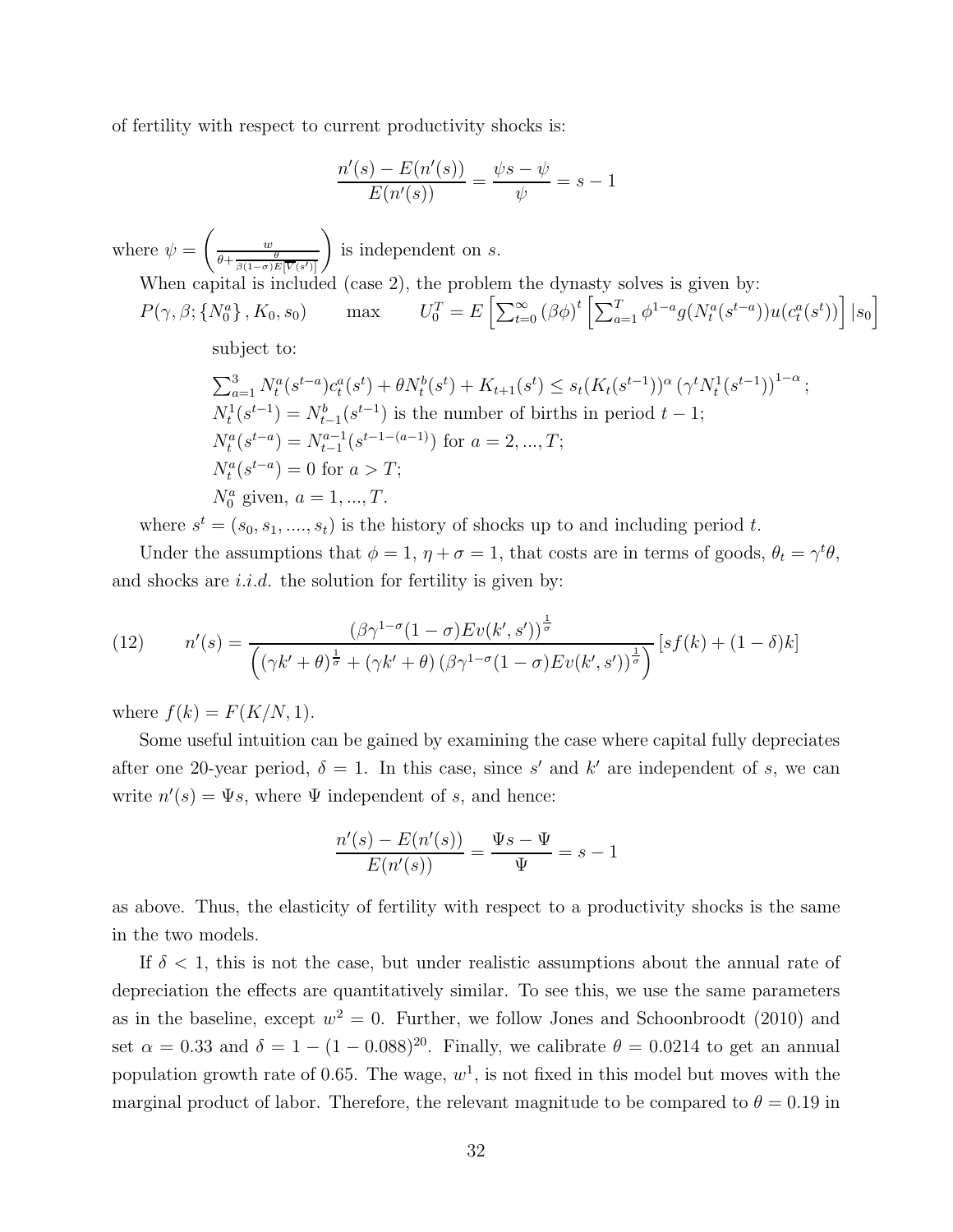the baseline model, where  $w^1$  was normalized to  $w^1 = 1$ , is the cost of children as a fraction of one person's income,  $\theta/w^1 = 0.1609$ .

We find that, with these parameters, the fertility response to a 1 percent deviation in productivity decreases from 1.0 to 0.9938. Hence, introducing capital into the model with one period working life tends to dampen the effects of productivity shocks ever so slightly.<sup>29</sup>

### 5.2 Three Period Working Life (3PWL)

While the initial fertility response to productivity shocks is very similar whether  $w^2 > 0$  or  $w^2 = 0$ , dampened oscillations only occur when  $w^2 > 0$ . Since this property of the model is important both qualitatively and quantitatively, in this subsection we study whether this feature is robust to more realistic decision periods. To do this, we add one more period of working life and show that similar dampened oscillations occur in this case. Thus, we assume that  $w^3 > 0$ . Since this increases the number of state variables by one, we abstract from productivity shocks thereby reducing the size of the state-space back to two. In the experiments, we take the initial fertility deviation in and around the 1930s as given and evaluate the oscillations that follow.

Under the assumptions that  $\eta = 1 - \sigma$ , and  $\phi = 1$ , as discussed in Section 3.2,  $C^a = C^{a'}$ , and the BE in (7) becomes:

(13) 
$$
V(N^1, N^2, N^3) \equiv \max_{C, N^b} T \frac{C^{1-\sigma}}{1-\sigma} + \beta V(N^{1\prime}, N^{2\prime}, N^{3\prime})
$$

subject to:

$$
TC + \theta N^{b} \le \sum_{a=1}^{3} w^{a} N^{a};
$$
  
\n
$$
N^{a} = N^{a-1}, \text{ for } a = 2, 3;
$$
  
\n
$$
N^{1} = N^{b}.
$$

The relevant first-order condition here is:

$$
(FOC) \qquad LHS(n') = \frac{\theta}{T\widehat{V}_1(n', 1, \frac{1}{n})} = \beta \left(\frac{w^1 + \frac{w^2}{n} + \frac{w^3}{nn^-} - \theta n'}{T}\right)^{\sigma} = RHS(n'),
$$

where  $n' = N^b/N^1$ ,  $n = \frac{N^1}{N^2}$  and  $n^- = \frac{N^2}{N^3}$ .

Then,  $LHS(n')$  is increasing in n', with  $LHS(0) = 0$  if  $E\hat{V}_1(0, s) = \infty$ . Also,  $RHS(n')$ is decreasing in n' with a positive intercept at  $n' = 0$ . Thus, there is a unique solution.

<sup>&</sup>lt;sup>29</sup>One can show that in a model with stochastic ageing (useful to obtain reasonable working life lengths while keeping the state space small), the elasticity is larger (smaller) than 1 if the adult survival rate is larger (smaller) than  $(1-\delta)$ . Since in the present model, survival in the workforce is zero, this is an extreme special case. Thus, introducing capital in general does not change the fertility response to productivity shocks very much.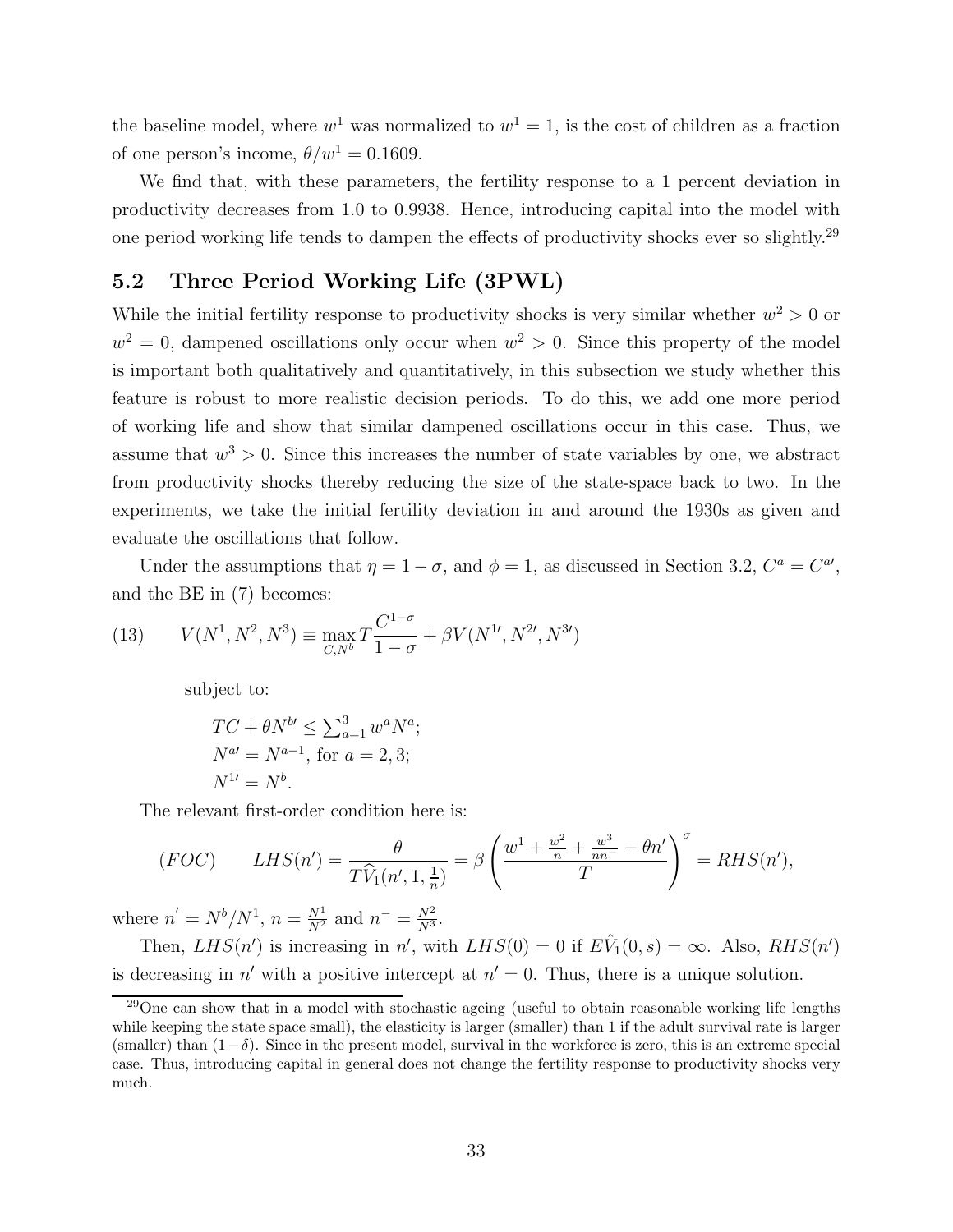As before, RHS shifts down when last period's fertility per capita, n, or fertility two periods ago,  $n^-$ , increase. Since LHS is independent of  $n^-$ , it follows that n' decreases when  $n^-$  increases and hence, there will necessarily be some oscillatory behavior. This is complicated however since  $LHS$  depends on n. Which way  $LHS$  shifts following an increase in n depends on the cross-partial derivative with respect to  $N^1$  and  $N^3$ ,  $V_{13}$ . In particular, if  $V_{13} > 0$  then LHS shifts up when n increases and, hence, n' unambiguously decreases. However, if  $V_{13} < 0$ , then LHS shifts down when n increases and, hence, the overall effect on  $n'$  is ambiguous.

In what follows, we compare simulations of this model to simulations in the baseline as well as a non-stochastic version of the baseline model (i.e., a special case of the model presented in this section where  $w^3 = 0$ ). This intermediate simulation allows us to disentangle how much of the difference comes from having a third period of working life and how much comes from ignoring productivity shocks.

We assume the model period is 15 years. Thus, people work from age 15 to age 60. We keep all the parameters the same as in the baseline, except for  $w^3$  and the cost of children, θ. We set  $w^3 = 1.125$ . That is, 45-60 year old workers earn 25 percent less than workers age 30-45. Calibrated costs don't change much from the baseline ( $\theta = 0.1932$  or  $b = 0.1927$ ). Here, we find  $\theta = 0.1946$  to match the steady state population growth rate of 0.65 percent per year as before. In the intermediate deterministic version with  $w^3 = 0$ ,  $\theta = 0.1901$ . Incidentally, note that in all these simulations  $V_{13} < 0$  so that the effects of last period's fertility on current fertility are ambiguous.

The simulation consists of off balanced growth path dynamics taking the fertility deviation in and around the 1930s from the baseline as given. That is, everything plotted until 1930 is exogenous here and we are interested in the baby boom and the potential for dampened oscillations thereafter. Note that in the deterministic version of the model, whether costs are in terms of time or goods is irrelevant – the only reason why the two cases would differ here is that we use different baby busts from the baseline results as initial conditions.

Figure 7 shows  $TFR$  for the goods cost case. As can be seen, magnitudes don't differ much between the deterministic model with two versus three periods of working life. Hence, most of the difference to the baseline results are due to the lack of additional productivity shocks, reinforcing the baby boom (and hence subsequent fluctuations). However, the baby boom happens slightly earlier. This is less of an issue of length of the period as it is one of length of generations. In the three period model, parents and children are 15, instead of 20 years apart. The analogous results for the time cost case are similar and hence are not included.

In sum, the dampened oscillations we find in the baseline model are not just an artifact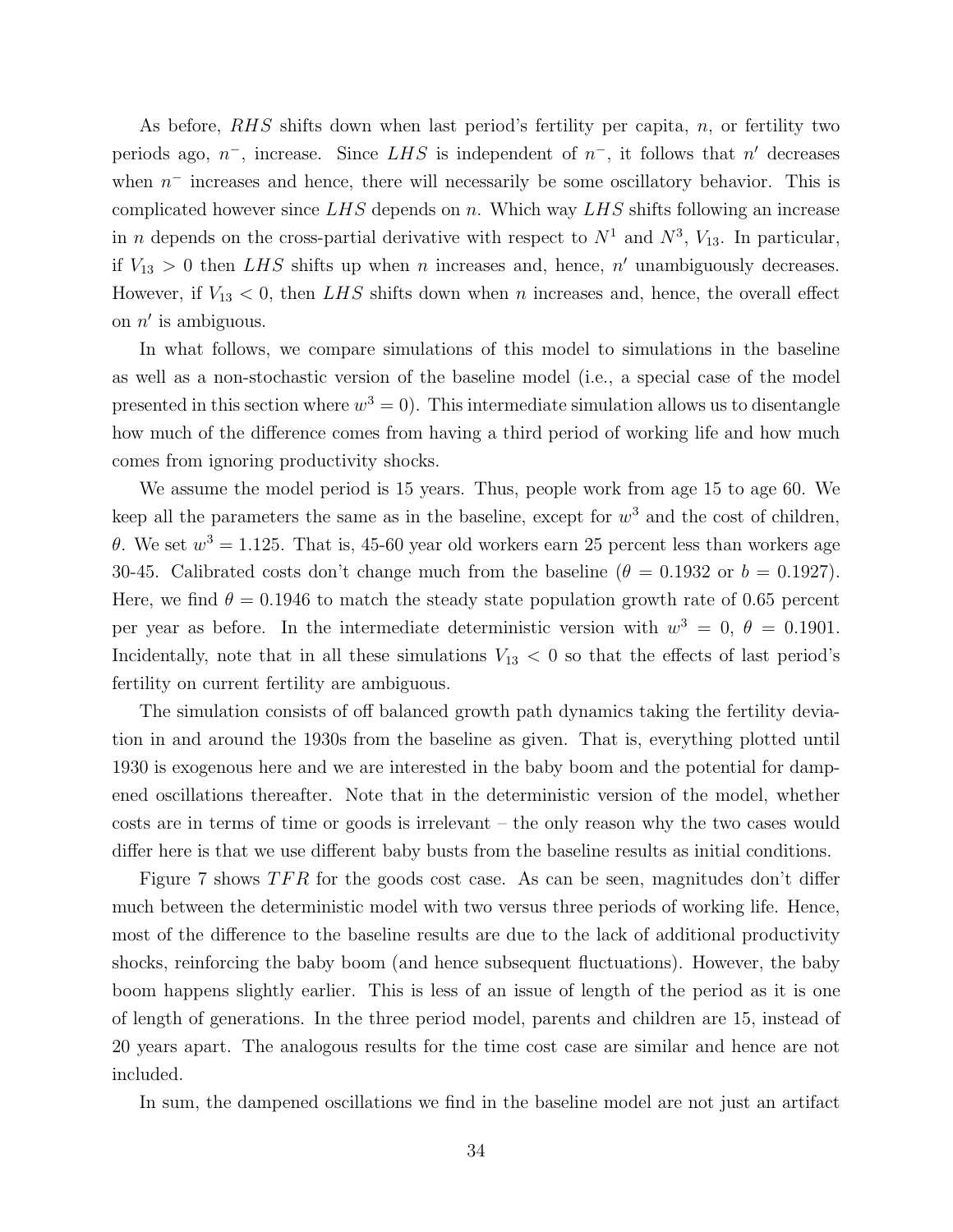

Figure 7: Percent Deviations in TFR, 3PWL, Goods Cost

of having two periods working life.

# 6 Statistical evidence

There is a large statistical literature on the cyclicality of fertility. Sobotka et al. (2010) extensively review this literature and analyze several major recessions in detail including the Great Depression, the recession of the 1970s and economic shocks in Central and Eastern Europe after 1989. In their survey of 26 low-fertility countries from 1980-2008, they find that of 62 recessions (defined as a drop in GDP) 50 were followed by a drop in TFR one year later.

We provide two additional pieces of statistical evidence. First, we analyze data for 17 countries during the Great Depression. We find that countries with a smaller Depression in the 1930s tend to have smaller baby busts and that those with smaller baby busts tend to have smaller baby booms in the 1950s, conditional on the economic circumstances in the 1950s. This last part directly relates to our theory and was not considered in Sobotka et al. (2010). Second, we provide evidence on the recent recession across U.S. states, while Sobotka et al. (2010)'s analysis concentrates on country level data. We find that states with a larger drop in income per capita tend to have a larger reduction in fertility in 2008.

### 6.1 International evidence on the Great Depression

In this section, we show that countries with a smaller Depression in the 1930s also tend to have smaller baby busts and that those with smaller baby busts tend to have smaller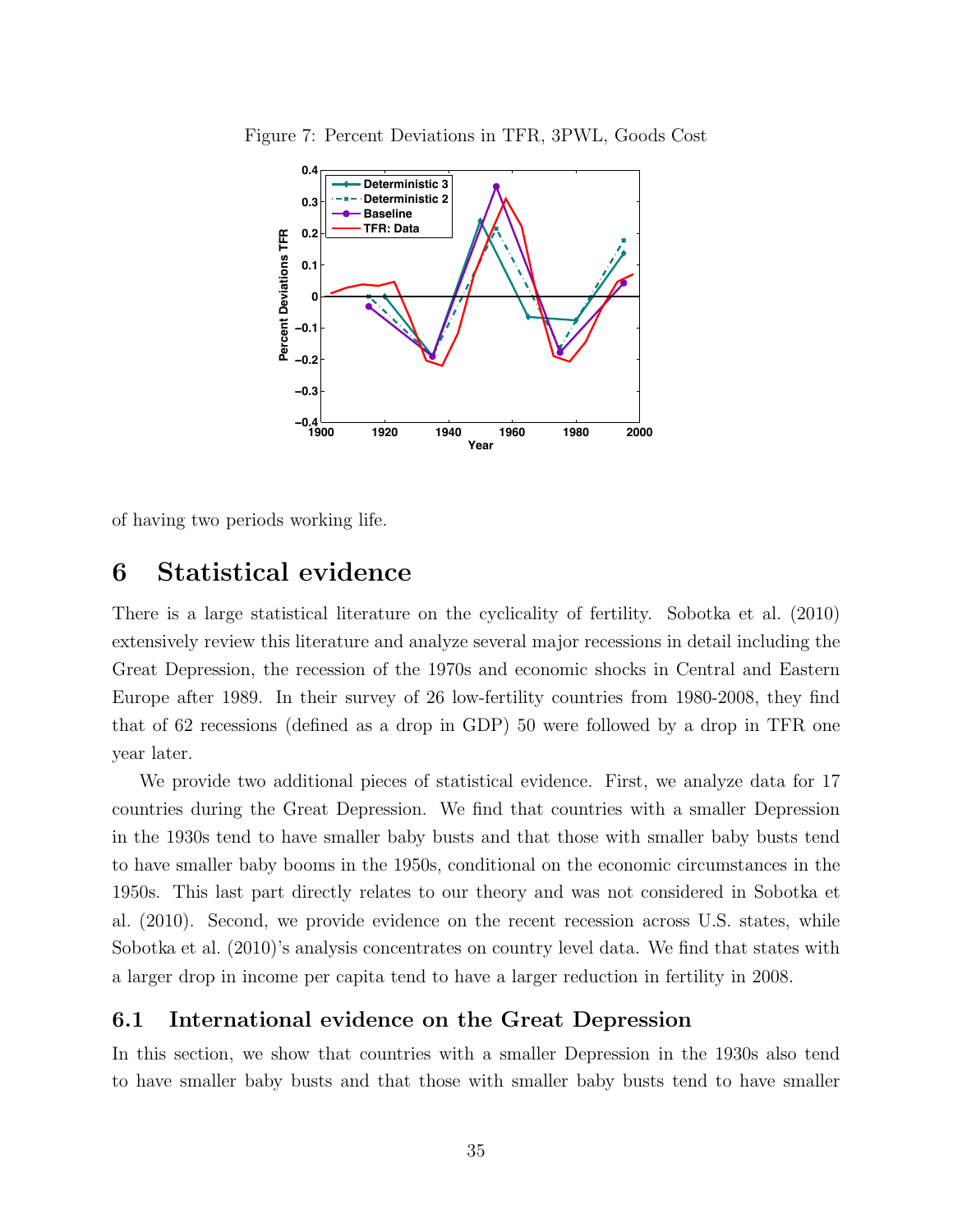baby booms in the 1950s, conditional on the economic circumstances in the 1950s. Before we start, several data related issues should be addressed. These relate to data availability, detrending methods and dealing with war periods.

Ideally, we would like to use the same measures of fertility and productivity as we do for the U.S.. However, for the 20th century complete TFR series and consistent TFP measures are only available for few countries (see e.g., Chesnais (1992) for TFR and Cette et al. (2009) for TFP). We therefore use Crude Birth Rates (CBR) mostly from Mitchell (1998) and GDP per capita from Barro and Ursua (2008), instead.<sup>30</sup> This gives us 17 countries for which we have data from 1900 until 1993.<sup>31</sup>

As to detrending, for CBR, we use the same detrending method as we did for TFR in the U.S., namely a Hodrick-Prescott (HP) filter. While for the U.S. a linear detrending method for log-TFP poses few problems, this is not true for all countries we consider. In particular, if one uses linear detrending, countries such as Portugal or Japan show a permanent negative deviation in GDP early in the century and a permanent positive one later on. Besides the linear detrending method, we therefore also use an HP filter in comparison.

Furthermore, the two world wars affected fertility levels in several ways that are unrelated to our mechanism. For example, men being away to fight prevents some women from having children. Typically, there is rapid catching up as soon as the men return, if they do  $(e.g.,)$ see the period 1943-1946 in U.S. data shown in Figure 3). The longer the war involvement and the larger the death rate of soldiers, the more unpredictable this effect on fertility rates becomes. Similar issues emerge for GDP data during war periods. For example, a large part of the increase in output in Germany during the war was not for private consumption but rather war related. We therefore also use dummies for war and immediately after war periods to adjust our measures of deviations in CBR and GDP in comparison to deviations resulting from a simple linear trend and the HP filter.<sup>32</sup>

Given these provisos, we are now ready to analyze sizes of Depressions, baby busts and baby booms. First, we aim to determine the correlation between the size of the Depression in the 1930s and the size of the baby bust at the time across countries. Since the timing of the Depression was different across countries, we divide the 1930s into two periods: 1930 to

<sup>30</sup>CBR data form 1900 to 1993 are obtained from Mitchell (1998) for all countries, except Germany. German data was combined using Chesnais (1992, Appendix A1) for the 1900 to 1943 period and Statistisches Bundesamt (2007) for 1946 to 1993, linearly interpolating 1944 and 1945. All GDP per capita data comes from Barro and Ursua (2008) and is in millions 1990 International Geary-Khamis dollars.

 $31$ The main issues are. CBR as opposed to TFR is sensitive to mortality in certain groups of the population such as wars which affect total population but not the number of fertile women. GDP per capita as opposed to TFP or LP is only an indirect measure of the productivity of the labor force and therefore corresponds less well to our model.

 $32$ For details on detrending procedures, see Supplementary Appendix B.4.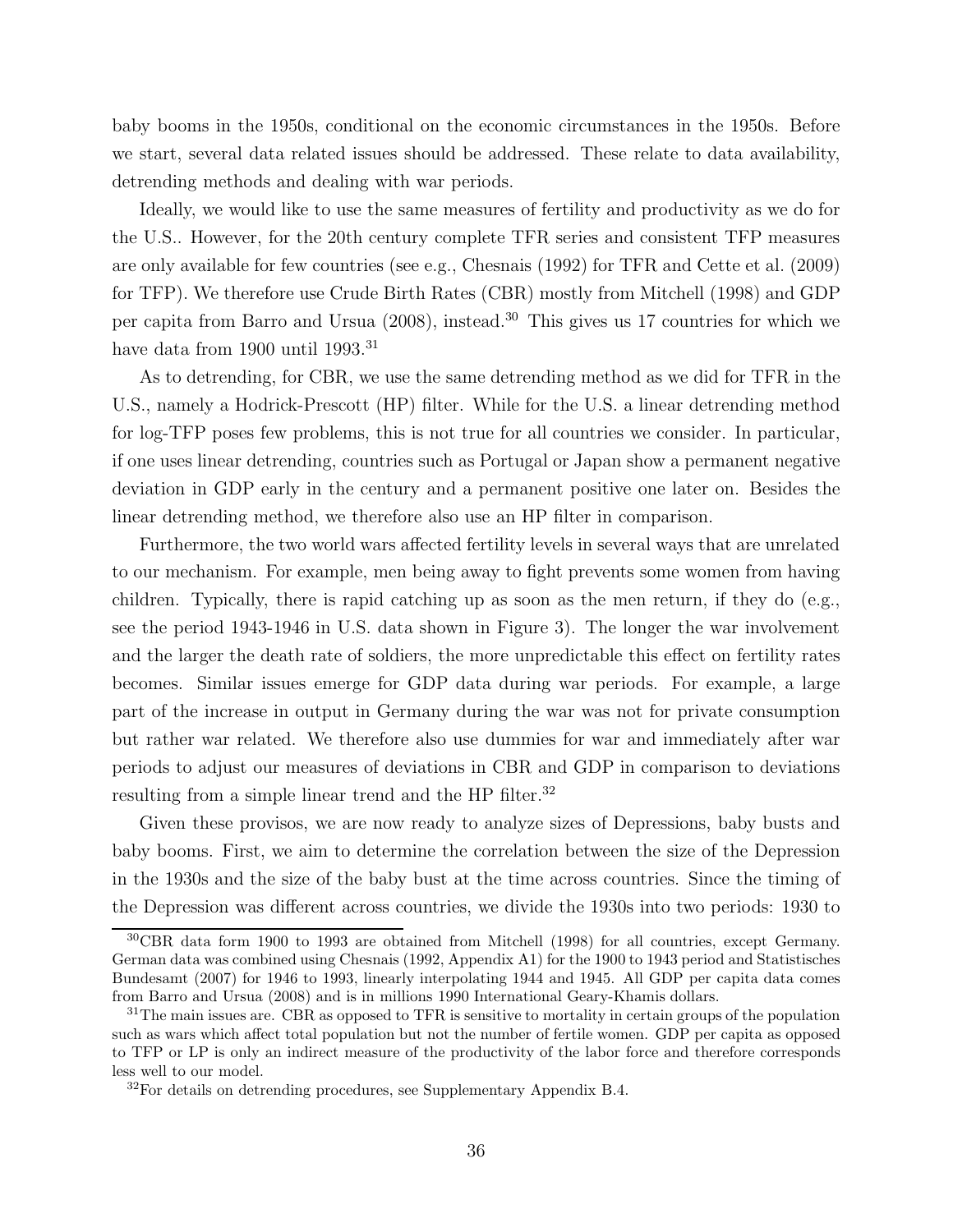1934 and 1935 to 1939. We then run eight cross-country OLS regressions, one for each time period combined with one of four detrending methods. Let  $\hat{X}_t^i$  denote the percent deviation from trend in variable  $X$  in country  $i$  in five-year period  $t$ .

$$
\widehat{CBR}^i_t = \lambda_{1,t} + \lambda_{2,t} \widehat{GDP}^i_t + \varepsilon^i
$$

where  $t = \{30 - 34, 35 - 39\}$ . The results for each detrending method are given in Table 6.<sup>33</sup>

| Dependent                         | Independent                                          | Detrending Method |           |                  |                     |  |
|-----------------------------------|------------------------------------------------------|-------------------|-----------|------------------|---------------------|--|
| Variable                          | Variable                                             | Linear            | HP        | Linear<br>No war | <b>HP</b><br>No war |  |
| $\widehat{C}B\widehat{R}_{30-34}$ | Constant $(\lambda_{1,30-34})$                       | $-0.0522$         | $-0.0839$ | $-0.0365$        | $-0.0446$           |  |
|                                   | $\widehat{GDP}_{30-34}^{\prime} (\lambda_{2,30-34})$ | 0.3512            | 0.4253    | 0.3933           | 0.6480              |  |
|                                   | $(p$ -value)                                         | (0.059)           | (0.008)   | (0.084)          | (0.008)             |  |
| $\widehat{CBR}_{35-39}^{\cdot}$   | Constant $(\lambda_{1,35-39})$                       | $-0.0856$         | $-0.1211$ | $-0.0716$        | $-0.0806$           |  |
|                                   | $\widehat{GDP}_{35-39}^{'} (\lambda_{2,35-39})$      | 0.2118            | 0.5743    | 0.2482           | 0.5554              |  |
|                                   | $(p\text{-value})$                                   | (0.441)           | (0.005)   | (0.335)          | (0.004)             |  |

Table 6: Cross-Country: Depressions and Busts, 1930s

As can be seen, the coefficient,  $\lambda_{2,t}$ , is positive for all detrending methods and both time periods. It is larger (with a lower  $p$ -value) whenever an HP filter is used rather than linear detrending and whenever the effects of wars are taken into account in detrending. Also, for most detrending methods,  $\lambda_{2,t}$  is larger in the early 1930s than in the late 1930s.<sup>34</sup>

Second, we aim to determine whether a larger baby bust in the 1930s implies a larger baby boom in the 1950s, controlling for the GDP deviation in the 1950s. To do this, we run eight cross-country OLS regressions, one for each time period combined with one of four detrending methods.

$$
\widehat{CBR}_t^i = \lambda_{3,t} + \lambda_{4,t}\widehat{CBR}_{t-20}^i + \lambda_{5,t}\widehat{GDP}_t^i + \varepsilon^i
$$

where  $t = \{50 - 54, 55 - 59\}$ . The results for each detrending method are given in Table 7.<sup>35</sup>

 $33$ Tables B.7 to B.8 show the inputs into these regressions, namely percent deviations from trend in CBR and GDP in the 1930s for each country and each detrending method.

<sup>34</sup>Some observations relating to depressions and busts across countries leading to these regression results are described in Supplementary Appendix B.4.1.

<sup>&</sup>lt;sup>35</sup>Tables B.9 to B.10 Appendix B.4 show the inputs into these regressions, namely percent deviations from trend in CBR in the 1930s and 1950s and in GDP in the 1950s for each country and each detrending method.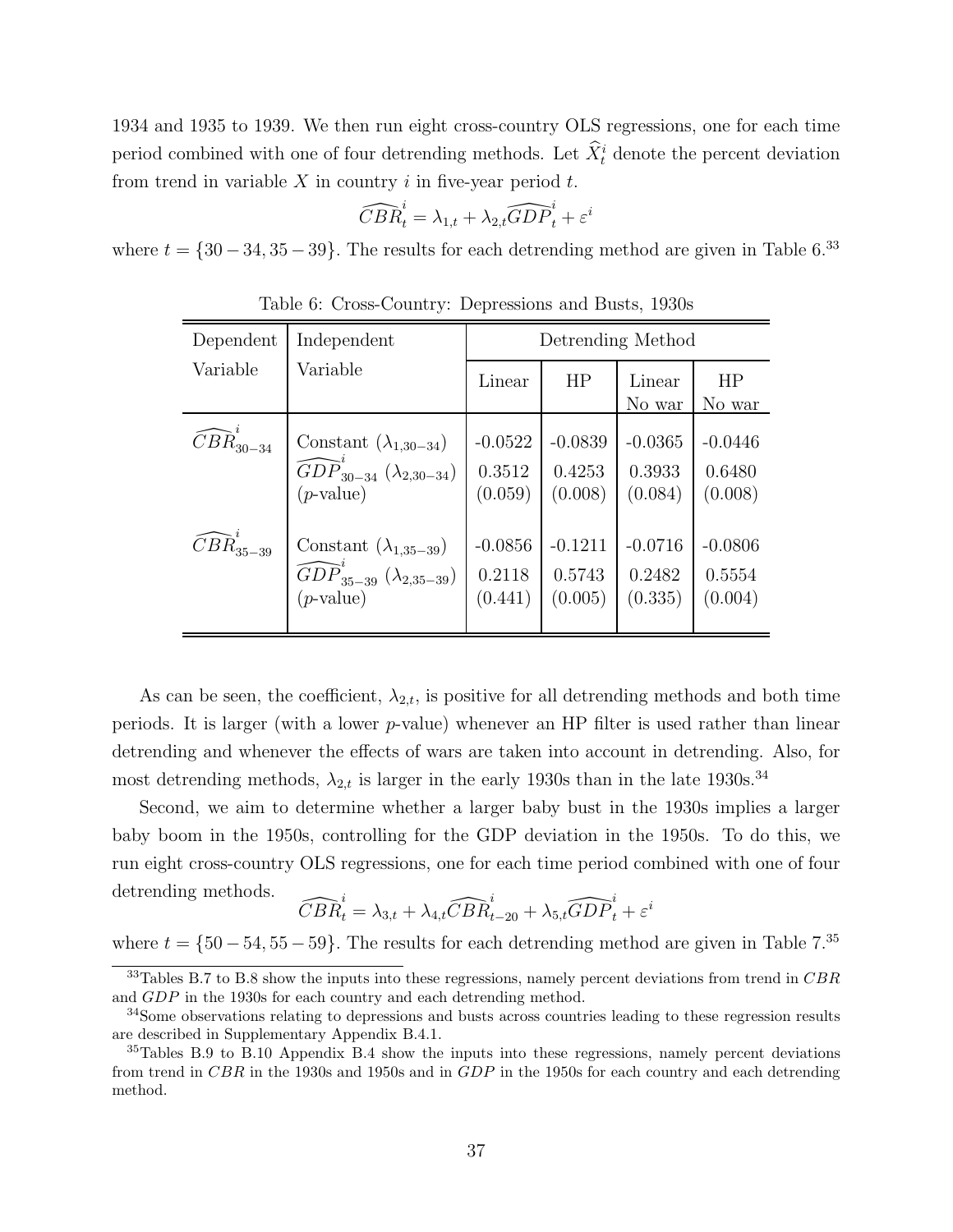| Dependent                          | Independent                                              | Detrending Method |           |                  |              |
|------------------------------------|----------------------------------------------------------|-------------------|-----------|------------------|--------------|
| Variable                           | Variable                                                 | Linear            | HP        | Linear<br>No war | HP<br>No war |
| $\widehat{CBR}_{50-54}^{\cdot}$    | Constant $(\lambda_{3,50-54})$                           | 0.0477            | 0.0203    | 0.0853           | 0.0506       |
|                                    | $CBR_{30-34} (\lambda_{4,50-54})$                        | $-0.2795$         | $-0.3680$ | $-0.1527$        | $-0.2792$    |
|                                    | $(p\text{-value})$                                       | (0.229)           | (0.058)   | (0.634)          | (0.372)      |
|                                    | $\widehat{GDP}_{50-54}^{(1)} (\lambda_{5,50-54})$        | 0.2181            | 0.3316    | 0.2571           | 0.2034       |
|                                    | $(p\text{-value})$                                       | (0.171)           | (0.092)   | (0.208)          | (0.428)      |
| $\widehat{CBR}^{\epsilon}_{55-59}$ | Constant $(\lambda_{3,55-59})$                           | 0.0960            | 0.0296    | 0.0680           | 0.0296       |
|                                    | $\widehat{C}B\widehat{R}_{35-39} \; (\lambda_{4,55-59})$ | $-0.0973$         | $-0.2854$ | $-0.4048$        | $-0.5748$    |
|                                    | $(p\text{-value})$                                       | (0.714)           | (0.181)   | (0.143)          | (0.020)      |
|                                    | $\widehat{GDP}_{55-59} (\lambda_{5,55-59})$              | 0.6052            | 1.0424    | 0.4029           | 0.4887       |
|                                    | $(p\text{-value})$                                       | (0.012)           | (0.004)   | (0.045)          | (0.046)      |

Table 7: Cross-Country: Busts and Booms, 1950s vs. 1930s

As can be seen, the coefficient,  $\lambda_{4,t}$ , is negative for all detrending methods and both time periods. It is larger in absolute value (with a lower  $p$ -value) whenever an HP filter is used rather than linear detrending and, for the late 1950s, whenever the effects of wars are taken into account in detrending. Also,  $\lambda_{4,t}$  is larger in the early 1930s than in the late 1930s when the effects of wars are not taken into account in detrending, smaller when they are. Similar to  $\lambda_{2,t}$ , the coefficient  $\lambda_{5,t}$  is positive for all detrending methods and both time periods. However,  $p$ -values are larger, especially in the early 1950s.<sup>36</sup>

In sum then, international evidence on the sizes of depressions and baby busts in the 1930s strongly supports our theory while the evidence for the size of the subsequent baby boom, though rightly signed, is somewhat weaker.

### 6.2 The Great Recession across 25 U.S. states

The most recent recession, starting in 2007, also seems to have had an impact on fertility in the United States. According to the National Center for Health Statistics, the birth rate (the number of births per 1000 women age 15 to 44) fell from 69.5 in 2007 to 66.7 in 2009. This corresponds to a 4 percent drop overall with most of it concentrated in younger age-groups.

<sup>36</sup>Some observations relating to busts and booms across countries leading to these regression results are given in Supplementary Appendix B.4.1.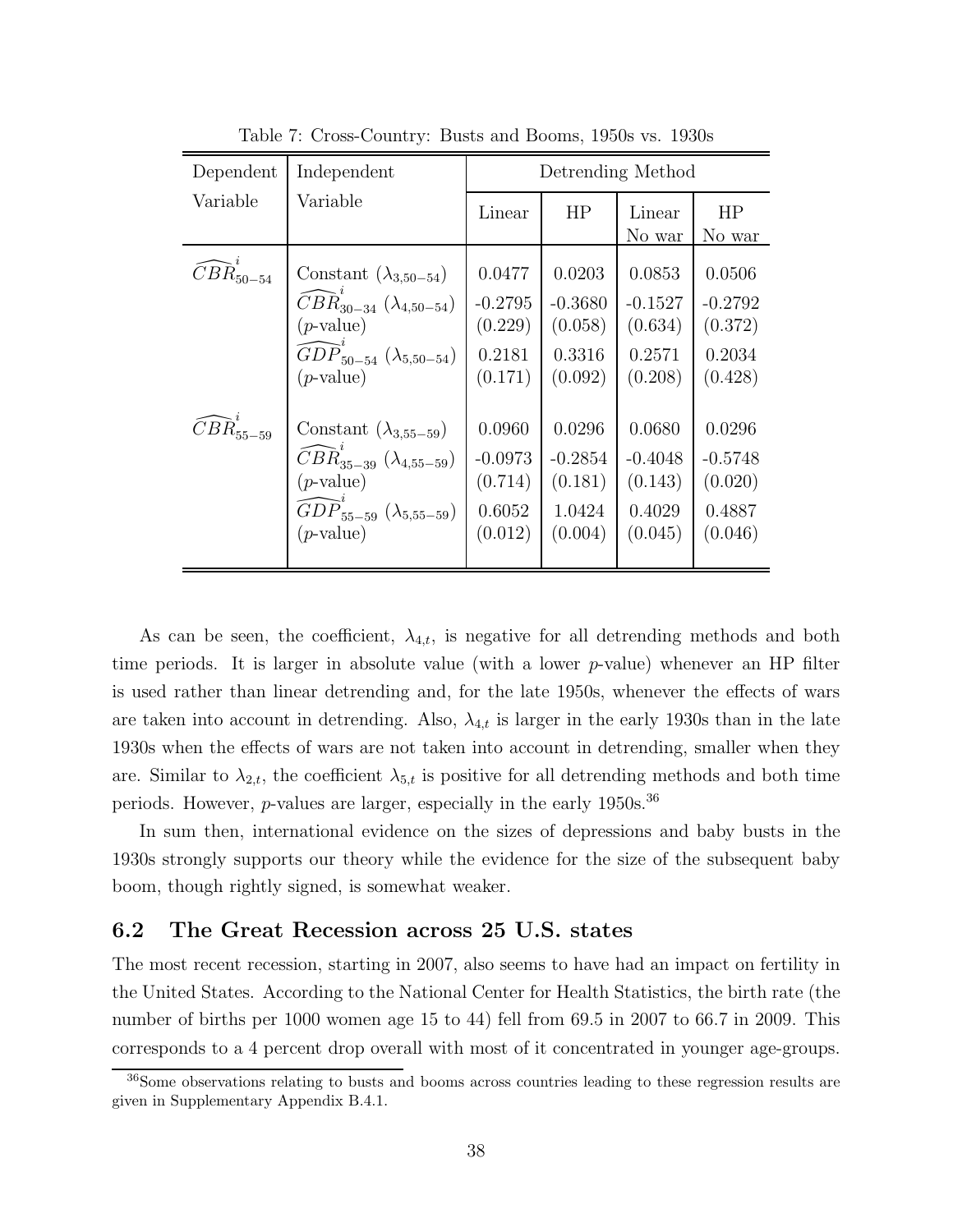Preliminary data for the twelve-months period through June 2010 show a further decrease to a birth rate of 65.5, an additional 3 percent drop.

Data from a Pew Study in April 2010 across 25 U.S. states show that those states that were most affected by the recession between experienced a larger drop in birth rates from 2007 to 2008 (see Figure 8). The correlation coefficient between percent changes in birth rates between 2007 and 2008 and percent changes in income per capita, between 2006 and 2007 and between 2007 and 2008, are 0.56 and 0.52, respectively.

Of course, this recession is still ongoing in the sense that, while GDP per capita may have started to increase again, growth rates have not yet attained their long term levels. Because of this, it is yet to be seen how large the (completed) fertility response to current events will be and whether this generates a baby boom in the 2020s.



Compared to the U.S., the fertility response to the recent economic downturn among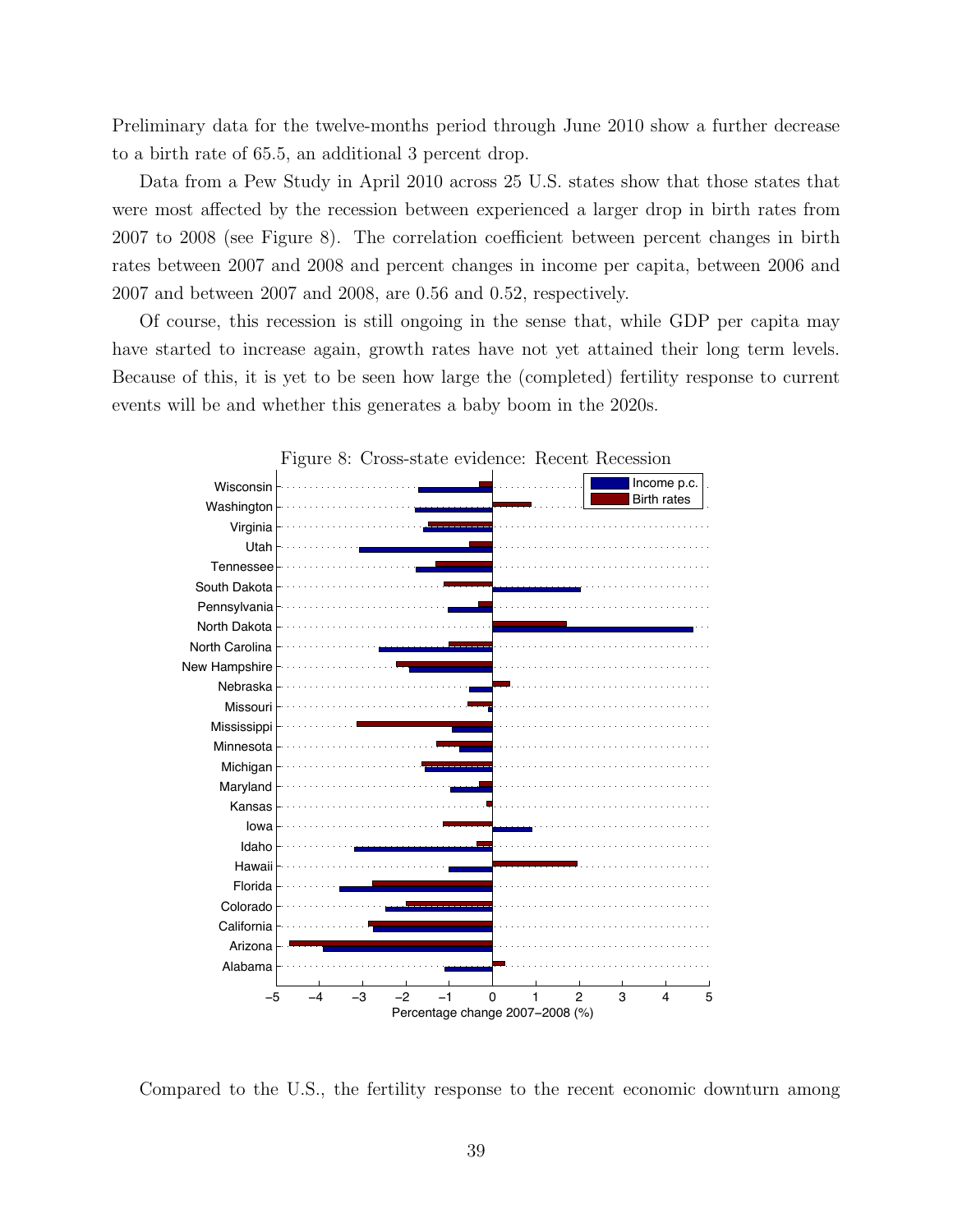European countries is less evident if it exists at all. For example, using preliminary data from Eurostat, we find that between 2008 and 2009 many countries only saw their fertility level decrease slightly (and some not at all). The largest drop in fertility was in Spain with 4.6 percent, followed by Portugal with 3.7 percent—two countries whose economy was affected early on in the crisis.

# 7 Concluding remarks

In this paper, we have studied the properties of models of fertility choice with dynastic altruism in which both aggregate shocks and multiple generations are present. We have shown that in simple versions of this class of models, fertility is procyclical and has dampened oscillations when perturbed away from the steady state. Moreover, these effects are quantitatively significant. In calibrated simulations of the model, we find that in response to a negative shock to income like the Great Depression, the decline in fertility in the model is between 40 and 70 percent of the decline actually seen in the data. Moreover, because of a (mild) productivity boom in the 1950s and early 1960s in conjunction with the oscillatory effects discussed above, the model accounts for between 60 and 90 percent of the baby boom. The key parameter determining the quantitative findings is the nature of the cost of children – goods versus time.

Larry E. Jones: University of Minnesota & Federal Reserve Bank of Minneapolis Alice Schoonbroodt: University of Southampton & Centre for Population Change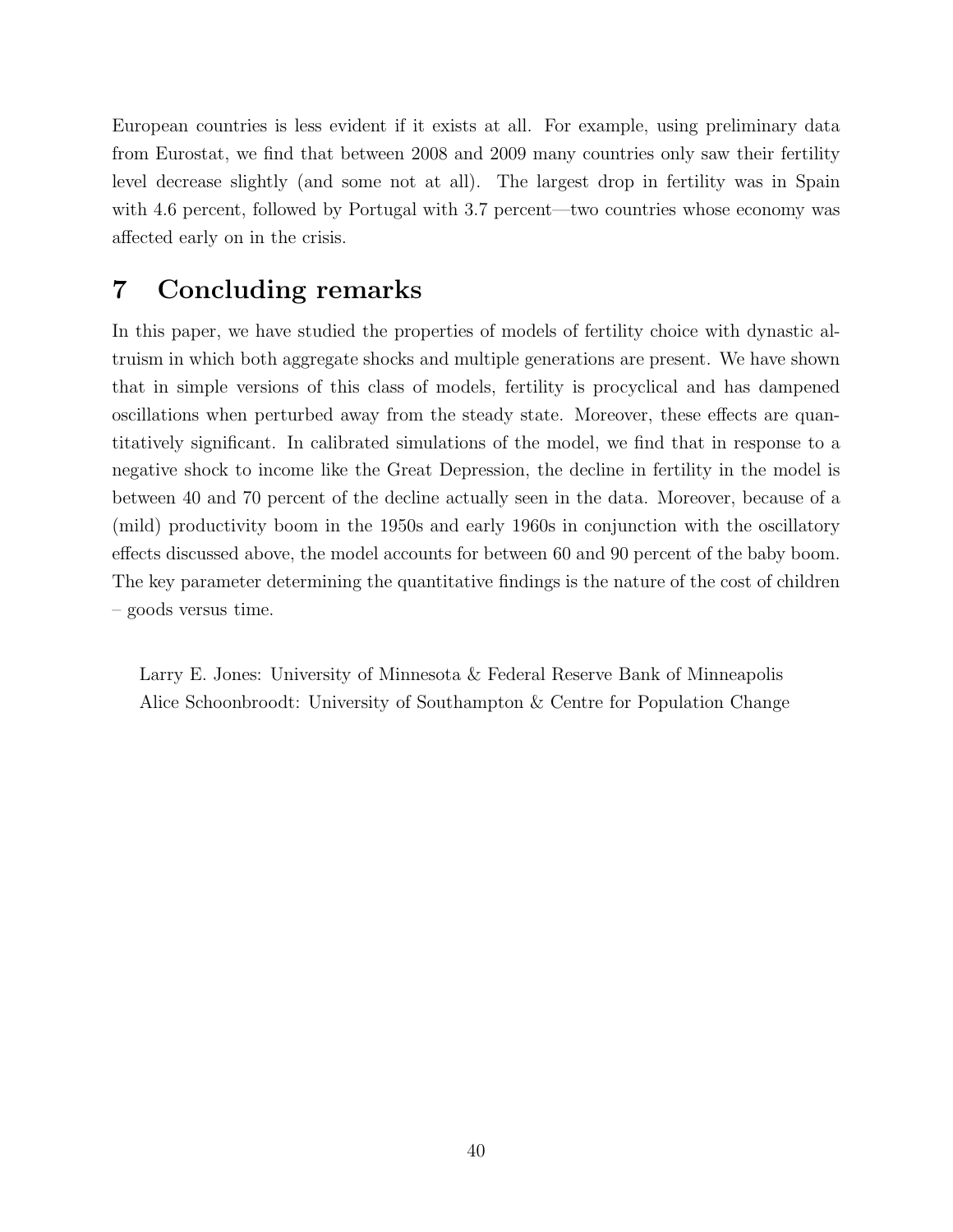# A Appendix

### A.1 Decentralization with transfers

Suppose, every generation can choose their own consumption when age  $a = 1, 2, 3$ , fertility when age  $a = 1$ , as well as the following two transfers. Let  $tr_t^2(s^t)$  be the transfer people age 2 in period  $t$  (i.e. old workers) give to (take from, if negative) their children (i.e. young workers in period t). Let  $tr_t^3(s^t)$  be the transfer people age 3 in period t (i.e. retirees) give to (take from, if negative) their children (i.e. old workers in period  $t$ ). So the budget constraints for  $a = 1, \ldots, 3$  are given by

$$
c_t^1(s^t) + \theta_t(w_t^1(s^t))n_t(s^t) \le w_t^1(s^t) + tr_t^2(s^t)
$$
  

$$
c_{t+1}^2(s^{t+1}) \le w_{t+1}^2(s^{t+1}) + tr_{t+1}^3(s^{t+1}) - n_t(s^t)tr_{t+1}^2(s^{t+1})
$$
  

$$
c_{t+2}^3(s^{t+2}) \le -n_t(s^t)tr_{t+2}^3(s^{t+2})
$$

Clearly, since  $w^3 = 0$  and there is no other income in retirement (e.g. savings, pensions,...),  $tr_{t+2}^{3}(s^{t+2})$  will be negative.  $tr_{t+1}^{2}(s^{t+1})$ , on the other hand, may be positive or negative, depending on the relative size of  $w^1, w^2, s_t$  and  $\theta$  or b.

In any period  $t$ , the following budget constraints must hold:

$$
c_t^1(s^t) + \theta_t(w_t^1(s^t))n_t(s^t) \le w_t^1(s^t) + tr_t^2(s^t)
$$
  

$$
c_t^2(s^t) \le w_t^2(s^t) + tr_t^3(s^t) - n_{t-1}(s^{t-1})tr_t^2(s^t)
$$
  

$$
c_t^3(s^t) \le -n_{t-2}(s^{t-2})tr_t^3(s^t)
$$

Multiplying each budget constraint by  $N_t^a$  we get:

$$
N_t^1 c_t^1 + N_{t+1}^1 \theta_t(w_t^1) \le N_t^1 w_t^1 + N_t^1 t r_t^2
$$
  

$$
N_t^2 c_t^2 \le N_t^2 w_t^2 + N_t^2 t r_{t+1}^3 - N_t^1 t r_t^2
$$
  

$$
N_t^3 c_t^3 \le N_t^3 w_t^3 - N_t^2 t r_t^3
$$

Substituting out  $N_t^2 tr_t^3$  and then  $N_t^1 tr_t^2$  in the budget constraint of the retirees feasibility for the dynasty pertains. Thus, feasibility,

$$
\sum_{a=1}^{3} N_t^a c_t^a + \theta_t(w_t^1) n_t N_t^1 \le \sum_{a=1}^{3} w_t^a N_t^a,
$$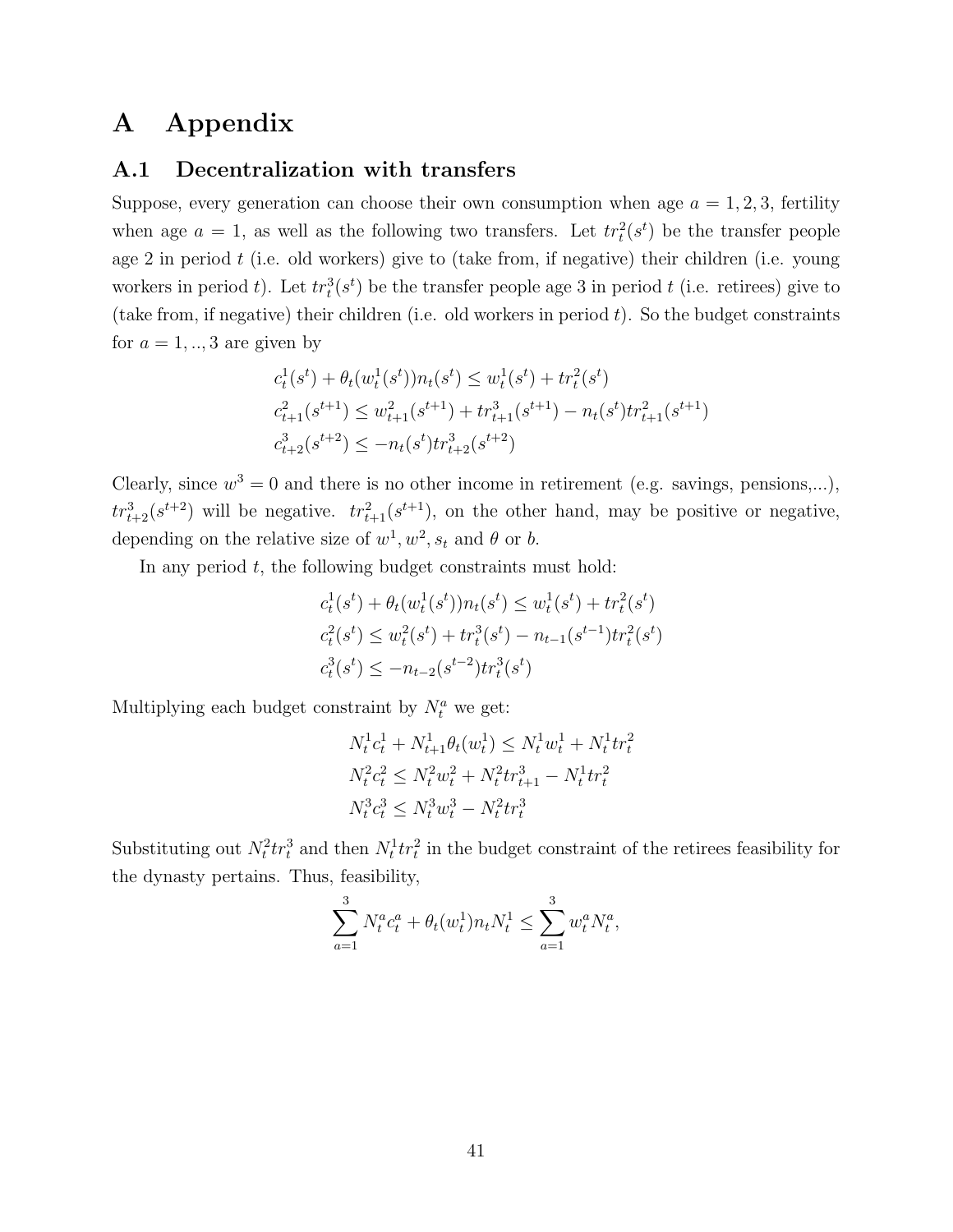holds by construction.<sup>37</sup>

This means that the old face the same budget constraint every period as the planner does. Hence, the solution will be the same.

<sup>37</sup>It is useful to note the following.

<sup>1.</sup> We are not restricting transfers in any way but as long as parents care about the utility of their children, they will never take everything from their children.

<sup>2.</sup> The argument also goes through if the retirees choose two transfers, to their children and to their grandchildren, while old workers don't choose any transfers.

<sup>3. &</sup>quot;Bequests" are often modeled as a quantity parents choose before dying and children receive (with interest) after parents are dead. The transfers here are "inter-vivos transfers", chosen and received in the same period. In deterministic models, this makes no difference. In stochastic models, it matters whether the transfers are chosen before or after the current shock is observed. In this sense, our transfers cannot be viewed as bequests in the usual sense.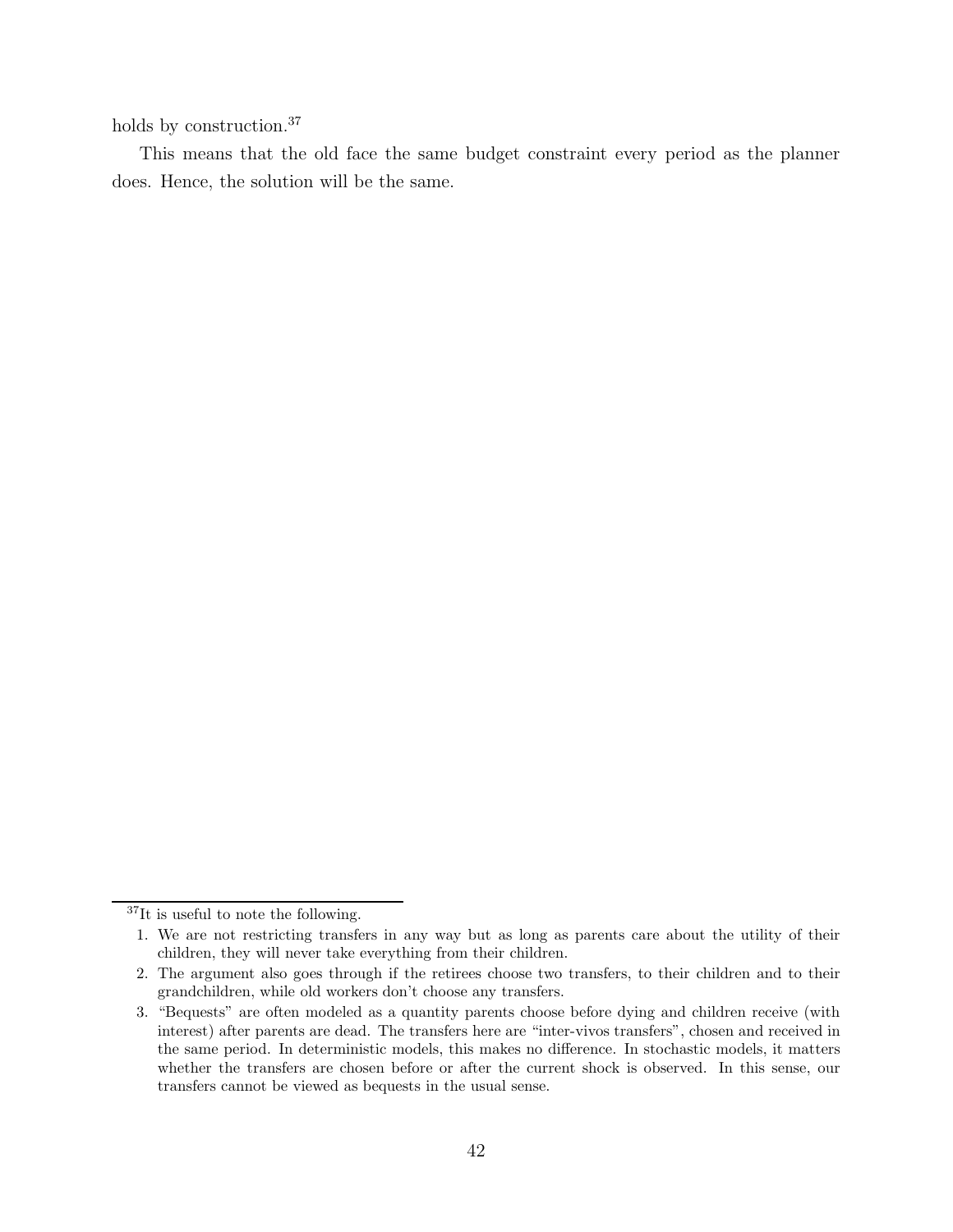# References

- Albanesi, Stefania and Claudia Olivetti, "Maternal Health and the Baby Boom," Working Paper 16146, National Bureau of Economic Research 2010.
- Barro, Robert J. and Gary S. Becker, "Fertility Choice in a Model of Economic Growth," Econometrica, 1989, 57 (2), 481–501.
- and Jose F. Ursua, "Macroeconomic Crises since 1870," Working Paper 13940, National Bureau of Economic Research 2008. Data available at http://www.economics.harvard.edu/faculty/barro/data sets barro.
- Becker, Gary S. and Robert J. Barro, "A Reformulation of the Theory of Fertility," Quarterly Journal of Economics, 1988, 103  $(1)$ , 1–25.
- Butz, William P. and Michael P. Ward, "The Emergence of Countercyclical U.S. Fertility," The American Economic Review, 1979, 69 (3), 318–328.
- Caucutt, Elizabeth M., Nezih Guner, and John Knowles, "Why do Women Wait? Matching, Wage Inequality, and The Incentives for Fertility Delay," The Review of Economic Dynamics, 2002, 5 (4), 815–855.
- Cette, Gilbert, Yusuf Kocoglu, and Jacques Mairesse, "Productivity Growth and Levels in France, Japan, the United Kingdom and the United States in the Twentieth Century," Working Paper 15577, National Bureau of Economic Research 2009.
- Chari, V. V., Patrick J. Kehoe, and Ellen R. McGrattan, "Business Cycle Accounting," Econometrica, 2007, 75 (3), 781–836.
- Chesnais, Jean Claude, The Demographic Transition: Stages, Patterns, and Economic Implications: A Longitudinal Study of Sixty-seven Countries Covering the Period 1720– 1984, Oxford University Press, 1992.
- Doepke, Matthias, Moshe Hazan, and Yishay Maoz, "The Baby Boom and World War II: A Macroeconomic Analysis," Working Paper 13707, National Bureau of Economic Research December 2007.
- Easterlin, Richard A., "The American Baby Boom in Historical Perspective," The American Economic Review, 1961, 51 (5), 869–911.
- , Population, Labor Force, and Long Swings in Economic Growth, National Bureau of Economic Research, 1968.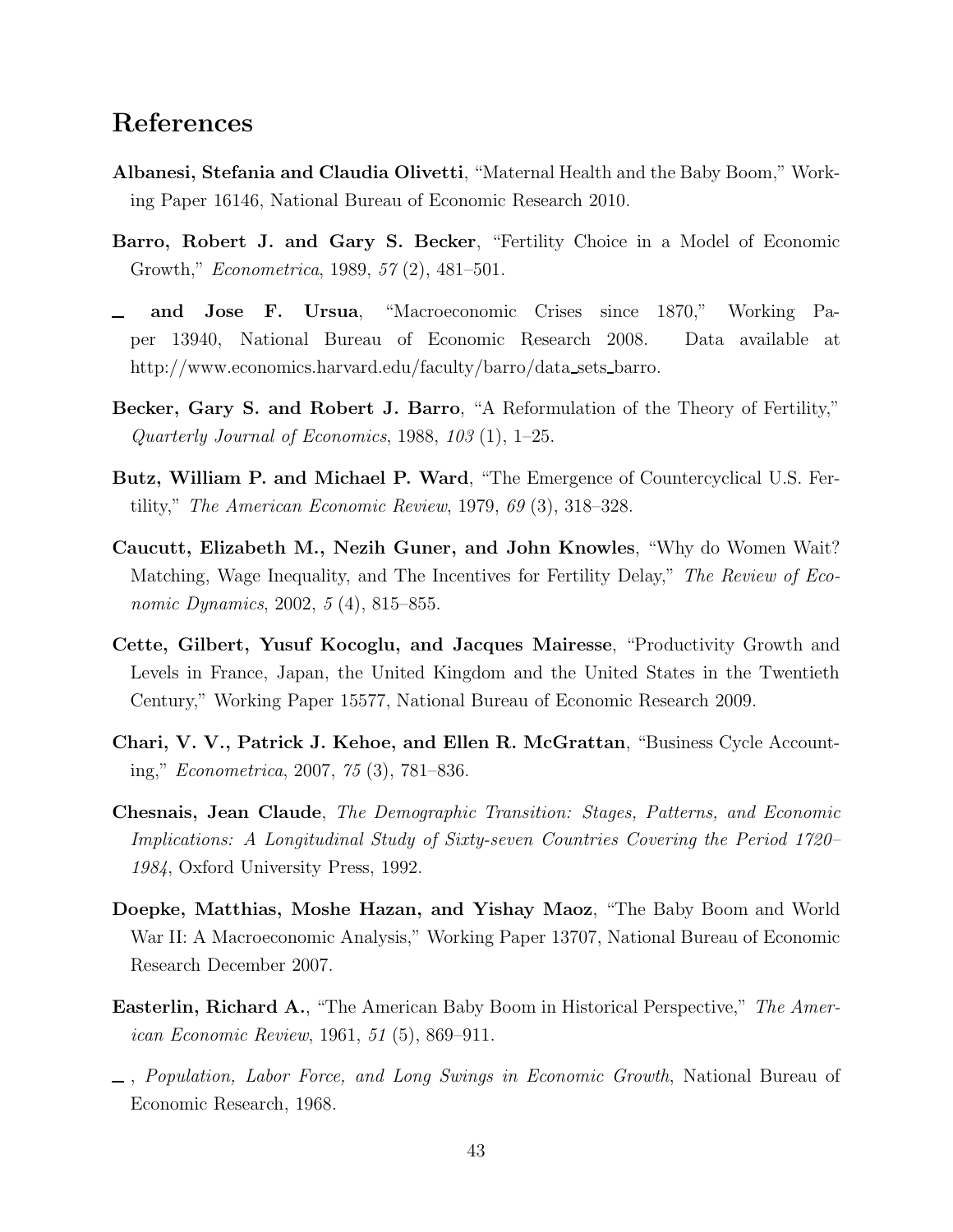- , "What Will 1984 Be Like? Socioeconomic Implications of Recent Twists in Age Structure," Demography, 1978, 15 (4), 397–432.
- , Birth and Fortune, 2nd ed., University of Chicago Press, Chicago, IL, 1987.
- Engerman, Stanley L., "The Economic Impact of the Civil War," Explorations in Entrepreneurial History, 1966, 2:3 (3), 176–199.
- Feichtinger, Gustav and Engelbert J. Dockner, "Capital Accumulation, Endogenous Population Growth, and Easterlin Cycles," Journal of Population Economics, 1990, 3, 73–87.
- and Gerhard Sorger, "Self-Generated Fertility Waves in a Non-Linear Continuous Overlapping Generations Model," Journal of Population Economics, 1989, 2, 267–280.
- Goldin, Claudia D. and Frank D. Lewis, "The Economic Cost of the American Civil War: Estimates and Implications," The Journal of Economic History, 1975, 35 (2), pp. 299–326.
- Greenwood, Jeremy, Ananth Seshadri, and Guillaume Vandenbroucke, "The Baby Boom and Baby Bust," The American Economic Review, 2005, 95 (1), 183–207.
- Haines, Michael R., "The Population of the United States, 1790-1920," Historical Working Paper 56, National Bureau of Economic Research 1994.
- Hansen, Gary D., "The Cyclical and Secular Behaviour of the Labour Input: Comparing Efficiency Units and Hours Worked," Journal of Applied Econometrics, 1993, 8 (1), 71–80.
- Huggett, Mark, "Wealth distribution in life-cycle economies," Journal of Monetary Economics, 1996, 38 (3), 469–494.
- Jones, Larry E. and Alice Schoonbroodt, "Complements versus Substitutes and Trends in Fertility Choice in Dynastic Models," International Economic Review, 2010, 51 (3), 671–699.
- and Michèle Tertilt, "An Economic History of Fertility in the U.S.: 1826-1960," in Peter Rupert, ed., Frontiers of Family Economics, Vol. 1, Emerald Press, 2008.
- and Rodolfo E. Manuelli, "A Convex Model of Equilibrium Growth: Theory and Policy Implications," *Journal of Political Economy*, 1990, 98 (5), 1008–1038.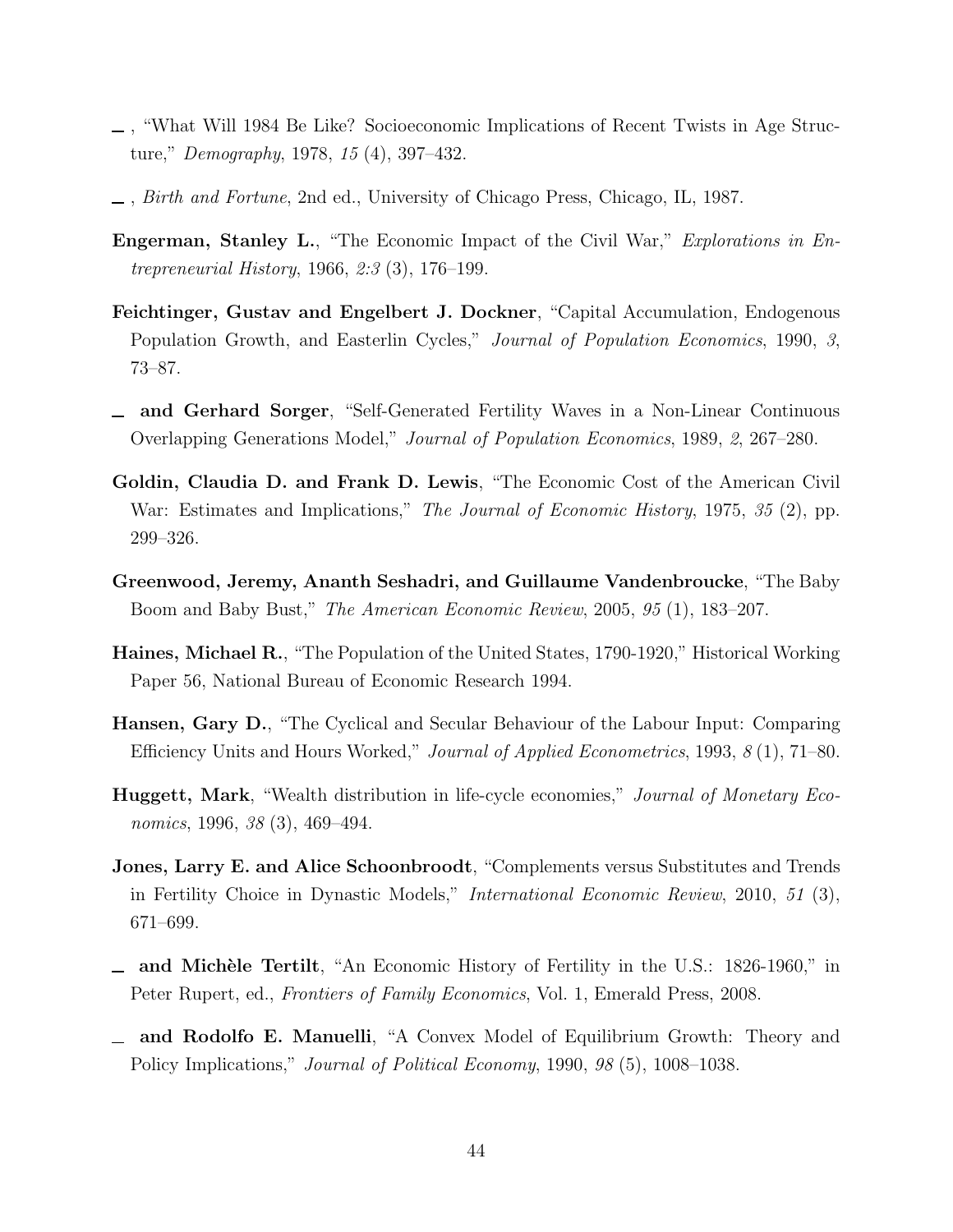- Lee, Ronald, "The Formal Dynamics of Controlled Populations and the Echo, the Boom and the Bust," Demography, 1974, 11 (4), 563–585.
- Lee, Ronald D., "Population Dynamics," in S.N. Durlauf and L.E. Blume, eds., The New Palgrave Dictionary of Economics, Basingstoke: Palgrave Macmillan, 2008.
- Macunovich, Diane J., "Fertility and the Easterlin Hypothesis: An Assessment of the Literature," Journal of Population Economics, 1998, 11, 53–111.
- and Richard A. Easterlin, "Easterlin Hypothesis," in S.N. Durlauf and L.E. Blume, eds., The New Palgrave Dictionary of Economics, Basingstoke: Palgrave Macmillan, 2008.
- Manuelli, Rodolfo E. and Ananth Seshadri, "Explaining International Fertility Differences," Quarterly Journal of Economics, 2009, 124 (2), 771–807.
- Mateos-Planas, Xavier, "The Demographic Transition in Europe: A Neoclassical Dynastic Approach," Review of Economic Dynamics, July 2002, 5 (3), 646–680.
- Mitchell, Brian R., International Historical Statistics: Europe, 1750-1993, New York, N.Y.: Stockton Press, 1998.
- Ransom, Roger L. and Richard Sutch, One Kind of Freedom: The Economic Consequences of Emancipation, second edition ed., New York: Cambridge University Press, 2001.
- Rebelo, Sergio, "Long-Run Policy Analysis and Long-Run Growth," Journal of Political Economy, 1991, 99 (3), 500–521.
- Samuelson, Paul A., "An Economist's Non-Linear Model of Self-Generated Fertility Waves," Population Studies, 1976, 30 (2), 243–247.
- Scholz, John Karl and Ananth Seshadri, "Children and Household Wealth," Working Paper, University of Wisconsin 2009.
- Schoonbroodt, Alice and Michèle Tertilt, "Property Rights and Efficiency in OLG Models with Endogenous Fertility," Working Paper, University of Southampton 2010.
- Sobotka, Tomas, Vegard Skirbekk, and Dimiter Philipov, "Economic Recession and Fertility in the Developed World. A Literature Review," Working Paper, Vienna Institute of Demography, Vienna, Austria 2010.